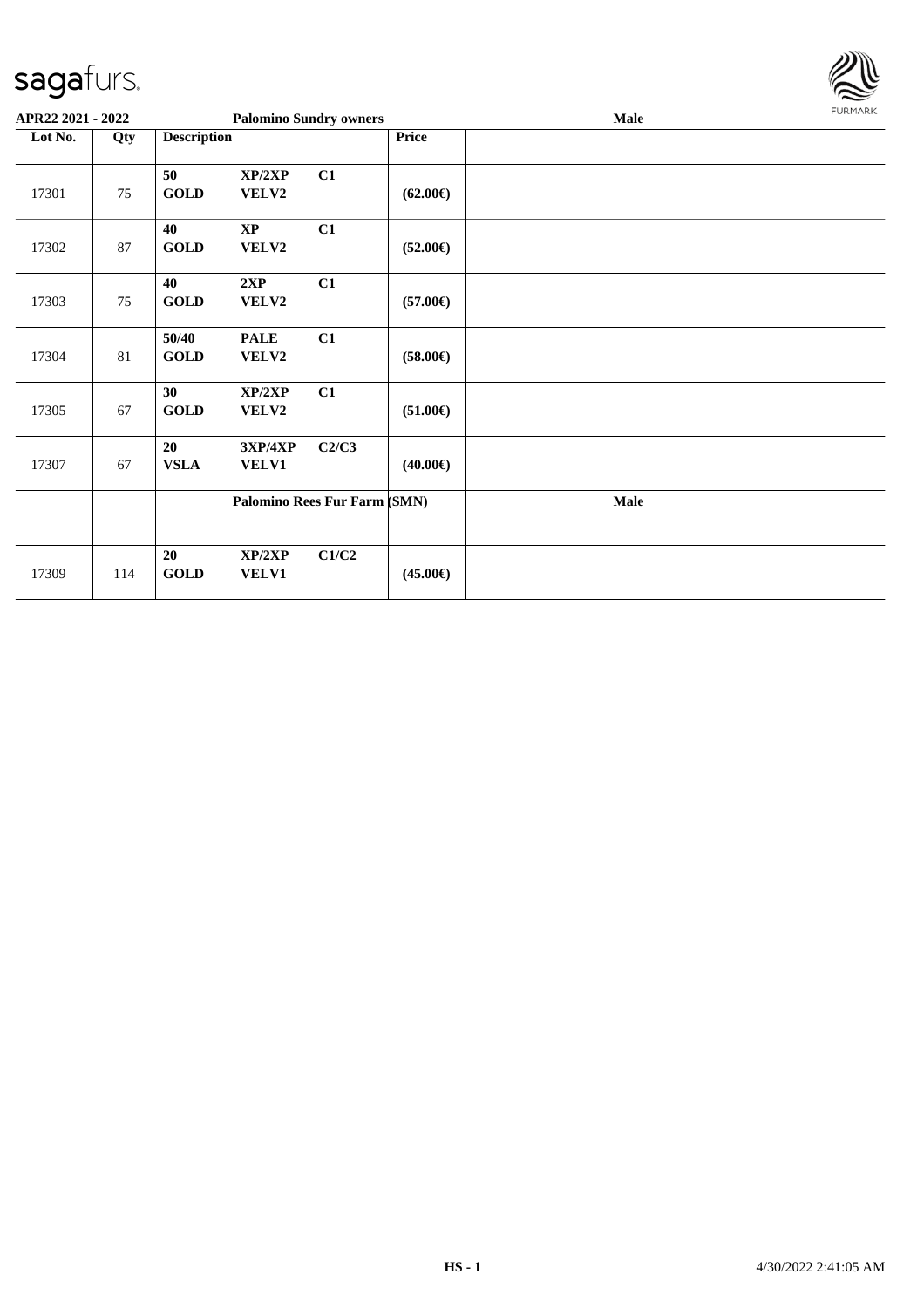

| APR22 2021 - 2022 |     |                                 | <b>Palomino Rees Fur Farm (SMN)</b> |       |                   | Female | <b>FURMARK</b> |
|-------------------|-----|---------------------------------|-------------------------------------|-------|-------------------|--------|----------------|
| Lot No.           | Qty | <b>Description</b>              |                                     |       | Price             |        |                |
| 27301             | 165 | $\mathbf{1}$<br><b>GOLD</b>     | XP/2XP<br>VELV1                     | C1/C2 | $(36.00\epsilon)$ |        |                |
|                   |     |                                 | <b>Palomino Sundry owners</b>       |       |                   | Female |                |
| 27303             | 100 | $\overline{2}$<br><b>GOLD</b>   | PAL/XP<br>VELV1                     | C2/C3 | $(31.00\epsilon)$ |        |                |
| 27304             | 83  | $\boldsymbol{2}$<br><b>GOLD</b> | 2XP/3XP<br>VELV1                    | C2/C3 | $(31.00\epsilon)$ |        |                |
|                   |     |                                 | Palomino Rees Fur Farm (SMN)        |       |                   | Female |                |
| 27305             | 136 | $\mathbf 2$<br><b>GOLD</b>      | MED/PAL C1/C2<br><b>VELV1</b>       |       | $(28.00\epsilon)$ |        |                |
| 27306             | 137 | $\boldsymbol{2}$<br><b>GOLD</b> | XP/2XP<br>VELV1                     | C1/C2 | $(30.00\epsilon)$ |        |                |
|                   |     |                                 | <b>Palomino Sundry owners</b>       |       |                   | Female |                |
| 27308             | 78  | $\mathbf{2}$<br><b>GOLD</b>     | 2XP/3XP<br>VELV2                    | C2/C3 | $(31.00\epsilon)$ |        |                |
|                   |     |                                 | <b>Palomino Rees Fur Farm</b>       |       |                   | Female |                |
| 27310             | 232 | $\boldsymbol{2}$<br><b>GOLD</b> | 2XP<br>VELV2                        | C1    | 26.00€            |        |                |
| 27311             | 193 | $\overline{2}$<br><b>GOLD</b>   | 3XP<br>VELV2                        | C1    | $(30.00\epsilon)$ |        |                |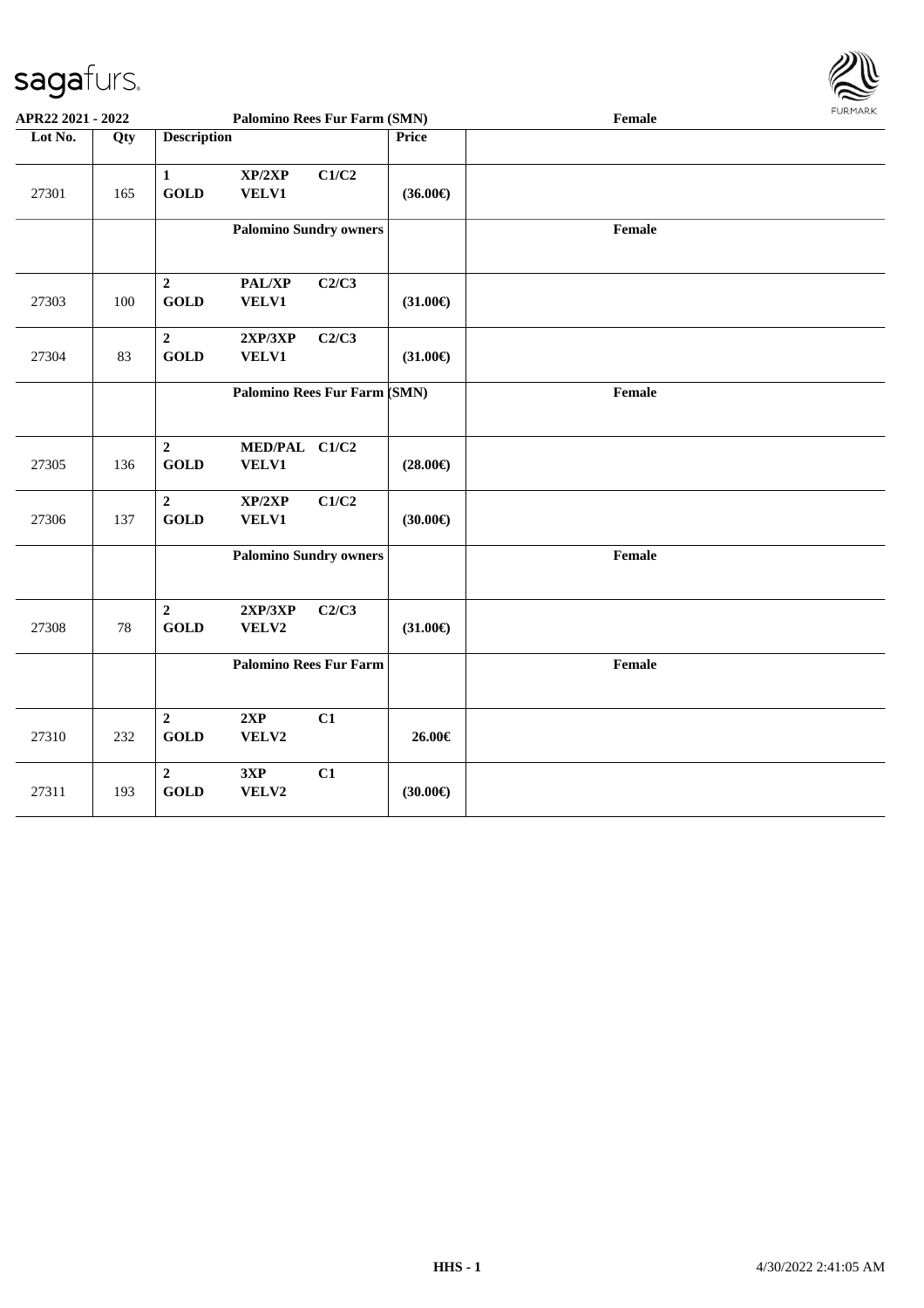

| APR22 2021 - 2022                                 |     |                    | Palomino    |                |                                                | Male |
|---------------------------------------------------|-----|--------------------|-------------|----------------|------------------------------------------------|------|
| Lot No.                                           | Qty | <b>Description</b> |             |                | <b>Price</b>                                   |      |
| 317001                                            | 132 | 40<br>SI           | <b>PALE</b> | C1/C2          | $(43.00\epsilon)$                              |      |
| * * * * * * * * * * * * * *<br>* 317002<br>$*$    | 205 | 40<br><b>SAGA</b>  | <b>MED</b>  | C1/C2          | 45.00€                                         |      |
| $\ast$<br>* 317003<br>* * * * * * * * * * * * * * | 69  |                    | 274 Skins   |                | $\ast$<br>45.00€*<br>* * * * * * *             |      |
| * * * * * * * * * * * * * *<br>* 317004<br>$*$    | 205 | 40<br><b>SAGA</b>  | <b>PALE</b> | C1/C2          | $(46.00\epsilon)$                              |      |
| $*$<br>* 317005<br>* * * * * * * * * * * * * *    | 203 |                    | 408 Skins   |                | $\ast$<br>$(46.00\epsilon)$ *<br>* * * * * * * |      |
| 317006                                            | 142 | 40<br><b>SAGA</b>  | <b>PALE</b> | C <sub>3</sub> | $(44.00\epsilon)$                              |      |
| * * * * * * * * * * * * * *<br>$* 317007$<br>$*$  | 205 | 40<br><b>SAGA</b>  | $\bold{XP}$ | C1/C2          | $(47.00\epsilon)$                              |      |
| $*$<br>* 317008<br>* * * * * * * * * * * * * *    | 124 |                    | 329 Skins   |                | $\ast$<br>$(47.00\epsilon)$ *<br>* * * * * * * |      |
| 317009                                            | 180 | 40<br><b>SROY</b>  | <b>MED</b>  | C1             | $(48.00\epsilon)$                              |      |
| * * * * * * * * * * * * * *<br>* 317010<br>$*$    | 205 | 40<br><b>SROY</b>  | <b>MED</b>  | C <sub>2</sub> | $(47.00\epsilon)$                              |      |
| $*$<br>* 317011<br>* * * * * * * * * * * * * *    | 132 |                    | 337 Skins   |                | $\ast$<br>$(47.00\epsilon)$ *<br>* * * * * * * |      |
| * * * * * * * * * * * * * *<br>* 317012<br>$*$    | 195 | 40<br><b>SROY</b>  | <b>PALE</b> | C1             | $(49.00\epsilon)$                              |      |
| $\ast$<br>* 317013<br>* * * * * * * * * * * * * * | 39  |                    | 234 Skins   |                | $\ast$<br>$(49.00\epsilon)$ *<br>* * * * * * * |      |
| * * * * * * * * * * * * * *<br>$* 317014$<br>$*$  | 205 | 40<br><b>SROY</b>  | <b>PALE</b> | C <sub>2</sub> | $(48.00\epsilon)$                              |      |
| $\ast$<br>* 317015<br>* * * * * * * * * * * * * * | 209 |                    | 414 Skins   |                | $\ast$<br>$(48.00\epsilon)$ *<br>* * * * * * * |      |
| 317016                                            | 131 | 40<br><b>SROY</b>  | <b>XP</b>   | C1             | $(50.00\in)$                                   |      |
| * * * * * * * * * * * * * *<br>* 317017<br>$*$    | 215 | 40<br><b>SROY</b>  | <b>XP</b>   | C <sub>2</sub> | $(49.00\epsilon)$                              |      |
| $\ast$<br>* 317018<br>* * * * * * * * * * * * * * | 45  |                    | 260 Skins   |                | $\ast$<br>$(49.00\epsilon)$ *<br>* * * * * * * |      |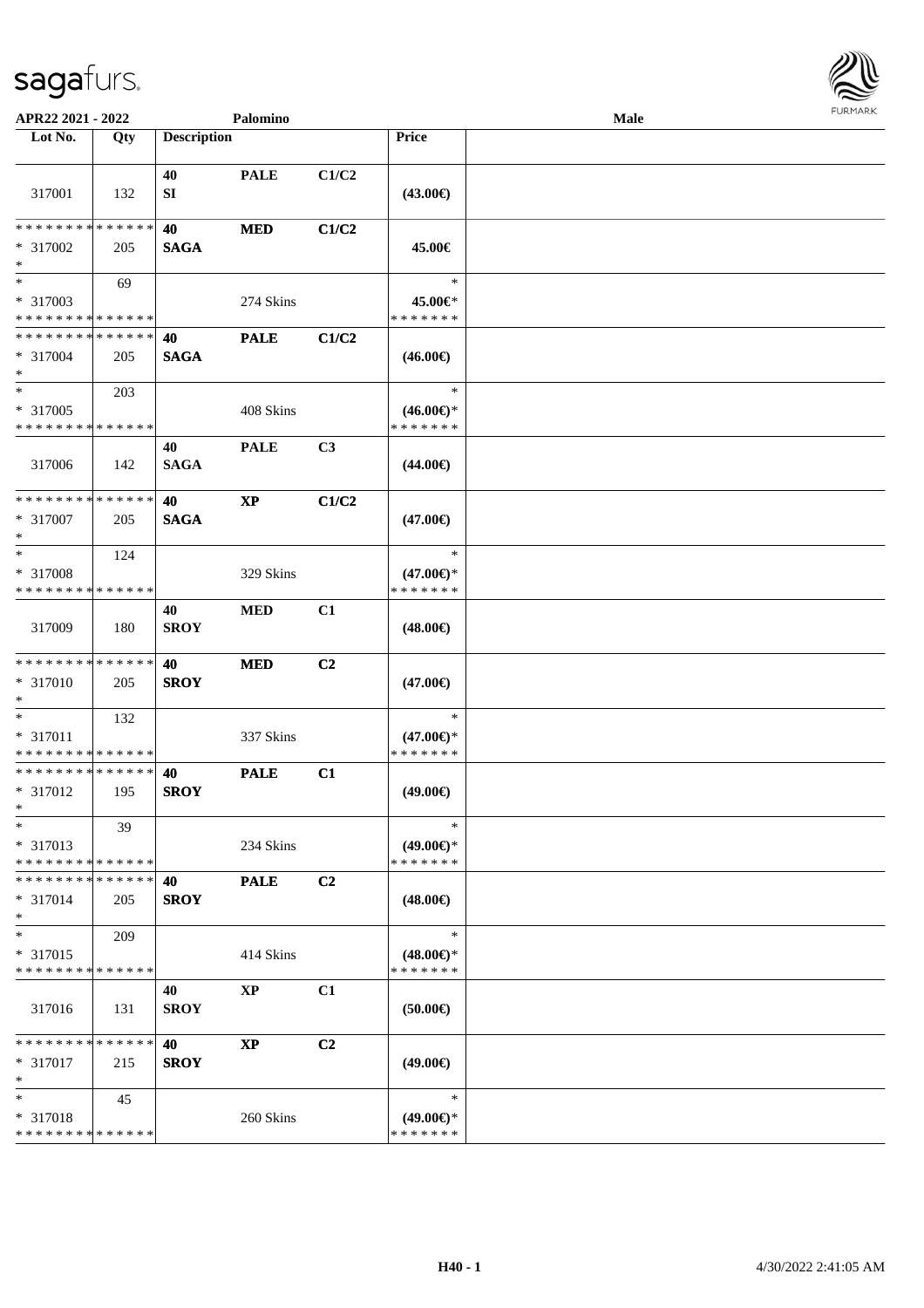\*



| APR22 2021 - 2022                                  |                    |                                | Palomino                              |                |                                                | <b>Male</b> |  |
|----------------------------------------------------|--------------------|--------------------------------|---------------------------------------|----------------|------------------------------------------------|-------------|--|
| Lot No.                                            | Qty                | <b>Description</b>             |                                       |                | Price                                          |             |  |
| ******** <mark>******</mark><br>* 317061<br>$\ast$ | 244                | 30<br>SI                       | <b>MED</b>                            | C1/C2          | $(38.00\epsilon)$                              |             |  |
| $*$<br>* 317062<br>* * * * * * * * * * * * * *     | 86                 |                                | 330 Skins                             |                | $\ast$<br>$(38.00\epsilon)$ *<br>* * * * * * * |             |  |
| 317063                                             | 172                | 30<br>${\bf SI}$               | <b>PALE</b>                           | C1             | $(40.00\epsilon)$                              |             |  |
| 317064                                             | 273                | 30<br>${\bf SI}$               | <b>PALE</b>                           | C2             | (39.00)                                        |             |  |
| 317065                                             | 137                | 30<br>SI                       | <b>PALE</b>                           | C3             | $(37.00\epsilon)$                              |             |  |
| * * * * * * * * * * * * * *<br>* 317066<br>$*$     | 245                | 30<br>SI                       | $\mathbf{X}\mathbf{P}$                | C1/C2          | $(40.00\epsilon)$                              |             |  |
| $*$<br>* 317067<br>* * * * * * * * * * * * * *     | 115                |                                | 360 Skins                             |                | $\ast$<br>$(40.00\epsilon)$ *<br>* * * * * * * |             |  |
| * * * * * * * * * * * * * *<br>* 317068<br>$*$     | 245                | 30<br>SI                       | <b>MED</b><br><b>LNAP</b>             | C1/C2          | $(33.00\epsilon)$                              |             |  |
| $*$<br>* 317069<br>* * * * * * * * * * * * * *     | 94                 |                                | 339 Skins                             |                | $\ast$<br>$(33.00\epsilon)$ *<br>* * * * * * * |             |  |
| * * * * * * * * * * * * * *<br>* 317070<br>$*$     | 245                | 30<br>SI                       | <b>PALE</b><br><b>LNAP</b>            | C1/C2          | $(34.00\epsilon)$                              |             |  |
| $*$<br>* 317071<br>$*$                             | 220                |                                | $\overline{c}$                        |                | $\ast$<br>$(34.00\epsilon)$ *<br>$\ast$        |             |  |
| $*$<br>* 317072<br>$*$                             | 220                |                                | 3                                     |                | $\ast$<br>$(34.00\epsilon)$ *<br>$\ast$        |             |  |
| $*$<br>* 317073<br>* * * * * * * * * * * * * *     | 152                |                                | 837 Skins                             |                | $\ast$<br>$(34.00\epsilon)$ *<br>* * * * * * * |             |  |
| 317074                                             | 253                | 30<br>SI                       | <b>PALE</b><br><b>LNAP</b>            | C3             | $(32.00\epsilon)$                              |             |  |
| * * * * * * * *<br>* 317075<br>$*$                 | * * * * * *<br>245 | 30<br>SI                       | $\mathbf{X}\mathbf{P}$<br><b>LNAP</b> | C1/C2          | $(35.00\epsilon)$                              |             |  |
| $*$<br>* 317076<br>$*$                             | 220                |                                | $\overline{2}$                        |                | $\ast$<br>$(35.00\epsilon)$ *<br>$\ast$        |             |  |
| $*$ $*$<br>* 317077<br>* * * * * * * * * * * * * * | 134                |                                | 599 Skins                             |                | $\ast$<br>$(35.00\epsilon)$ *<br>* * * * * * * |             |  |
| 317078                                             | 234                | 30<br><b>SAGA</b>              | <b>MED</b>                            | C1             | $(42.00\epsilon)$                              |             |  |
| * * * * * * * * * * * * * *<br>* 317079<br>$*$     | 225                | 30 <sup>1</sup><br><b>SAGA</b> | <b>MED</b>                            | C <sub>2</sub> | 41.00€                                         |             |  |
| $*$<br>* 317080<br>$*$                             | 200                |                                | $\overline{c}$                        |                | $\ast$<br>$(41.00\epsilon)$ *<br>$\ast$        |             |  |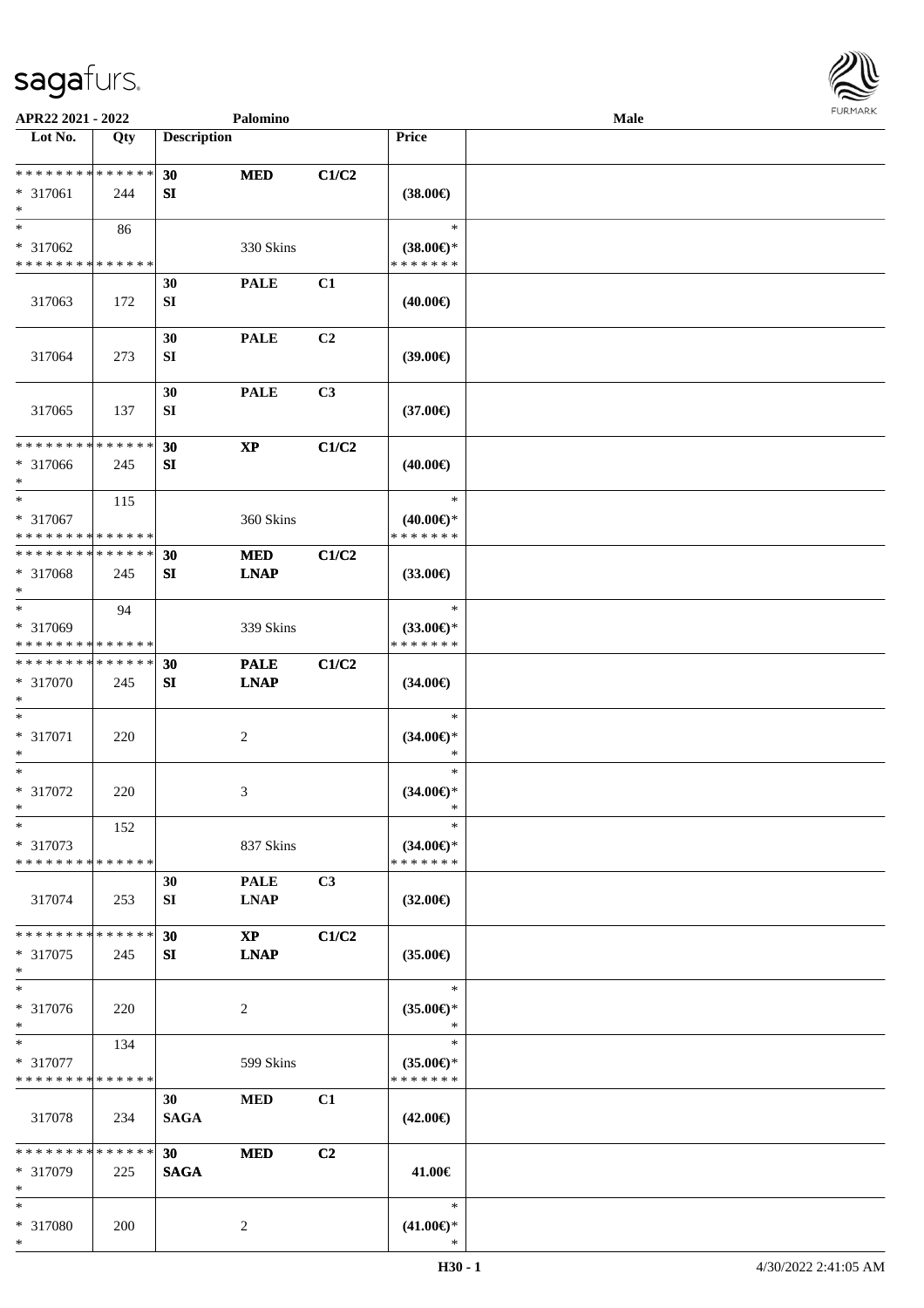

| APR22 2021 - 2022                          |            |                    | Palomino    |                |                     | Male |  |
|--------------------------------------------|------------|--------------------|-------------|----------------|---------------------|------|--|
| Lot No.                                    | Qty        | <b>Description</b> |             |                | Price               |      |  |
|                                            |            |                    |             |                |                     |      |  |
| $*$                                        |            | 30                 | <b>MED</b>  | C <sub>2</sub> | $\ast$              |      |  |
| * 317081                                   | <b>200</b> | <b>SAGA</b>        |             |                | $(41.00\epsilon)$ * |      |  |
| $*$                                        |            |                    |             |                | ∗                   |      |  |
| $*$                                        | 231        |                    |             |                | $\ast$              |      |  |
| * 317082                                   |            |                    | 856 Skins   |                | $(41.00\epsilon)$ * |      |  |
| * * * * * * * * * * * * * *                |            |                    |             |                | * * * * * * *       |      |  |
| ******** <mark>******</mark>               |            | 30                 | <b>MED</b>  | C3             |                     |      |  |
|                                            |            |                    |             |                |                     |      |  |
| * 317083<br>$*$                            | 225        | <b>SAGA</b>        |             |                | $(39.00\epsilon)$   |      |  |
|                                            |            |                    |             |                |                     |      |  |
| $*$                                        | 63         |                    |             |                | $\ast$              |      |  |
| * 317084                                   |            |                    | 288 Skins   |                | $(39.00\epsilon)$ * |      |  |
| * * * * * * * * * * * * * *                |            |                    |             |                | * * * * * * *       |      |  |
| * * * * * * * * * * * * * *                |            | 30                 | <b>PALE</b> | C1             |                     |      |  |
| * 317085                                   | 225        | <b>SAGA</b>        |             |                | $(43.00\epsilon)$   |      |  |
| $*$                                        |            |                    |             |                |                     |      |  |
| $*$                                        | 226        |                    |             |                | $\ast$              |      |  |
| * 317086                                   |            |                    | 451 Skins   |                | $(43.00\epsilon)$ * |      |  |
| * * * * * * * * <mark>* * * * * * *</mark> |            |                    |             |                | * * * * * * *       |      |  |
| * * * * * * * * * * * * * * *              |            | 30                 | <b>PALE</b> | C <sub>2</sub> |                     |      |  |
|                                            |            |                    |             |                |                     |      |  |
| * 317087                                   | 225        | <b>SAGA</b>        |             |                | $(42.00\epsilon)$   |      |  |
| $*$                                        |            |                    |             |                |                     |      |  |
| $*$                                        |            |                    |             |                | $\ast$              |      |  |
| * 317088                                   | 200        |                    | 2           |                | $(42.00\epsilon)$ * |      |  |
| $*$                                        |            |                    |             |                | *                   |      |  |
| $*$                                        |            |                    |             |                | $\ast$              |      |  |
| * 317089                                   | 200        |                    | 3           |                | $(42.00\epsilon)$ * |      |  |
| $*$                                        |            |                    |             |                | *                   |      |  |
| $*$                                        |            |                    |             |                | $\ast$              |      |  |
| * 317090                                   | 200        |                    | 4           |                | $(42.00\epsilon)$ * |      |  |
| $*$                                        |            |                    |             |                | $\ast$              |      |  |
| $*$                                        |            |                    |             |                | $\ast$              |      |  |
|                                            |            |                    |             |                |                     |      |  |
| * 317091                                   | 200        |                    | 5           |                | $(42.00\epsilon)$ * |      |  |
| $*$                                        |            |                    |             |                | $\ast$              |      |  |
| $*$                                        | 57         |                    |             |                | $\ast$              |      |  |
| * 317092                                   |            |                    | 1082 Skins  |                | $(42.00\epsilon)$ * |      |  |
| * * * * * * * * * * * * * * *              |            |                    |             |                | * * * * * * *       |      |  |
| * * * * * * * * * * * * * * *              |            | 30                 | <b>PALE</b> | C3             |                     |      |  |
| * 317093                                   | 225        | <b>SAGA</b>        |             |                | $(40.00\epsilon)$   |      |  |
| $*$                                        |            |                    |             |                |                     |      |  |
| $*$                                        |            |                    |             |                | $\ast$              |      |  |
| * 317094                                   | 200        |                    | 2           |                | $(40.00\epsilon)$ * |      |  |
| $*$                                        |            |                    |             |                | ∗                   |      |  |
|                                            |            |                    |             |                | $\ast$              |      |  |
| $*$                                        | 82         |                    |             |                |                     |      |  |
| * 317095                                   |            |                    | 507 Skins   |                | $(40.00\epsilon)$ * |      |  |
| * * * * * * * * * * * * * *                |            |                    |             |                | * * * * * * *       |      |  |
| * * * * * * * * * * * * * * *              |            | 30                 | <b>XP</b>   | C1             |                     |      |  |
| * 317096                                   | 225        | <b>SAGA</b>        |             |                | $(44.00\epsilon)$   |      |  |
| $*$                                        |            |                    |             |                |                     |      |  |
| $*$ $*$                                    | 133        |                    |             |                | $\ast$              |      |  |
| * 317097                                   |            |                    | 358 Skins   |                | $(44.00\epsilon)$ * |      |  |
| * * * * * * * * * * * * * *                |            |                    |             |                | * * * * * * *       |      |  |
| * * * * * * * * * * * * * * *              |            | 30                 | <b>XP</b>   | C2             |                     |      |  |
|                                            |            |                    |             |                |                     |      |  |
| * 317098                                   | 225        | <b>SAGA</b>        |             |                | $(43.00\epsilon)$   |      |  |
| $*$                                        |            |                    |             |                |                     |      |  |
| $*$                                        |            |                    |             |                | $\ast$              |      |  |
| * 317099                                   | <b>200</b> |                    | 2           |                | $(43.00\epsilon)$ * |      |  |
| $*$                                        |            |                    |             |                | $\ast$              |      |  |
| $*$                                        |            |                    |             |                | $\ast$              |      |  |
| * 317100                                   | 200        |                    | 3           |                | $(43.00\epsilon)$ * |      |  |
| $*$                                        |            |                    |             |                | $\ast$              |      |  |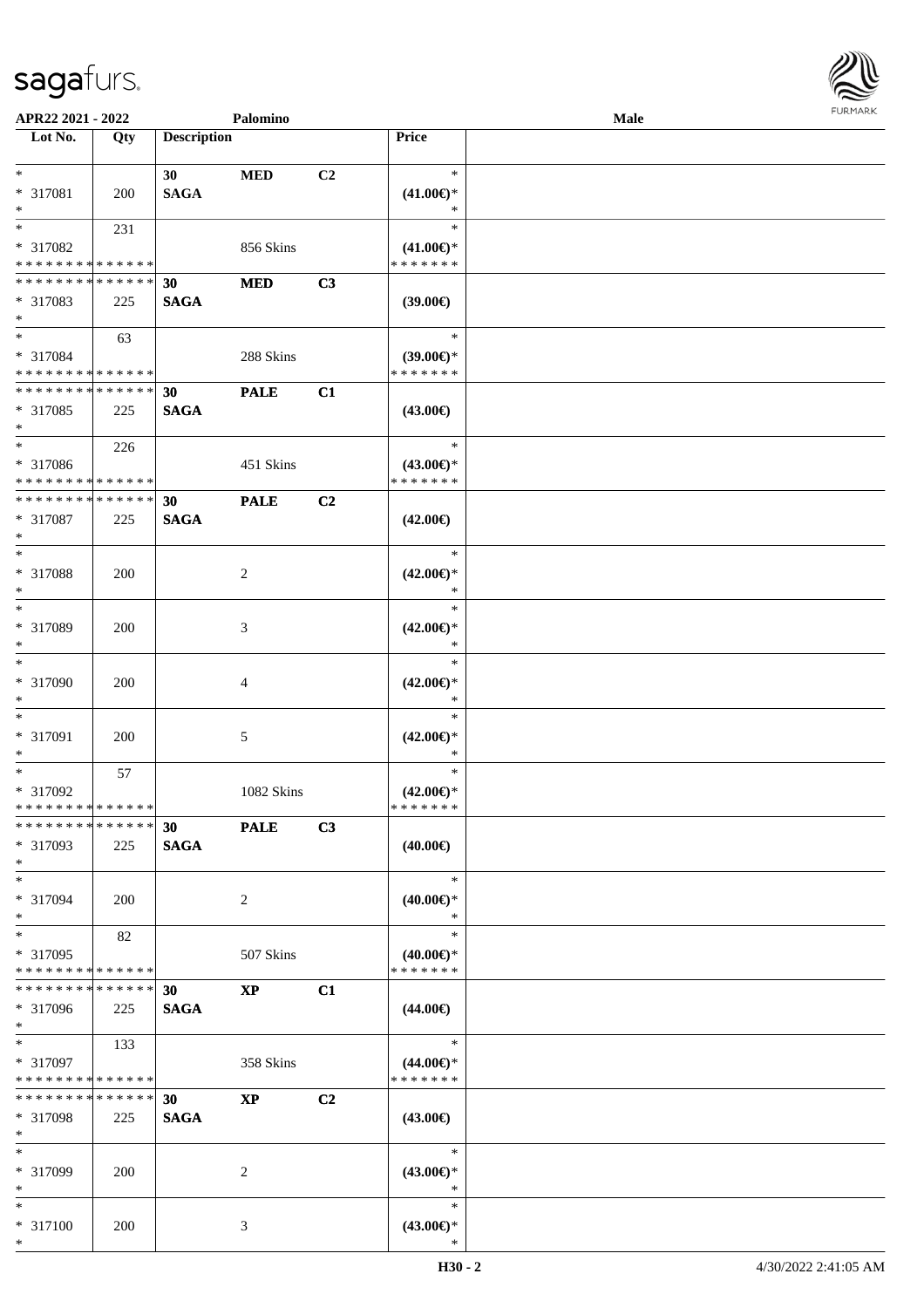

| APR22 2021 - 2022           |             |                    | Palomino      |                |                                      | <b>Male</b> |  |
|-----------------------------|-------------|--------------------|---------------|----------------|--------------------------------------|-------------|--|
| Lot No.                     | Qty         | <b>Description</b> |               |                | Price                                |             |  |
|                             |             |                    |               |                |                                      |             |  |
| $*$                         |             | 30                 | $\bold{XP}$   | C2             | $\ast$                               |             |  |
| * 317101                    | 200         | <b>SAGA</b>        |               |                | $(43.00\epsilon)$ *                  |             |  |
| $*$                         |             |                    |               |                | ∗                                    |             |  |
| $*$                         | 220         |                    |               |                | $\ast$                               |             |  |
| * 317102                    |             |                    | 1045 Skins    |                |                                      |             |  |
| * * * * * * * * * * * * * * |             |                    |               |                | $(43.00€)$ *<br>* * * * * * *        |             |  |
|                             |             |                    |               |                |                                      |             |  |
| * * * * * * * * * * * * * * |             | 30                 | <b>XP</b>     | C <sub>3</sub> |                                      |             |  |
| * 317103                    | 225         | <b>SAGA</b>        |               |                | $(41.00\epsilon)$                    |             |  |
| $*$                         |             |                    |               |                |                                      |             |  |
| $*$                         | 84          |                    |               |                | $\ast$                               |             |  |
| * 317104                    |             |                    | 309 Skins     |                | $(41.00\epsilon)$ *                  |             |  |
| * * * * * * * * * * * * * * |             |                    |               |                | * * * * * * *                        |             |  |
| * * * * * * * * * * * * * * |             | 30                 | <b>MED</b>    | C1/C2          |                                      |             |  |
| * 317105                    | 225         | <b>SAGA</b>        | <b>LNAP</b>   |                | $(36.00\epsilon)$                    |             |  |
| $\ast$                      |             |                    |               |                |                                      |             |  |
| $*$                         | 67          |                    |               |                | $\ast$                               |             |  |
| * 317106                    |             |                    | 292 Skins     |                |                                      |             |  |
| * * * * * * * * * * * * * * |             |                    |               |                | $(36.00\epsilon)$ *<br>* * * * * * * |             |  |
|                             |             |                    |               |                |                                      |             |  |
| * * * * * * * * * * * * * * |             | 30                 | <b>PALE</b>   | C1/C2          |                                      |             |  |
| * 317107                    | 225         | <b>SAGA</b>        | <b>LNAP</b>   |                | $(37.00\epsilon)$                    |             |  |
| $*$                         |             |                    |               |                |                                      |             |  |
| $*$                         |             |                    |               |                | $\ast$                               |             |  |
| * 317108                    | 200         |                    | 2             |                | $(37.00\epsilon)$ *                  |             |  |
| $*$                         |             |                    |               |                | ∗                                    |             |  |
| $*$                         | 72          |                    |               |                | $\ast$                               |             |  |
| * 317109                    |             |                    | 497 Skins     |                | $(37.00\epsilon)$ *                  |             |  |
| * * * * * * * * * * * * * * |             |                    |               |                | * * * * * * *                        |             |  |
|                             |             |                    |               |                |                                      |             |  |
|                             |             | 30                 | <b>PALE</b>   | C <sub>3</sub> |                                      |             |  |
| 317110                      | 195         | <b>SAGA</b>        | <b>LNAP</b>   |                | $(35.00\epsilon)$                    |             |  |
|                             |             |                    |               |                |                                      |             |  |
| * * * * * * * * * * * * * * |             | 30                 | $\mathbf{XP}$ | C1/C2          |                                      |             |  |
| * 317111                    | 245         | <b>SAGA</b>        | <b>LNAP</b>   |                | $(38.00\in)$                         |             |  |
| $\ast$                      |             |                    |               |                |                                      |             |  |
| $*$                         | 222         |                    |               |                | $\ast$                               |             |  |
| $* 317112$                  |             |                    | 467 Skins     |                | $(38.00\epsilon)$ *                  |             |  |
| * * * * * * * * * * * * * * |             |                    |               |                | * * * * * * *                        |             |  |
|                             |             | 30                 | <b>XP</b>     | C3             |                                      |             |  |
| 317113                      | 135         | <b>SAGA</b>        | <b>LNAP</b>   |                | $(36.00\epsilon)$                    |             |  |
|                             |             |                    |               |                |                                      |             |  |
|                             |             |                    |               |                |                                      |             |  |
| * * * * * * * * * * * * * * |             | 30                 | <b>MED</b>    | C1/C2          |                                      |             |  |
| * 317114                    | 205         | <b>SROY</b>        |               |                | $(43.00\epsilon)$                    |             |  |
| $*$                         |             |                    |               |                |                                      |             |  |
| $*$                         |             |                    |               |                | $\ast$                               |             |  |
| * 317115                    | 180         |                    | 2             |                | $(43.00\epsilon)$ *                  |             |  |
| $*$                         |             |                    |               |                | $\ast$                               |             |  |
| $\overline{\ast}$           | 188         |                    |               |                | $\ast$                               |             |  |
| * 317116                    |             |                    | 573 Skins     |                | $(43.00\epsilon)$ *                  |             |  |
| * * * * * * * *             | * * * * * * |                    |               |                | * * * * * * *                        |             |  |
|                             |             |                    |               |                |                                      |             |  |
|                             |             | 30                 | <b>MED</b>    | C3             |                                      |             |  |
| 317117                      | 159         | <b>SROY</b>        |               |                | $(41.00\epsilon)$                    |             |  |
|                             |             |                    |               |                |                                      |             |  |
|                             |             | 30                 | <b>PALE</b>   | C1             |                                      |             |  |
| 317118                      | 190         | <b>SROY</b>        |               |                | $(45.00\epsilon)$                    |             |  |
|                             |             |                    |               |                |                                      |             |  |
| * * * * * * * *             | * * * * * * | 30 <sup>°</sup>    | <b>PALE</b>   | C2             |                                      |             |  |
| * 317119                    | 205         | <b>SROY</b>        |               |                | $(44.00\epsilon)$                    |             |  |
| $*$                         |             |                    |               |                |                                      |             |  |
| $*$                         |             |                    |               |                | $\ast$                               |             |  |
| * 317120                    | 180         |                    | 2             |                | $(44.00ε)$ *                         |             |  |
| $*$                         |             |                    |               |                | $\ast$                               |             |  |
|                             |             |                    |               |                |                                      |             |  |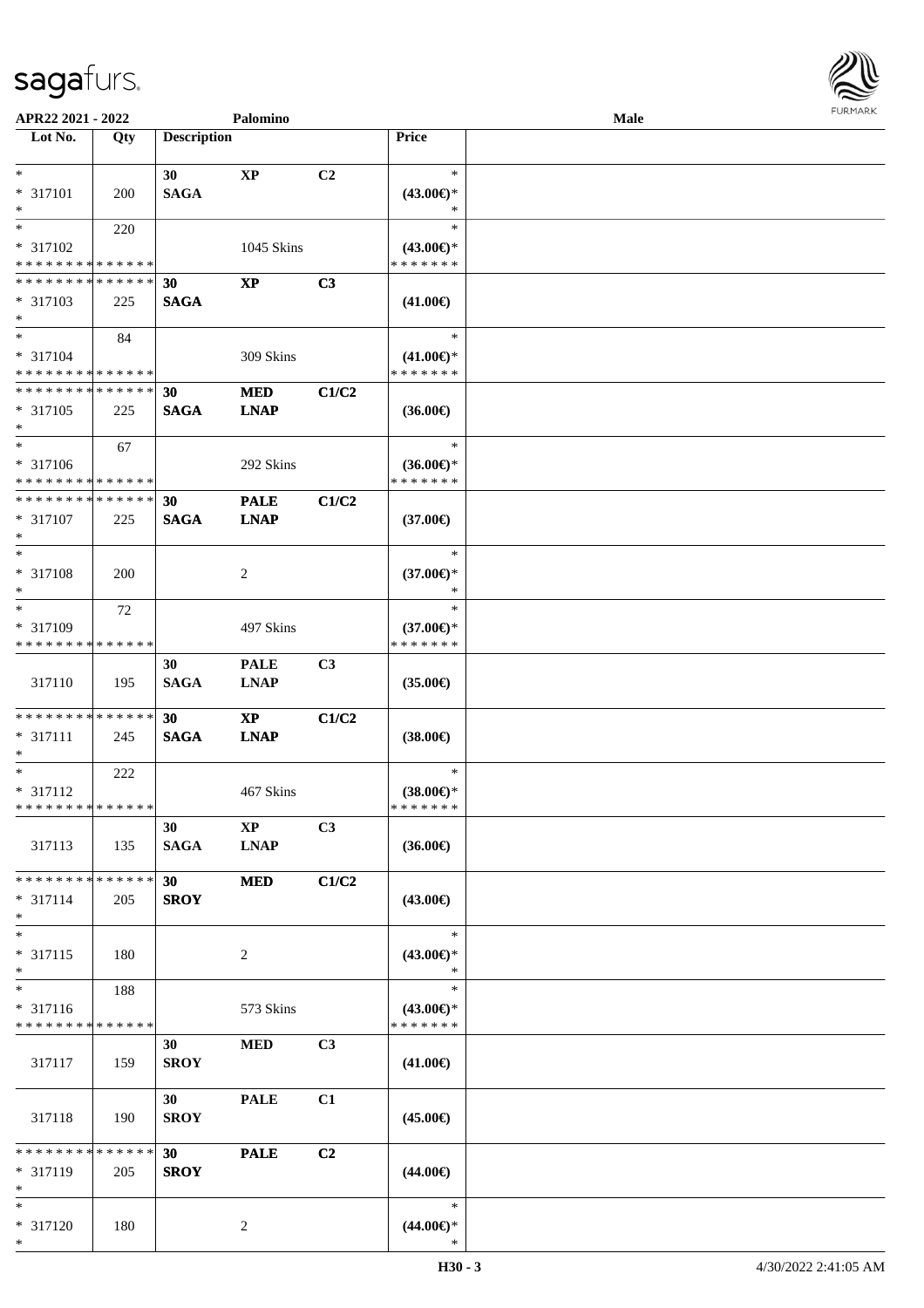

| APR22 2021 - 2022                                |     |                    | Palomino      |                |                                          | Male | <b>FURMARK</b> |
|--------------------------------------------------|-----|--------------------|---------------|----------------|------------------------------------------|------|----------------|
| Lot No.                                          | Qty | <b>Description</b> |               |                | <b>Price</b>                             |      |                |
| $*$<br>$* 317121$<br>* * * * * * * * * * * * * * | 115 | 30<br><b>SROY</b>  | <b>PALE</b>   | C <sub>2</sub> | $\ast$<br>$(44.00\epsilon)$ *<br>******* |      |                |
| **************<br>* 317122<br>$*$                | 205 | 30<br><b>SROY</b>  | <b>PALE</b>   | C3             | $(42.00\epsilon)$                        |      |                |
| $*$<br>* 317123<br>**************                | 83  |                    | 288 Skins     |                | $\ast$<br>$(42.00\epsilon)$ *<br>******* |      |                |
| **************<br>* 317124<br>$\ast$             | 205 | 30<br><b>SROY</b>  | <b>XP</b>     | C1/C2          | $(45.00\epsilon)$                        |      |                |
| $*$<br>$* 317125$<br>$\ast$                      | 180 |                    | 2             |                | $\ast$<br>$(45.00\epsilon)$ *<br>$\ast$  |      |                |
| $\ast$<br>* 317126<br>$\ast$                     | 180 |                    | 3             |                | $\ast$<br>$(45.00\epsilon)$ *<br>$\ast$  |      |                |
| $*$<br>$* 317127$<br>* * * * * * * * * * * * * * | 64  |                    | 629 Skins     |                | $\ast$<br>$(45.00\epsilon)$ *<br>******* |      |                |
| 317128                                           | 172 | 30<br><b>SROY</b>  | $\mathbf{XP}$ | C3             | $(43.00\epsilon)$                        |      |                |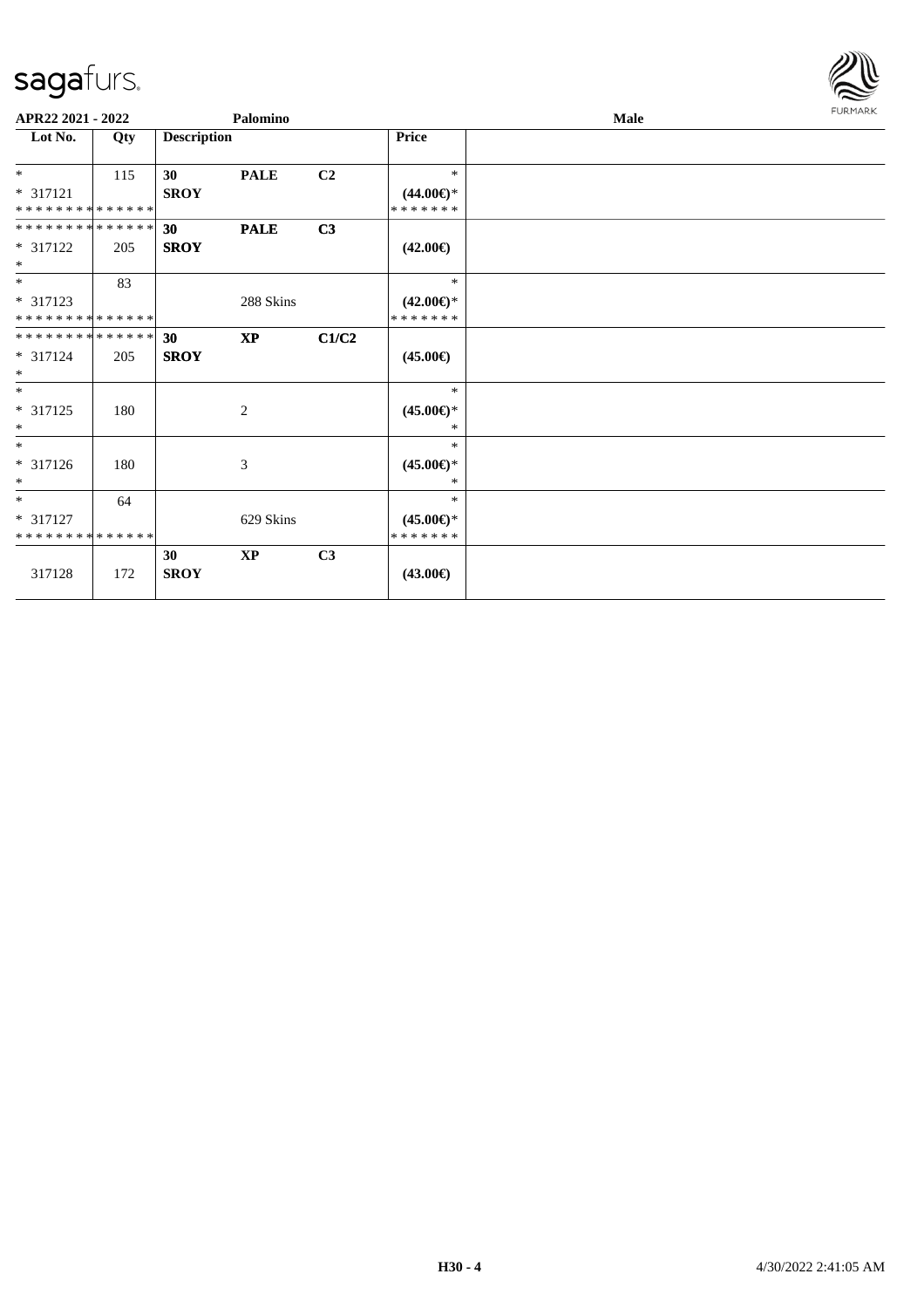

| APR22 2021 - 2022                                                   |                    |                         | Palomino                              |       |                                                | Male |  |
|---------------------------------------------------------------------|--------------------|-------------------------|---------------------------------------|-------|------------------------------------------------|------|--|
| Lot No.                                                             | Qty                | <b>Description</b>      |                                       |       | Price                                          |      |  |
| **************<br>* 317181<br>$\ast$                                | 285                | 20<br>SI                | <b>MED</b>                            | C1/C2 | $(34.00\epsilon)$                              |      |  |
| $\overline{\ast}$<br>* 317182<br>* * * * * * * * * * * * * *        | 108                |                         | 393 Skins                             |       | $\ast$<br>$(34.00\epsilon)$ *<br>* * * * * * * |      |  |
| 317183                                                              | 179                | <b>20</b><br>${\bf SI}$ | <b>PALE</b>                           | C1    | $(36.00\epsilon)$                              |      |  |
| 317184                                                              | 311                | 20<br>${\bf S}{\bf I}$  | <b>PALE</b>                           | C2    | $(35.00\in)$                                   |      |  |
| 317185                                                              | 139                | 20<br>SI                | $\bold{XP}$                           | C1    | $(37.00\epsilon)$                              |      |  |
| 317186                                                              | 215                | 20<br>SI                | $\mathbf{XP}$                         | C2    | $(36.00\epsilon)$                              |      |  |
| ******** <mark>******</mark><br>* 317187<br>$\ast$                  | 285                | 20<br>SI                | <b>MED</b><br><b>LNAP</b>             | C1/C2 | (30.00)                                        |      |  |
| $\ast$<br>* 317188<br>$\ast$                                        | 260                |                         | $\boldsymbol{2}$                      |       | $\ast$<br>$(30.00\epsilon)$ *<br>$\ast$        |      |  |
| $\ast$<br>* 317189<br>$\ast$                                        | 260                |                         | $\mathfrak{Z}$                        |       | $\ast$<br>(30.00)<br>$\ast$                    |      |  |
| $\overline{\phantom{1}}$<br>* 317190<br>* * * * * * * * * * * * * * | 151                |                         | 956 Skins                             |       | $\ast$<br>$(30.00\epsilon)$ *<br>* * * * * * * |      |  |
| 317191                                                              | 155                | $20\,$<br>SI            | <b>MED</b><br><b>LNAP</b>             | C3    | $(28.50\epsilon)$                              |      |  |
| ******** <mark>*****</mark> *<br>* 317192<br>$*$                    | 285                | <b>20</b><br>SI         | <b>PALE</b><br><b>LNAP</b>            | C1/C2 | $(31.00\epsilon)$                              |      |  |
| $*$<br>* 317193<br>$\ast$                                           | 260                |                         | $\sqrt{2}$                            |       | $\ast$<br>$(31.00\epsilon)$ *<br>$\ast$        |      |  |
| $\ast$<br>* 317194<br>$\ast$                                        | 260                |                         | 3                                     |       | $\ast$<br>$(31.00\epsilon)$ *<br>$\ast$        |      |  |
| $\ast$<br>* 317195<br>$\ast$                                        | 260                |                         | 4                                     |       | $\ast$<br>$(31.00\epsilon)$ *<br>$\ast$        |      |  |
| $\ast$<br>* 317196<br>$*$                                           | 260                |                         | 5                                     |       | $\ast$<br>$(31.00\epsilon)$ *<br>$\ast$        |      |  |
| $\ast$<br>* 317197<br>$\ast$                                        | 260                |                         | $\sqrt{6}$                            |       | $\ast$<br>$(31.00\epsilon)$ *<br>$\ast$        |      |  |
| $\ast$<br>* 317198<br>* * * * * * * * * * * * * *                   | 282                |                         | 1867 Skins                            |       | $\ast$<br>$(31.00\epsilon)$ *<br>* * * * * * * |      |  |
| 317199                                                              | 296                | 20<br>SI                | <b>PALE</b><br><b>LNAP</b>            | C3    | $(29.50\epsilon)$                              |      |  |
| * * * * * * * *<br>* 317200<br>$*$                                  | * * * * * *<br>285 | 20<br>SI                | $\mathbf{X}\mathbf{P}$<br><b>LNAP</b> | C1/C2 | $(32.00\epsilon)$                              |      |  |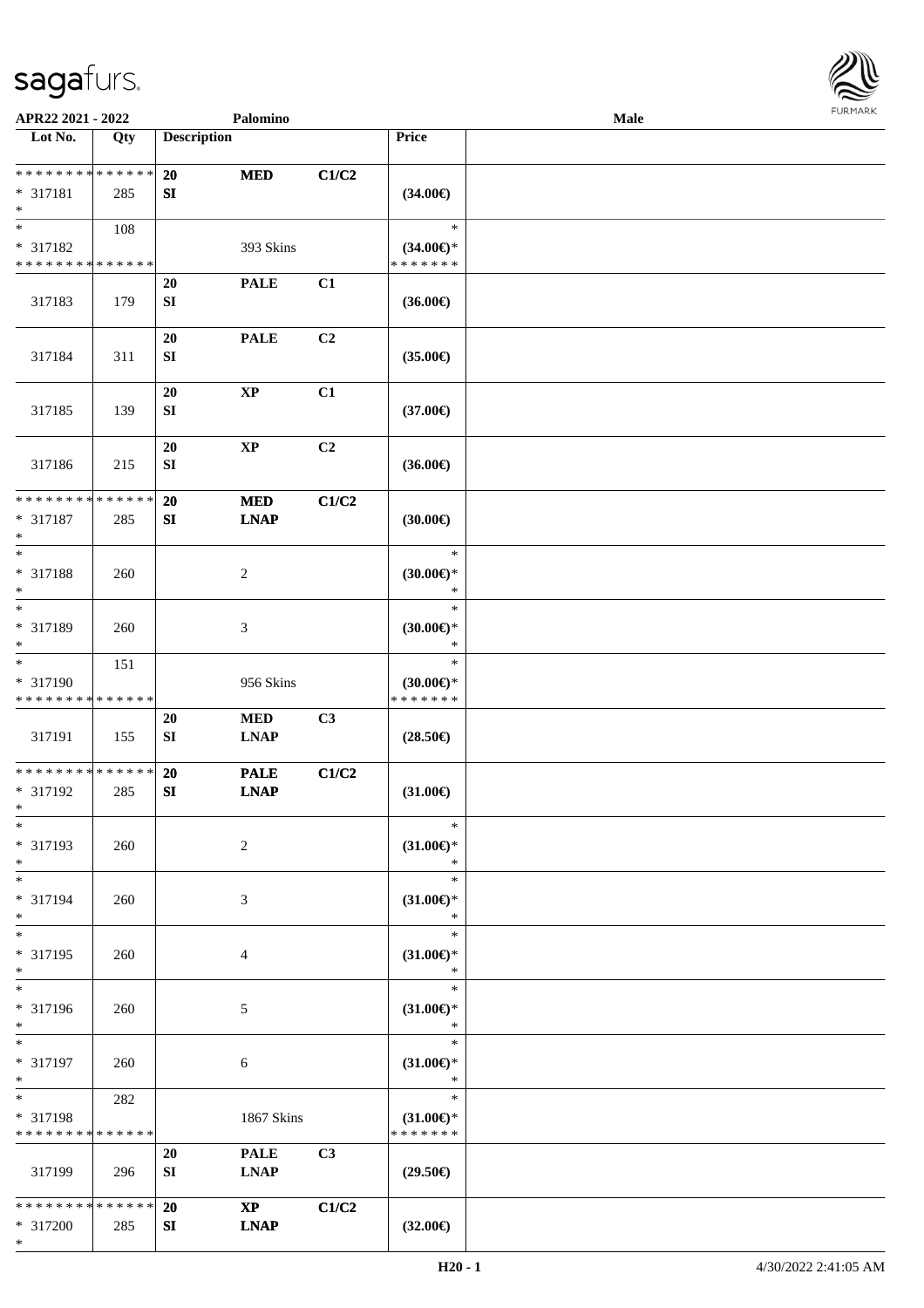

| APR22 2021 - 2022            |             |                    | Palomino                |                |                     | Male |  |
|------------------------------|-------------|--------------------|-------------------------|----------------|---------------------|------|--|
| Lot No.                      | Qty         | <b>Description</b> |                         |                | Price               |      |  |
|                              |             |                    |                         |                |                     |      |  |
| $\ast$                       |             | 20                 | $\mathbf{X}\mathbf{P}$  | C1/C2          | $\ast$              |      |  |
| * 317201                     | 260         | SI                 | <b>LNAP</b>             |                | $(32.00\epsilon)$ * |      |  |
| $\ast$                       |             |                    |                         |                | $\ast$              |      |  |
| $\ast$                       |             |                    |                         |                | $\ast$              |      |  |
|                              |             |                    |                         |                |                     |      |  |
| * 317202                     | 260         |                    | 3                       |                | $(32.00\epsilon)$ * |      |  |
| $\ast$                       |             |                    |                         |                | ∗                   |      |  |
| $\overline{\ast}$            | 242         |                    |                         |                | $\ast$              |      |  |
| * 317203                     |             |                    | 1047 Skins              |                | $(32.00\epsilon)$ * |      |  |
| * * * * * * * * * * * * * *  |             |                    |                         |                | * * * * * * *       |      |  |
|                              |             | 20                 | $\mathbf{X}\mathbf{P}$  | C3             |                     |      |  |
| 317204                       | 133         | SI                 | <b>LNAP</b>             |                | $(30.00\epsilon)$   |      |  |
|                              |             |                    |                         |                |                     |      |  |
| * * * * * * * * * * * * * *  |             | 20                 | <b>MED</b>              | C1             |                     |      |  |
| * 317205                     | 265         | <b>SAGA</b>        |                         |                | $(37.00\epsilon)$   |      |  |
| $\ast$                       |             |                    |                         |                |                     |      |  |
| $\ast$                       | 66          |                    |                         |                | $\ast$              |      |  |
| * 317206                     |             |                    | 331 Skins               |                | $(37.00\epsilon)$ * |      |  |
| * * * * * * * * * * * * * *  |             |                    |                         |                | * * * * * * *       |      |  |
| * * * * * * * * * * * * * *  |             |                    |                         |                |                     |      |  |
|                              |             | 20                 | <b>MED</b>              | C <sub>2</sub> |                     |      |  |
| * 317207                     | 265         | <b>SAGA</b>        |                         |                | 36.00€              |      |  |
| $\ast$                       |             |                    |                         |                |                     |      |  |
| $\ast$                       |             |                    |                         |                | $\ast$              |      |  |
| * 317208                     | 240         |                    | $\overline{2}$          |                | $(36.00\epsilon)$ * |      |  |
| $\ast$                       |             |                    |                         |                | $\ast$              |      |  |
| $\ast$                       | 289         |                    |                         |                | $\ast$              |      |  |
| * 317209                     |             |                    | 794 Skins               |                | $(36.00\epsilon)$ * |      |  |
| * * * * * * * *              | * * * * * * |                    |                         |                | * * * * * * *       |      |  |
|                              |             | 20                 | $\bf MED$               | C3             |                     |      |  |
| 317210                       | 253         | <b>SAGA</b>        |                         |                | $(34.00\epsilon)$   |      |  |
|                              |             |                    |                         |                |                     |      |  |
| * * * * * * * * * * * * * *  |             | <b>20</b>          | <b>PALE</b>             | C1             |                     |      |  |
| * 317211                     | 265         | <b>SAGA</b>        |                         |                | $(38.00\in)$        |      |  |
| $\ast$                       |             |                    |                         |                |                     |      |  |
| $\ast$                       | 218         |                    |                         |                | $\ast$              |      |  |
| * 317212                     |             |                    | 483 Skins               |                | $(38.00\epsilon)$ * |      |  |
| **************               |             |                    |                         |                | *******             |      |  |
| * * * * * * * * * * * * * *  |             |                    |                         |                |                     |      |  |
|                              |             |                    | 20 PALE                 | C2             |                     |      |  |
| $* 317213$                   | 265         | <b>SAGA</b>        |                         |                | $(37.00\epsilon)$   |      |  |
| $*$                          |             |                    |                         |                |                     |      |  |
| $*$                          |             |                    |                         |                | $\ast$              |      |  |
| $* 317214$                   | 240         |                    | 2                       |                | $(37.00\epsilon)$ * |      |  |
| $\ast$                       |             |                    |                         |                | $\ast$              |      |  |
| $\ast$                       |             |                    |                         |                | $\ast$              |      |  |
| * 317215                     | 240         |                    | 3                       |                | $(37.00\epsilon)$ * |      |  |
| $\ast$                       |             |                    |                         |                | $\ast$              |      |  |
| $\ast$                       | 201         |                    |                         |                | $\ast$              |      |  |
| $* 317216$                   |             |                    | 946 Skins               |                | $(37.00\epsilon)$ * |      |  |
| * * * * * * * * * * * * * *  |             |                    |                         |                | * * * * * * *       |      |  |
|                              |             | 20                 | <b>PALE</b>             | C3             |                     |      |  |
| 317217                       | 271         | <b>SAGA</b>        |                         |                | $(35.00\epsilon)$   |      |  |
|                              |             |                    |                         |                |                     |      |  |
| ******** <mark>******</mark> |             | 20                 | $\mathbf{X} \mathbf{P}$ | C1             |                     |      |  |
| * 317218                     | 265         | <b>SAGA</b>        |                         |                | $(39.00\epsilon)$   |      |  |
| $*$                          |             |                    |                         |                |                     |      |  |
| $\ast$                       | 97          |                    |                         |                | $\ast$              |      |  |
| $*317219$                    |             |                    | 362 Skins               |                | (39.00)             |      |  |
| * * * * * * * * * * * * * *  |             |                    |                         |                | * * * * * * *       |      |  |
| * * * * * * * * * * * * * *  |             | 20                 | <b>XP</b>               | C2             |                     |      |  |
|                              |             |                    |                         |                |                     |      |  |
| $* 317220$                   | 265         | <b>SAGA</b>        |                         |                | $(38.00\epsilon)$   |      |  |
| $*$                          |             |                    |                         |                |                     |      |  |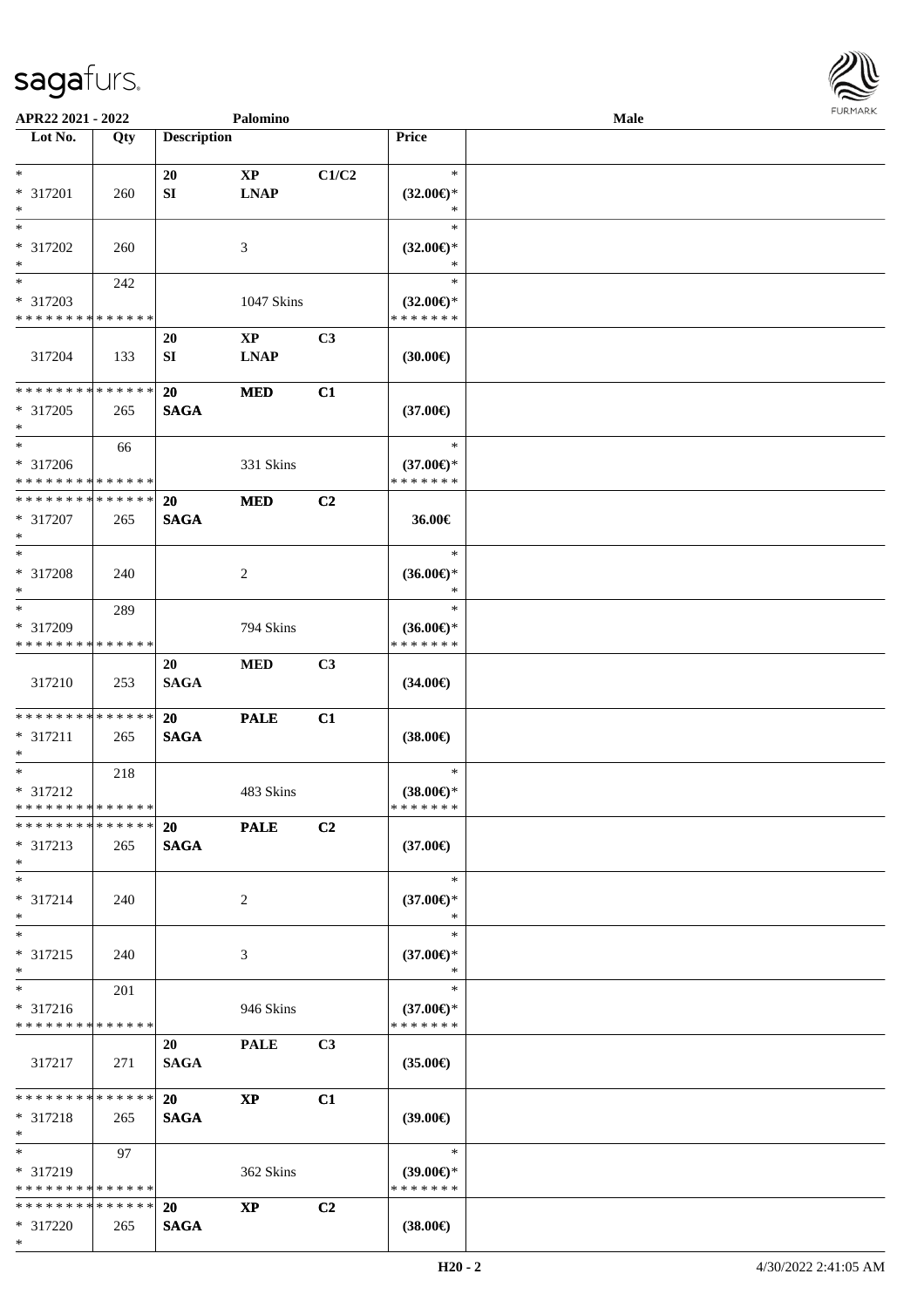

| APR22 2021 - 2022             |             |                    | Palomino       |                |                               | <b>Male</b> |  |
|-------------------------------|-------------|--------------------|----------------|----------------|-------------------------------|-------------|--|
| Lot No.                       | Qty         | <b>Description</b> |                |                | Price                         |             |  |
|                               |             |                    |                |                |                               |             |  |
| $*$                           |             | 20                 | $\bold{XP}$    | C2             | $\ast$                        |             |  |
| * 317221<br>$*$               | 240         | <b>SAGA</b>        |                |                | $(38.00\epsilon)$ *<br>$\ast$ |             |  |
| $*$                           | 209         |                    |                |                | $\ast$                        |             |  |
| * 317222                      |             |                    | 714 Skins      |                | $(38.00\epsilon)$ *           |             |  |
| * * * * * * * * * * * * * *   |             |                    |                |                | * * * * * * *                 |             |  |
|                               |             | 20                 | <b>XP</b>      | C <sub>3</sub> |                               |             |  |
| 317223                        | 135         | <b>SAGA</b>        |                |                | $(36.00\epsilon)$             |             |  |
|                               |             |                    |                |                |                               |             |  |
| * * * * * * * * * * * * * *   |             | 20                 | <b>MED</b>     | C1/C2          |                               |             |  |
| * 317224                      | 265         | <b>SAGA</b>        | <b>LNAP</b>    |                | $(32.00\epsilon)$             |             |  |
| $*$                           |             |                    |                |                |                               |             |  |
| $*$                           |             |                    |                |                | $\ast$                        |             |  |
| * 317225                      | 240         |                    | $\overline{c}$ |                | $(32.00\epsilon)$ *           |             |  |
| $\ast$<br>$*$                 |             |                    |                |                | $\ast$<br>$\ast$              |             |  |
| * 317226                      | 101         |                    | 606 Skins      |                | $(32.00\epsilon)$ *           |             |  |
| * * * * * * * * * * * * * *   |             |                    |                |                | * * * * * * *                 |             |  |
|                               |             | 20                 | <b>MED</b>     | C3             |                               |             |  |
| 317227                        | 133         | <b>SAGA</b>        | <b>LNAP</b>    |                | (30.00)                       |             |  |
|                               |             |                    |                |                |                               |             |  |
| * * * * * * * *               | * * * * * * | <b>20</b>          | <b>PALE</b>    | C1/C2          |                               |             |  |
| * 317228                      | 265         | <b>SAGA</b>        | <b>LNAP</b>    |                | $(33.00\epsilon)$             |             |  |
| $*$                           |             |                    |                |                |                               |             |  |
| $*$                           |             |                    |                |                | $\ast$                        |             |  |
| $* 317229$                    | 240         |                    | 2              |                | $(33.00\epsilon)$ *           |             |  |
| $*$<br>$*$                    |             |                    |                |                | $\ast$<br>$\ast$              |             |  |
| $* 317230$                    | 240         |                    | 3              |                |                               |             |  |
| $*$                           |             |                    |                |                | $(33.00\epsilon)$ *<br>$\ast$ |             |  |
| $*$                           | 104         |                    |                |                | $\ast$                        |             |  |
| * 317231                      |             |                    | 849 Skins      |                | $(33.00\epsilon)$ *           |             |  |
| * * * * * * * * * * * * * *   |             |                    |                |                | * * * * * * *                 |             |  |
|                               |             | 20                 | <b>PALE</b>    | C3             |                               |             |  |
| 317232                        | 213         | <b>SAGA</b>        | <b>LNAP</b>    |                | $(31.00\epsilon)$             |             |  |
|                               |             |                    |                |                |                               |             |  |
| * * * * * * * * * * * * * * * |             | <b>20</b>          | <b>XP</b>      | C1/C2          |                               |             |  |
| * 317233<br>$*$               | 265         | <b>SAGA</b>        | <b>LNAP</b>    |                | $(34.00\epsilon)$             |             |  |
| $*$                           |             |                    |                |                | $\ast$                        |             |  |
| * 317234                      | 240         |                    | $\overline{2}$ |                | $(34.00\epsilon)$ *           |             |  |
| $*$                           |             |                    |                |                | $\ast$                        |             |  |
| $*$                           | 92          |                    |                |                | $\ast$                        |             |  |
| * 317235                      |             |                    | 597 Skins      |                | $(34.00\epsilon)$ *           |             |  |
| * * * * * * * * * * * * * *   |             |                    |                |                | * * * * * * *                 |             |  |
|                               |             | 20                 | <b>MED</b>     | C1             |                               |             |  |
| 317236                        | 183         | <b>SROY</b>        |                |                | $(39.00\epsilon)$             |             |  |
|                               |             |                    |                |                |                               |             |  |
| * * * * * * * * * * * * * * * |             | 20                 | <b>MED</b>     | C2             |                               |             |  |
| * 317237<br>$*$               | 245         | <b>SROY</b>        |                |                | $(38.00\in)$                  |             |  |
| $*$                           | 173         |                    |                |                | $\ast$                        |             |  |
| * 317238                      |             |                    | 418 Skins      |                | $(38.00\epsilon)$ *           |             |  |
| * * * * * * * * * * * * * *   |             |                    |                |                | * * * * * * *                 |             |  |
|                               |             | 20                 | <b>PALE</b>    | C1             |                               |             |  |
| 317239                        | 275         | <b>SROY</b>        |                |                | $(40.00\epsilon)$             |             |  |
|                               |             |                    |                |                |                               |             |  |
| * * * * * * * * * * * * * * * |             | <b>20</b>          | <b>PALE</b>    | C <sub>2</sub> |                               |             |  |
| $* 317240$                    | 245         | <b>SROY</b>        |                |                | (39.00)                       |             |  |
| $*$                           |             |                    |                |                |                               |             |  |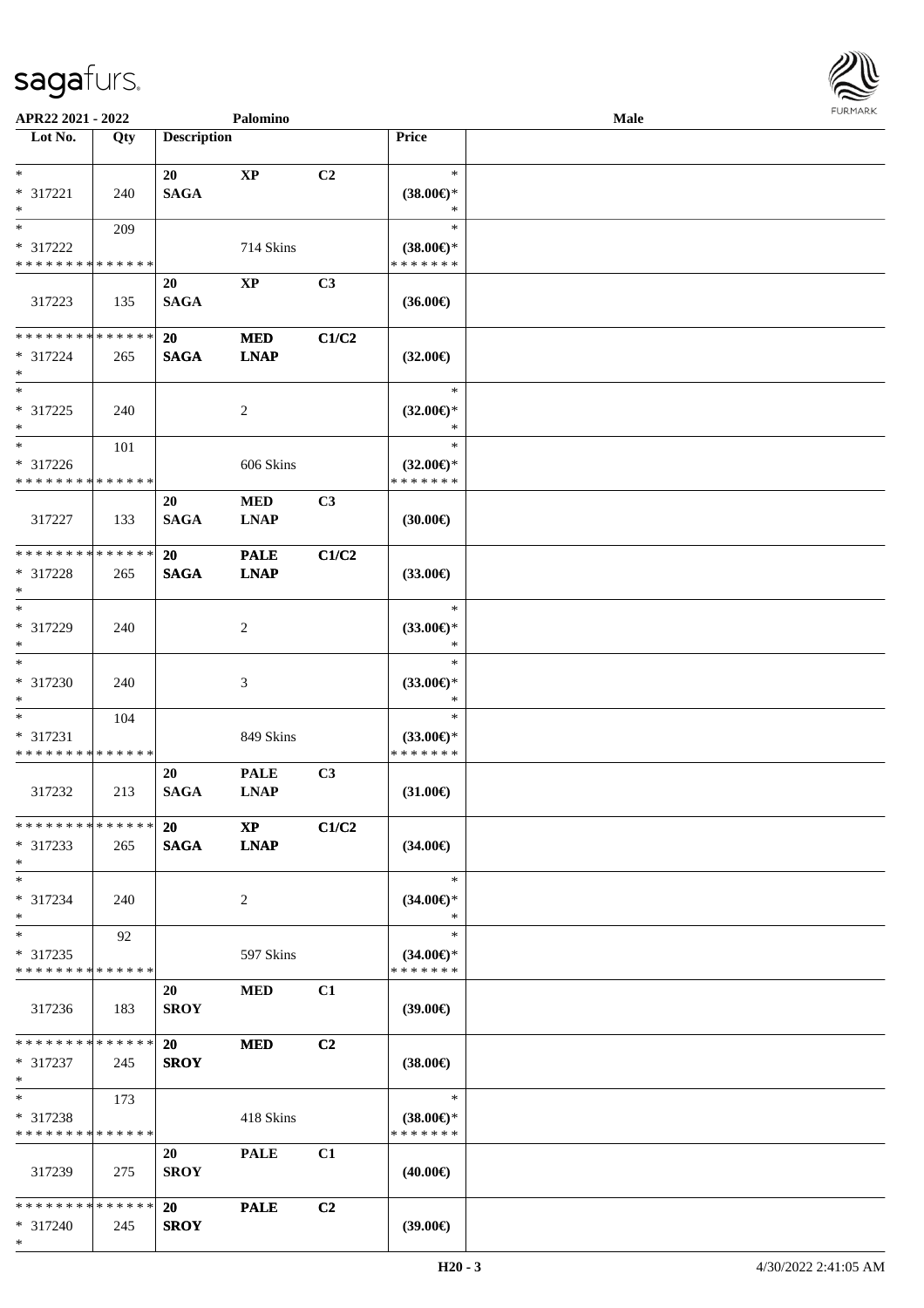

| APR22 2021 - 2022             |     |                    | Palomino    |                |                           | Male |  |  |  |  |
|-------------------------------|-----|--------------------|-------------|----------------|---------------------------|------|--|--|--|--|
| Lot No.                       | Qty | <b>Description</b> |             |                | Price                     |      |  |  |  |  |
| $\ast$                        | 237 | <b>20</b>          | <b>PALE</b> | C <sub>2</sub> | $\ast$                    |      |  |  |  |  |
| $* 317241$                    |     | <b>SROY</b>        |             |                | $(39.00\epsilon)$ *       |      |  |  |  |  |
| **************                |     |                    |             |                | *******                   |      |  |  |  |  |
|                               |     | <b>20</b>          | <b>XP</b>   | C1             |                           |      |  |  |  |  |
| 317242                        | 178 | <b>SROY</b>        |             |                | $(41.00\epsilon)$         |      |  |  |  |  |
| * * * * * * * * * * * * * * * |     | <b>20</b>          | <b>XP</b>   | C <sub>2</sub> |                           |      |  |  |  |  |
| $* 317243$                    | 245 | <b>SROY</b>        |             |                | $(40.00\epsilon)$         |      |  |  |  |  |
| $\ast$                        |     |                    |             |                |                           |      |  |  |  |  |
| $\ast$                        | 91  |                    |             |                | $\ast$                    |      |  |  |  |  |
| $* 317244$                    |     |                    | 336 Skins   |                | $(40.00 \in \mathcal{F})$ |      |  |  |  |  |
| * * * * * * * * * * * * * *   |     |                    |             |                | *******                   |      |  |  |  |  |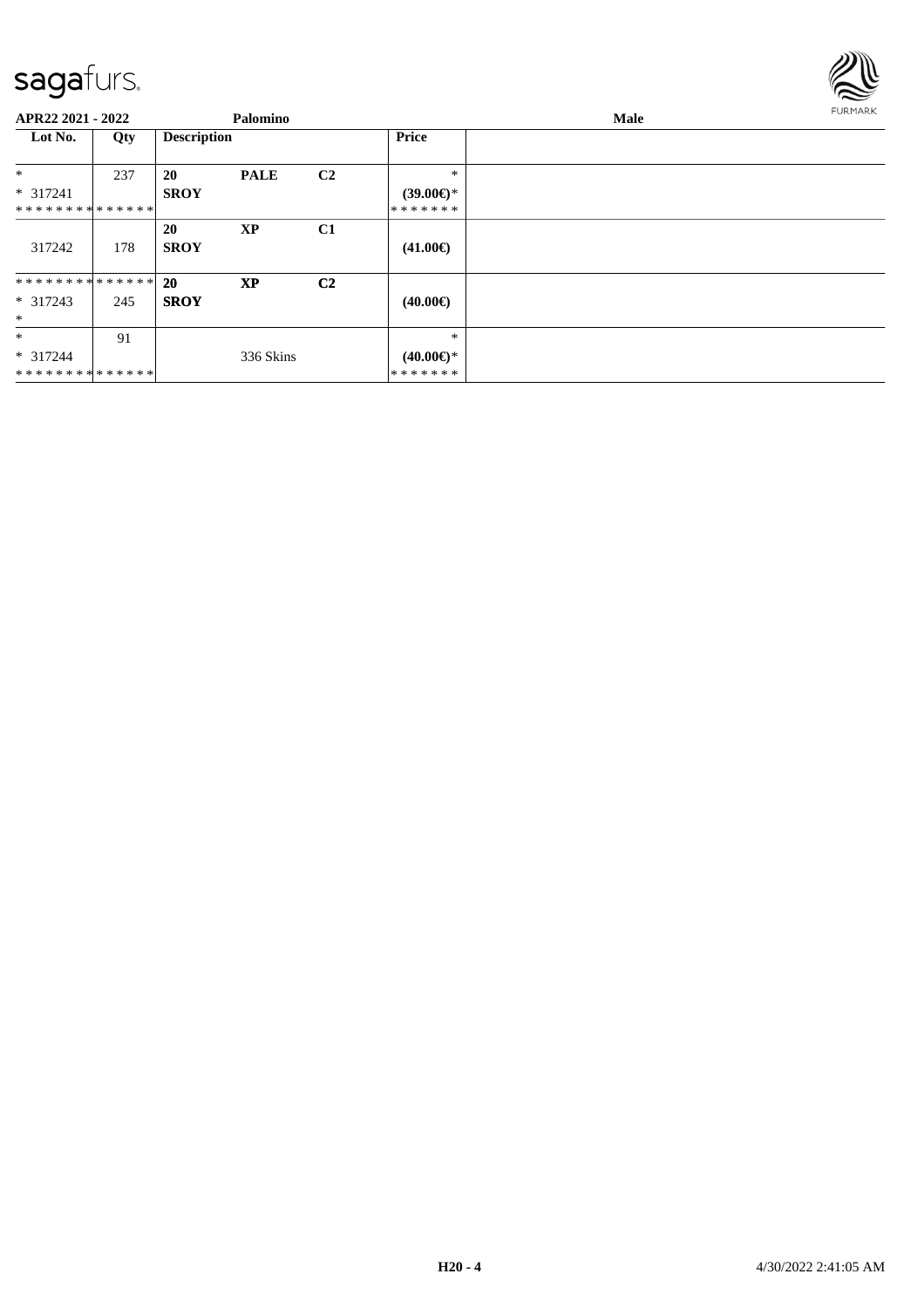

| APR22 2021 - 2022 |     | Palomino                 |                |                     | FURMARK |  |
|-------------------|-----|--------------------------|----------------|---------------------|---------|--|
| Lot No.           | Qty | <b>Description</b>       |                | Price               |         |  |
| ************** 0  |     | ALL                      | C <sub>2</sub> |                     |         |  |
| $* 317301$        | 305 | <b>SI</b><br><b>LNAP</b> |                | $(24.00\epsilon)$   |         |  |
| $\ast$            |     |                          |                |                     |         |  |
| $\ast$            | 98  |                          |                | $*$                 |         |  |
| $*317302$         |     | 403 Skins                |                | $(24.00\epsilon)$ * |         |  |
| **************    |     |                          |                | * * * * * * *       |         |  |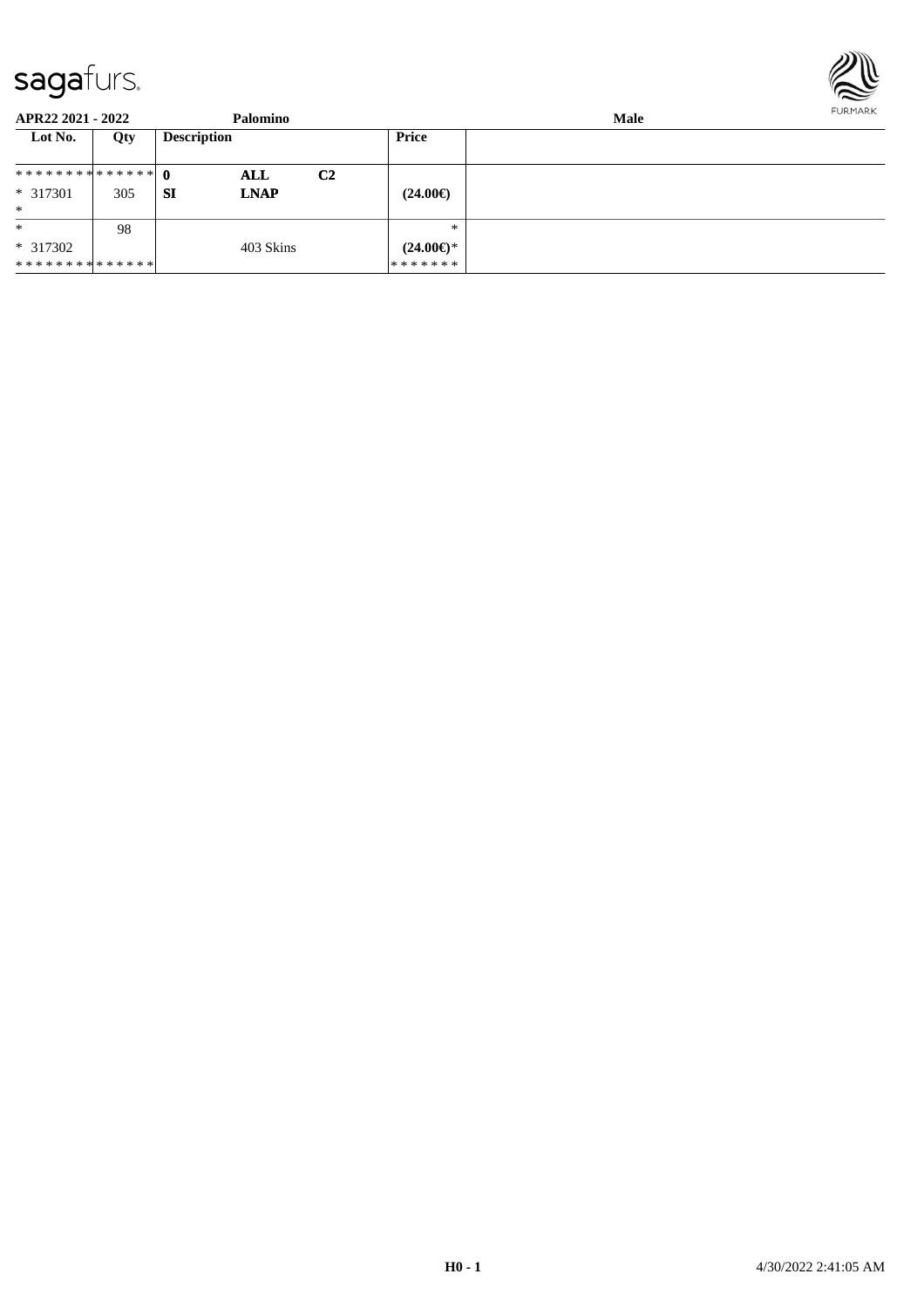\*



| APR22 2021 - 2022                       |     |                    | <b>Palomino Velvet</b>      |       |                                      | Male |  |
|-----------------------------------------|-----|--------------------|-----------------------------|-------|--------------------------------------|------|--|
| Lot No.                                 | Qty | <b>Description</b> |                             |       | Price                                |      |  |
|                                         |     |                    |                             |       |                                      |      |  |
| **************                          |     | 40                 | <b>MED</b>                  | C1/C2 |                                      |      |  |
| * 317361<br>$\ast$                      | 225 | SI                 | <b>VELV1</b>                |       | $(47.00\epsilon)$                    |      |  |
| $\ast$                                  | 68  |                    |                             |       | $\ast$                               |      |  |
| * 317362                                |     |                    | 293 Skins                   |       | $(47.00\epsilon)$ *                  |      |  |
| * * * * * * * * * * * * * *             |     |                    |                             |       | * * * * * * *                        |      |  |
|                                         |     | 40                 | <b>PALE</b>                 | C1    |                                      |      |  |
| 317363                                  | 168 | SI                 | VELV1                       |       | $(48.00\epsilon)$                    |      |  |
|                                         |     |                    |                             |       |                                      |      |  |
| 317364                                  | 228 | 40<br>${\bf SI}$   | <b>PALE</b><br><b>VELV1</b> | C2    | $(47.00\epsilon)$                    |      |  |
|                                         |     |                    |                             |       |                                      |      |  |
| * * * * * * * * * * * * * *             |     | 40                 | $\mathbf{XP}$               | C1/C2 |                                      |      |  |
| $* 317365$                              | 225 | SI                 | <b>VELV1</b>                |       | $(48.00\epsilon)$                    |      |  |
| $\ast$                                  |     |                    |                             |       |                                      |      |  |
| $\ast$                                  | 129 |                    |                             |       | $\ast$                               |      |  |
| * 317366<br>* * * * * * * * * * * * * * |     |                    | 354 Skins                   |       | $(48.00\epsilon)$ *<br>* * * * * * * |      |  |
|                                         |     | 40                 | $\bf MED$                   | C1/C2 |                                      |      |  |
| 317367                                  | 144 | SI                 | VELV2                       |       | $(47.00\epsilon)$                    |      |  |
|                                         |     |                    |                             |       |                                      |      |  |
|                                         |     | 40                 | <b>PALE</b>                 | C1/C2 |                                      |      |  |
| 317368                                  | 160 | SI                 | VELV2                       |       | $(48.00\epsilon)$                    |      |  |
|                                         |     |                    |                             |       |                                      |      |  |
|                                         |     | 40                 | $\mathbf{X}\mathbf{P}$      | C1/C2 |                                      |      |  |
| 317369                                  | 211 | SI                 | VELV2                       |       | $(48.00\epsilon)$                    |      |  |
|                                         |     | 40                 | <b>Dark</b>                 | C1/C2 |                                      |      |  |
| 317370                                  | 174 | <b>SAGA</b>        | <b>VELV1</b>                |       | $(48.00\epsilon)$                    |      |  |
|                                         |     |                    |                             |       |                                      |      |  |
| **************                          |     | 40                 | <b>MED</b>                  | C1    |                                      |      |  |
| * 317371<br>$\ast$                      | 205 | <b>SAGA</b>        | <b>VELV1</b>                |       | (50.00)                              |      |  |
| $\ast$                                  | 151 |                    |                             |       | $\ast$                               |      |  |
| * 317372                                |     |                    | 356 Skins                   |       | $(50.00 \in )^*$                     |      |  |
| **************                          |     |                    |                             |       | * * * * * * *                        |      |  |
| * * * * * * * * * * * * * *             |     | 40                 | <b>MED</b>                  | C2    |                                      |      |  |
| $* 317373$                              | 205 | <b>SAGA</b>        | <b>VELV1</b>                |       | $(49.00\epsilon)$                    |      |  |
| $*$<br>$*$                              |     |                    |                             |       | $\ast$                               |      |  |
| * 317374                                | 180 |                    | 2                           |       | $(49.00\epsilon)$ *                  |      |  |
| $\ast$                                  |     |                    |                             |       | ∗                                    |      |  |
| $\ast$                                  |     |                    |                             |       | $\ast$                               |      |  |
| * 317375                                | 180 |                    | 3                           |       | $(49.00\epsilon)$ *                  |      |  |
| $\ast$                                  |     |                    |                             |       | *                                    |      |  |
| $\ast$                                  |     |                    |                             |       | $\ast$                               |      |  |
| * 317376<br>$*$                         | 180 |                    | 4                           |       | $(49.00\epsilon)$ *<br>$\ast$        |      |  |
| $*$                                     | 134 |                    |                             |       | $\ast$                               |      |  |
| * 317377                                |     |                    | 879 Skins                   |       | $(49.00\epsilon)$ *                  |      |  |
| * * * * * * * * * * * * * *             |     |                    |                             |       | * * * * * * *                        |      |  |
| * * * * * * * * * * * * * *             |     | 40                 | <b>MED</b>                  | C3    |                                      |      |  |
| * 317378                                | 205 | <b>SAGA</b>        | <b>VELV1</b>                |       | $(47.00\epsilon)$                    |      |  |
| $*$<br>$*$                              |     |                    |                             |       | $\ast$                               |      |  |
| * 317379                                | 204 |                    | 409 Skins                   |       | $(47.00\epsilon)$ *                  |      |  |
| * * * * * * * * * * * * * *             |     |                    |                             |       | * * * * * * *                        |      |  |
| * * * * * * * * * * * * * *             |     | 40                 | <b>PALE</b>                 | C1    |                                      |      |  |
| * 317380                                | 205 | <b>SAGA</b>        | <b>VELV1</b>                |       | $(51.00\epsilon)$                    |      |  |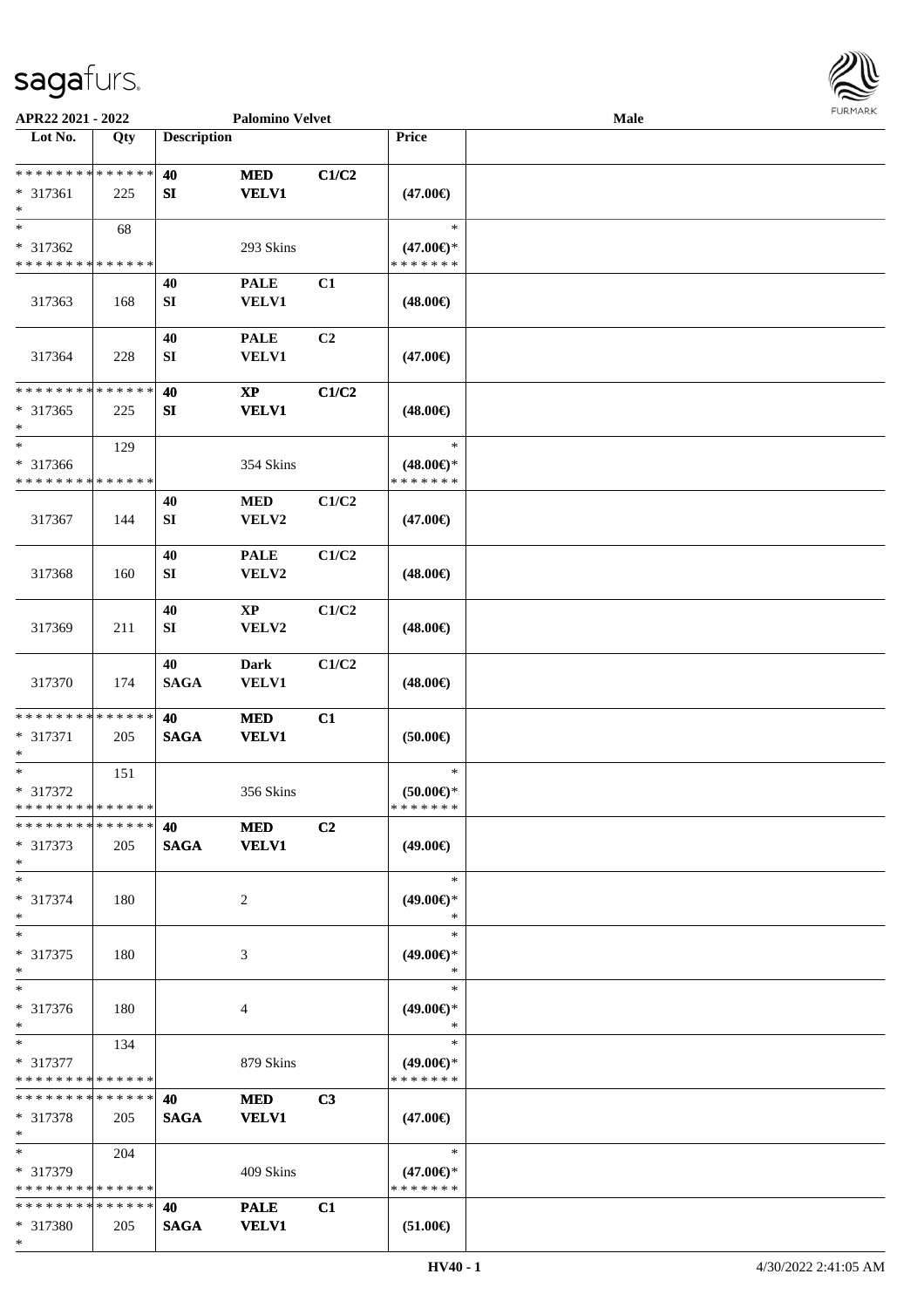

| APR22 2021 - 2022                |     |                    | <b>Palomino Velvet</b> |                |                               | Male | 1.91111111 |
|----------------------------------|-----|--------------------|------------------------|----------------|-------------------------------|------|------------|
| $\overline{\phantom{1}}$ Lot No. | Qty | <b>Description</b> |                        |                | Price                         |      |            |
|                                  |     |                    |                        |                |                               |      |            |
| $\ast$                           |     | 40                 | <b>PALE</b>            | C1             | $\ast$                        |      |            |
| * 317381                         | 180 | <b>SAGA</b>        | <b>VELV1</b>           |                | $(51.00\epsilon)$ *           |      |            |
| $\ast$                           |     |                    |                        |                | *                             |      |            |
| $\ast$                           |     |                    |                        |                | $\ast$                        |      |            |
| * 317382                         | 180 |                    | 3                      |                | $(51.00\epsilon)$ *           |      |            |
| $\ast$                           |     |                    |                        |                | $\ast$                        |      |            |
|                                  |     |                    |                        |                |                               |      |            |
| $\ast$                           | 58  |                    |                        |                | $\ast$                        |      |            |
| * 317383                         |     |                    | 623 Skins              |                | $(51.00\epsilon)$ *           |      |            |
| * * * * * * * * * * * * * *      |     |                    |                        |                | * * * * * * *                 |      |            |
| * * * * * * * * * * * * * *      |     | 40                 | <b>PALE</b>            | C <sub>2</sub> |                               |      |            |
| * 317384                         | 225 | <b>SAGA</b>        | <b>VELV1</b>           |                | (50.00)                       |      |            |
| $\ast$                           |     |                    |                        |                |                               |      |            |
| $\overline{\phantom{1}}$         |     |                    |                        |                | $\ast$                        |      |            |
| * 317385                         | 180 |                    | $\boldsymbol{2}$       |                | $(50.00\in)^\ast$             |      |            |
| $\ast$                           |     |                    |                        |                | $\ast$                        |      |            |
| $*$                              |     |                    |                        |                | $\ast$                        |      |            |
|                                  |     |                    |                        |                |                               |      |            |
| * 317386                         | 180 |                    | 3                      |                | $(50.00ε)$ *                  |      |            |
| $\ast$<br>$\overline{\ast}$      |     |                    |                        |                | $\ast$                        |      |            |
|                                  |     |                    |                        |                | $\ast$                        |      |            |
| * 317387                         | 180 |                    | $\overline{4}$         |                | $(50.00ε)$ *                  |      |            |
| $\ast$                           |     |                    |                        |                | $\ast$                        |      |            |
| $\overline{\phantom{1}}$         |     |                    |                        |                | $\ast$                        |      |            |
| * 317388                         | 180 |                    | 5                      |                | $(50.00ε)$ *                  |      |            |
| $\ast$                           |     |                    |                        |                | $\ast$                        |      |            |
| $\ast$                           |     |                    |                        |                | $\ast$                        |      |            |
| * 317389                         | 180 |                    | $\sqrt{6}$             |                | $(50.00ε)$ *                  |      |            |
| $\ast$                           |     |                    |                        |                | $\ast$                        |      |            |
| $\ast$                           |     |                    |                        |                | $\ast$                        |      |            |
|                                  | 90  |                    |                        |                |                               |      |            |
| * 317390                         |     |                    | 1215 Skins             |                | $(50.00\epsilon)$ *           |      |            |
| * * * * * * * * * * * * * *      |     |                    |                        |                | * * * * * * *                 |      |            |
| **************                   |     | 40                 | <b>PALE</b>            | C <sub>3</sub> |                               |      |            |
| * 317391                         | 205 | $\mathbf{SAGA}$    | <b>VELV1</b>           |                | $(48.00\epsilon)$             |      |            |
| $\ast$                           |     |                    |                        |                |                               |      |            |
| $*$                              |     |                    |                        |                | $\ast$                        |      |            |
| $* 317392$                       | 180 |                    | $\sqrt{2}$             |                | $(48.00\epsilon)$ *           |      |            |
| $*$                              |     |                    |                        |                | ∗                             |      |            |
| $\ast$                           | 198 |                    |                        |                | $\ast$                        |      |            |
| * 317393                         |     |                    | 583 Skins              |                | $(48.00\epsilon)$ *           |      |            |
| * * * * * * * * * * * * * *      |     |                    |                        |                | * * * * * * *                 |      |            |
| * * * * * * * * * * * * * *      |     | 40                 | $\mathbf{XP}$          | C1             |                               |      |            |
|                                  |     |                    | <b>VELV1</b>           |                | $(52.00\epsilon)$             |      |            |
| * 317394<br>$*$                  | 205 | <b>SAGA</b>        |                        |                |                               |      |            |
| $\ast$                           |     |                    |                        |                | $\ast$                        |      |            |
|                                  |     |                    |                        |                |                               |      |            |
| * 317395                         | 180 |                    | $\overline{2}$         |                | $(52.00\epsilon)$ *           |      |            |
| $\ast$                           |     |                    |                        |                | $\ast$                        |      |            |
| $\ast$                           | 63  |                    |                        |                | $\ast$                        |      |            |
| * 317396                         |     |                    | 448 Skins              |                | $(52.00\epsilon)$ *           |      |            |
| * * * * * * * * * * * * * *      |     |                    |                        |                | * * * * * * *                 |      |            |
| * * * * * * * * * * * * * *      |     | 40                 | $\mathbf{XP}$          | C <sub>2</sub> |                               |      |            |
| * 317397                         | 205 | <b>SAGA</b>        | <b>VELV1</b>           |                | $(51.00\epsilon)$             |      |            |
| $*$                              |     |                    |                        |                |                               |      |            |
| $*$                              |     |                    |                        |                | $\ast$                        |      |            |
| * 317398                         | 180 |                    | $\sqrt{2}$             |                | $(51.00\epsilon)$ *           |      |            |
| $\ast$                           |     |                    |                        |                | $\ast$                        |      |            |
| $\ast$                           |     |                    |                        |                | $\ast$                        |      |            |
| * 317399                         |     |                    |                        |                |                               |      |            |
| $\ast$                           | 180 |                    | 3                      |                | $(51.00\epsilon)$ *<br>$\ast$ |      |            |
| $\ast$                           |     |                    |                        |                | $\ast$                        |      |            |
|                                  |     |                    |                        |                |                               |      |            |
| * 317400                         | 180 |                    | 4                      |                | $(51.00\epsilon)$ *           |      |            |
| $*$                              |     |                    |                        |                | ∗                             |      |            |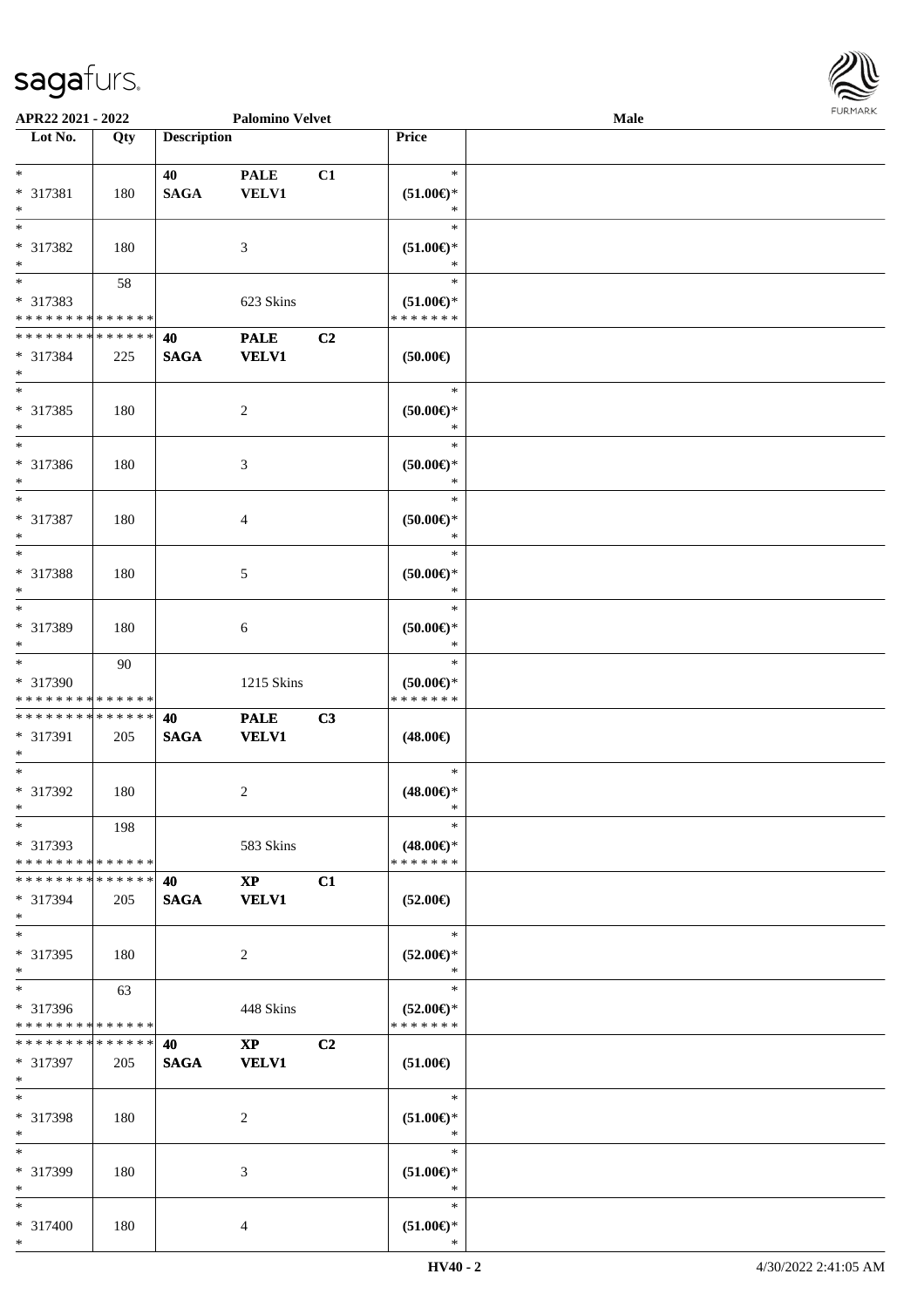

| APR22 2021 - 2022           |     |                    | <b>Palomino Velvet</b> |                |                                      | Male |  |
|-----------------------------|-----|--------------------|------------------------|----------------|--------------------------------------|------|--|
| Lot No.                     | Qty | <b>Description</b> |                        |                | Price                                |      |  |
|                             |     |                    |                        |                |                                      |      |  |
| $*$                         |     | 40                 | $\mathbf{X}\mathbf{P}$ | C2             | $\ast$                               |      |  |
| * 317401                    | 180 | <b>SAGA</b>        | <b>VELV1</b>           |                | $(51.00\epsilon)$ *                  |      |  |
| $\ast$                      |     |                    |                        |                | ∗                                    |      |  |
| $\overline{\ast}$           |     |                    |                        |                | $\ast$                               |      |  |
|                             |     |                    |                        |                |                                      |      |  |
| * 317402                    | 180 |                    | 6                      |                | $(51.00\epsilon)$ *                  |      |  |
| $\ast$                      |     |                    |                        |                |                                      |      |  |
| $\ast$                      |     |                    |                        |                | $\ast$                               |      |  |
| $* 317403$                  | 180 |                    | 7                      |                | $(51.00\epsilon)$ *                  |      |  |
| $\ast$                      |     |                    |                        |                | $\ast$                               |      |  |
| $\overline{\phantom{a}^*}$  | 76  |                    |                        |                | $\ast$                               |      |  |
| $* 317404$                  |     |                    | 1361 Skins             |                | $(51.00\epsilon)$ *                  |      |  |
| * * * * * * * * * * * * * * |     |                    |                        |                | * * * * * * *                        |      |  |
| **************              |     | 40                 | $\mathbf{X}\mathbf{P}$ | C3             |                                      |      |  |
| $* 317405$                  | 205 | <b>SAGA</b>        | <b>VELV1</b>           |                | $(49.00\epsilon)$                    |      |  |
| $\ast$                      |     |                    |                        |                |                                      |      |  |
| $\ast$                      |     |                    |                        |                | $\ast$                               |      |  |
| * 317406                    | 180 |                    |                        |                | $(49.00\epsilon)$ *                  |      |  |
| $\ast$                      |     |                    | $\overline{c}$         |                | $\ast$                               |      |  |
| $\ast$                      |     |                    |                        |                | $\ast$                               |      |  |
|                             | 189 |                    |                        |                |                                      |      |  |
| * 317407                    |     |                    | 574 Skins              |                | $(49.00\epsilon)$ *                  |      |  |
| * * * * * * * * * * * * * * |     |                    |                        |                | * * * * * * *                        |      |  |
| * * * * * * * * * * * * * * |     | 40                 | <b>MED</b>             | C1             |                                      |      |  |
| * 317408                    | 205 | <b>SAGA</b>        | <b>VELV2</b>           |                | (50.00)                              |      |  |
| $\ast$                      |     |                    |                        |                |                                      |      |  |
| $*$                         | 74  |                    |                        |                | $\ast$                               |      |  |
| * 317409                    |     |                    | 279 Skins              |                | $(50.00\epsilon)$ *                  |      |  |
| * * * * * * * * * * * * * * |     |                    |                        |                | * * * * * * *                        |      |  |
| **************              |     | 40                 | <b>MED</b>             | C <sub>2</sub> |                                      |      |  |
| * 317410                    | 205 | <b>SAGA</b>        | <b>VELV2</b>           |                | $(49.00\epsilon)$                    |      |  |
| $\ast$                      |     |                    |                        |                |                                      |      |  |
| $\ast$                      | 149 |                    |                        |                | $\ast$                               |      |  |
| $* 317411$                  |     |                    |                        |                |                                      |      |  |
| * * * * * * * * * * * * * * |     |                    | 354 Skins              |                | $(49.00\epsilon)$ *<br>* * * * * * * |      |  |
| **************              |     |                    |                        |                |                                      |      |  |
|                             |     | 40                 | <b>PALE</b>            | C1             |                                      |      |  |
| $* 317412$                  | 215 | <b>SAGA</b>        | <b>VELV2</b>           |                | $(51.00\epsilon)$                    |      |  |
| $*$                         |     |                    |                        |                |                                      |      |  |
| $*$                         | 86  |                    |                        |                | $\ast$                               |      |  |
| $* 317413$                  |     |                    | 301 Skins              |                | $(51.00\epsilon)$ *                  |      |  |
| * * * * * * * * * * * * * * |     |                    |                        |                | * * * * * * *                        |      |  |
| * * * * * * * * * * * * * * |     | 40                 | <b>PALE</b>            | C2             |                                      |      |  |
| $* 317414$                  | 205 | <b>SAGA</b>        | <b>VELV2</b>           |                | $(50.00\epsilon)$                    |      |  |
| $*$                         |     |                    |                        |                |                                      |      |  |
| $\ast$                      |     |                    |                        |                | $\ast$                               |      |  |
| $* 317415$                  | 180 |                    | 2                      |                | (50.00)                              |      |  |
| $\ast$                      |     |                    |                        |                | $\ast$                               |      |  |
| $\ast$                      | 44  |                    |                        |                | $\ast$                               |      |  |
| $* 317416$                  |     |                    | 429 Skins              |                | $(50.00\epsilon)$ *                  |      |  |
| * * * * * * * * * * * * * * |     |                    |                        |                | * * * * * * *                        |      |  |
|                             |     | 40                 | $\mathbf{X}\mathbf{P}$ | C1             |                                      |      |  |
|                             |     |                    |                        |                |                                      |      |  |
| 317417                      | 203 | <b>SAGA</b>        | VELV2                  |                | $(52.00\epsilon)$                    |      |  |
|                             |     |                    |                        |                |                                      |      |  |
| * * * * * * * * * * * * * * |     | <b>40</b>          | $\mathbf{X}\mathbf{P}$ | C2             |                                      |      |  |
| $* 317418$                  | 205 | <b>SAGA</b>        | <b>VELV2</b>           |                | $(51.00\epsilon)$                    |      |  |
| $*$                         |     |                    |                        |                |                                      |      |  |
| $\ast$                      |     |                    |                        |                | $\ast$                               |      |  |
| * 317419                    | 180 |                    | 2                      |                | $(51.00\epsilon)$ *                  |      |  |
| $\ast$                      |     |                    |                        |                | $\ast$                               |      |  |
| $*$                         | 113 |                    |                        |                | $\ast$                               |      |  |
| * 317420                    |     |                    | 498 Skins              |                | $(51.00\epsilon)$ *                  |      |  |
| * * * * * * * * * * * * * * |     |                    |                        |                | * * * * * * *                        |      |  |
|                             |     |                    |                        |                |                                      |      |  |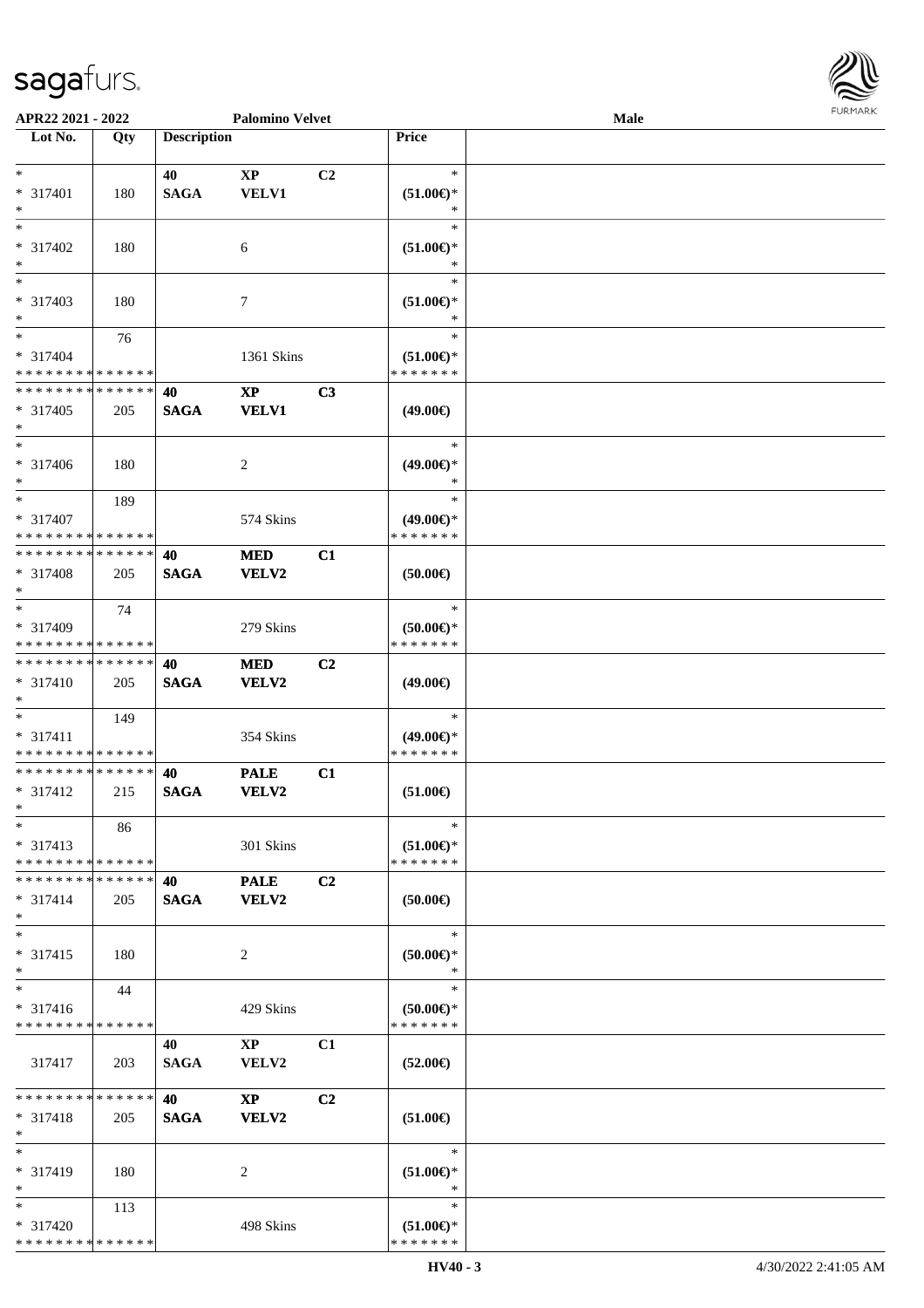\*

| APR22 2021 - 2022                                   |     |                    | <b>Palomino Velvet</b>                 |                |                                                | Male | <b>FURMARK</b> |
|-----------------------------------------------------|-----|--------------------|----------------------------------------|----------------|------------------------------------------------|------|----------------|
| Lot No.                                             | Qty | <b>Description</b> |                                        |                | Price                                          |      |                |
| 317421                                              | 175 | 40<br><b>SROY</b>  | $\bf MED$<br><b>VELV1</b>              | C1             | $(52.00\epsilon)$                              |      |                |
| * * * * * * * * * * * * * *<br>* 317422<br>$\ast$   | 205 | 40<br><b>SROY</b>  | <b>MED</b><br><b>VELV1</b>             | C2             | $(51.00\epsilon)$                              |      |                |
| $\ast$<br>$* 317423$<br>$*$                         | 180 |                    | 2                                      |                | $\ast$<br>$(51.00\epsilon)$ *<br>$\ast$        |      |                |
| $*$<br>* 317424<br>* * * * * * * * * * * * * *      | 105 |                    | 490 Skins                              |                | $\ast$<br>$(51.00\epsilon)$ *<br>* * * * * * * |      |                |
| 317425                                              | 204 | 40<br><b>SROY</b>  | $\bf MED$<br><b>VELV1</b>              | C3             | $(49.00\epsilon)$                              |      |                |
| * * * * * * * * * * * * * *<br>* 317426<br>$*$      | 205 | 40<br><b>SROY</b>  | <b>PALE</b><br><b>VELV1</b>            | C1             | $(53.00\epsilon)$                              |      |                |
| $*$<br>* 317427<br>* * * * * * * * * * * * * *      | 103 |                    | $308~\mathrm{Skins}$                   |                | $\ast$<br>$(53.00\epsilon)$ *<br>* * * * * * * |      |                |
| * * * * * * * * * * * * * *<br>* 317428<br>$\ast$   | 205 | 40<br><b>SROY</b>  | <b>PALE</b><br><b>VELV1</b>            | C <sub>2</sub> | $(52.00\epsilon)$                              |      |                |
| $\ast$<br>$* 317429$<br>$\ast$                      | 180 |                    | 2                                      |                | $\ast$<br>$(52.00\epsilon)$ *<br>$\ast$        |      |                |
| $\ast$<br>$* 317430$<br>$\ast$                      | 180 |                    | 3                                      |                | $\ast$<br>$(52.00\epsilon)$ *<br>∗             |      |                |
| $*$<br>$* 317431$<br>* * * * * * * * * * * * * *    | 160 |                    | 725 Skins                              |                | $\ast$<br>$(52.00\epsilon)$ *<br>* * * * * * * |      |                |
| * * * * * * * * * * * * * *<br>* 317432<br>$\ast$   | 205 | 40<br><b>SROY</b>  | <b>PALE</b><br><b>VELV1</b>            | C3             | $(50.00\in)$                                   |      |                |
| $\ast$<br>$* 317433$<br>* * * * * * * * * * * * * * | 140 |                    | 345 Skins                              |                | $\ast$<br>$(50.00)$ *<br>* * * * * * *         |      |                |
| 317434                                              | 215 | 40<br><b>SROY</b>  | $\mathbf{XP}$<br><b>VELV1</b>          | C1             | $(54.00\epsilon)$                              |      |                |
| * * * * * * * * * * * * * *<br>$* 317435$<br>$\ast$ | 205 | 40<br><b>SROY</b>  | $\mathbf{XP}$<br><b>VELV1</b>          | C <sub>2</sub> | $(53.00\epsilon)$                              |      |                |
| $\ast$<br>* 317436<br>$*$                           | 180 |                    | 2                                      |                | $\ast$<br>$(53.00\epsilon)$ *<br>$\ast$        |      |                |
| $*$<br>* 317437<br>$*$                              | 180 |                    | 3                                      |                | $\ast$<br>$(53.00\epsilon)$ *<br>∗             |      |                |
| $*$<br>* 317438<br>$*$                              | 180 |                    | 4                                      |                | $\ast$<br>$(53.00\epsilon)$ *<br>$\ast$        |      |                |
| $\ast$<br>* 317439<br>* * * * * * * * * * * * * *   | 115 |                    | 860 Skins                              |                | $\ast$<br>$(53.00\epsilon)$ *<br>* * * * * * * |      |                |
| * * * * * * * * * * * * * * *<br>* 317440           | 205 | 40<br><b>SROY</b>  | $\mathbf{X}\mathbf{P}$<br><b>VELV1</b> | C3             | $(51.00\epsilon)$                              |      |                |

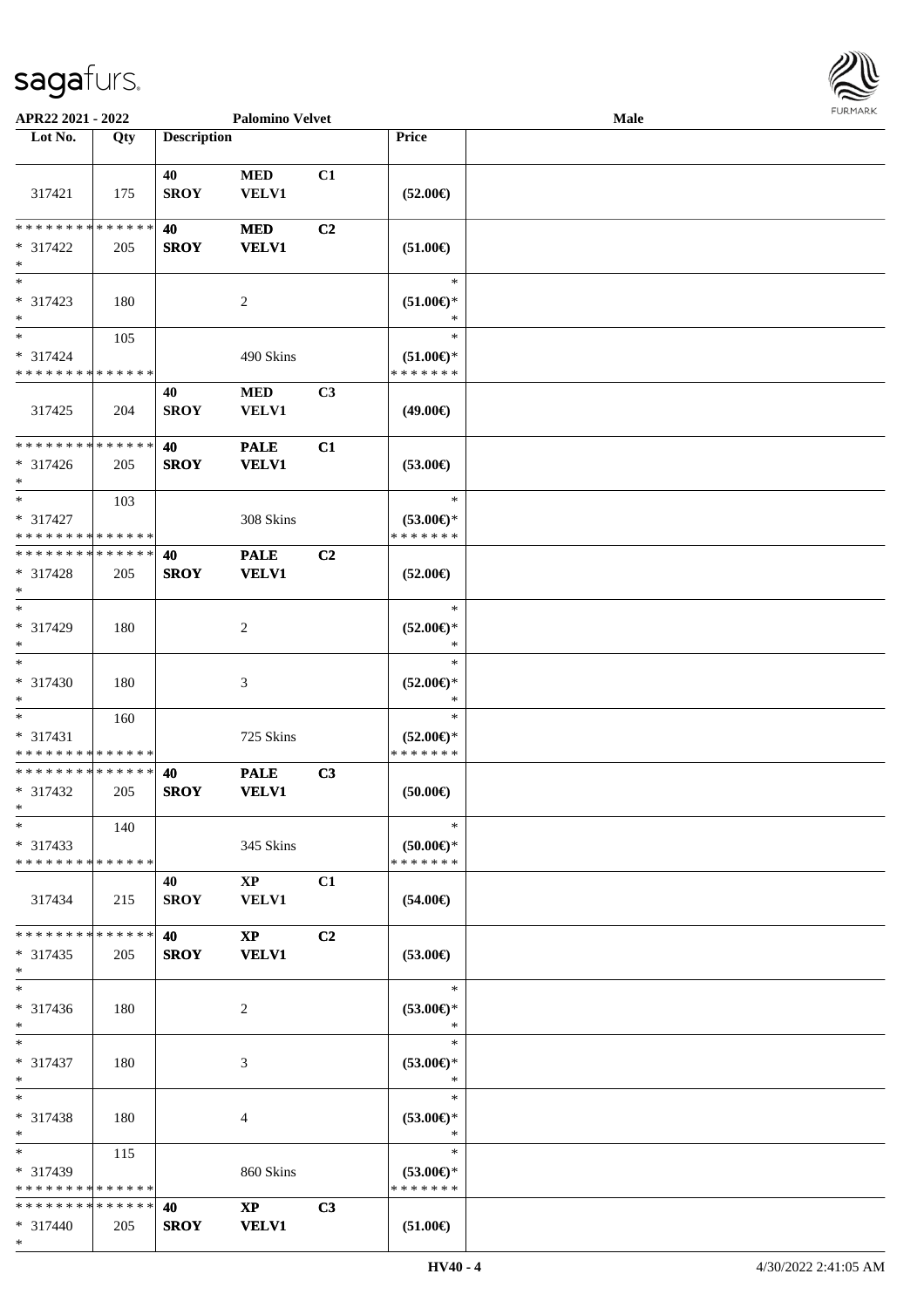

| APR22 2021 - 2022                         |     |                    | <b>Palomino Velvet</b> |                |                                      | Male | <b>FURMARK</b> |
|-------------------------------------------|-----|--------------------|------------------------|----------------|--------------------------------------|------|----------------|
| Lot No.                                   | Qty | <b>Description</b> |                        |                | <b>Price</b>                         |      |                |
| $*$                                       | 175 | 40                 | <b>XP</b>              | C <sub>3</sub> | $*$                                  |      |                |
| $* 317441$<br>* * * * * * * * * * * * * * |     | <b>SROY</b>        | <b>VELV1</b>           |                | $(51.00\epsilon)$ *<br>* * * * * * * |      |                |
| * * * * * * * * * * * * * * *             |     | 40                 | <b>MED</b>             | C1/C2          |                                      |      |                |
| $* 317442$<br>$*$                         | 205 | <b>SROY</b>        | <b>VELV2</b>           |                | $(51.00\epsilon)$                    |      |                |
| $*$                                       | 125 |                    |                        |                | $\ast$                               |      |                |
| $* 317443$<br>* * * * * * * * * * * * * * |     |                    | 330 Skins              |                | $(51.00\epsilon)$ *<br>* * * * * * * |      |                |
| 317444                                    | 187 | 40<br><b>SROY</b>  | <b>PALE</b><br>VELV2   | C1             | $(53.00\epsilon)$                    |      |                |
| * * * * * * * * * * * * * *               |     | 40                 | <b>PALE</b>            | C <sub>2</sub> |                                      |      |                |
| $* 317445$<br>$*$                         | 205 | <b>SROY</b>        | <b>VELV2</b>           |                | $(52.00\epsilon)$                    |      |                |
| $*$                                       | 47  |                    |                        |                | $\ast$                               |      |                |
| $* 317446$<br>* * * * * * * * * * * * * * |     |                    | 252 Skins              |                | $(52.00\epsilon)$ *<br>* * * * * * * |      |                |
| * * * * * * * * * * * * * *               |     | 40                 | <b>XP</b>              | C1/C2          |                                      |      |                |
| $* 317447$<br>$*$                         | 205 | <b>SROY</b>        | VELV2                  |                | $(53.00\epsilon)$                    |      |                |
| $*$                                       | 143 |                    |                        |                | $\ast$                               |      |                |
| $* 317448$<br>* * * * * * * * * * * * * * |     |                    | 348 Skins              |                | $(53.00\epsilon)$ *<br>* * * * * * * |      |                |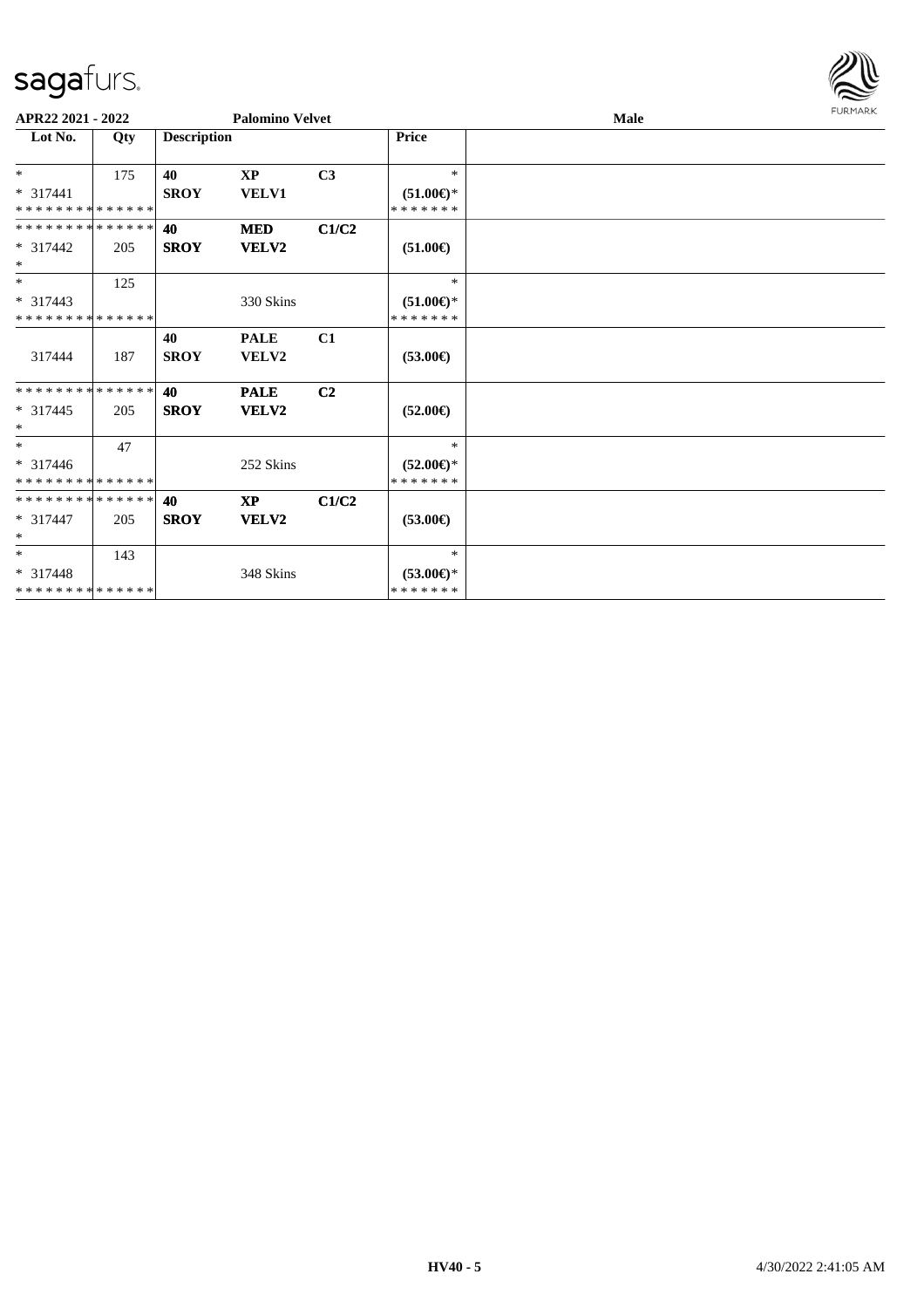

| APR22 2021 - 2022                          |            |                    | <b>Palomino Velvet</b> |                |                                      | Male |  |
|--------------------------------------------|------------|--------------------|------------------------|----------------|--------------------------------------|------|--|
| Lot No.                                    | Qty        | <b>Description</b> |                        |                | Price                                |      |  |
|                                            |            |                    |                        |                |                                      |      |  |
| **************                             |            | 30                 | <b>MED</b>             | C1/C2          |                                      |      |  |
| * 317501<br>$\ast$                         | 245        | SI                 | <b>VELV1</b>           |                | $(42.00\epsilon)$                    |      |  |
| $\ast$                                     | 97         |                    |                        |                | $\ast$                               |      |  |
| * 317502                                   |            |                    | 342 Skins              |                | $(42.00\epsilon)$ *                  |      |  |
| * * * * * * * * <mark>* * * * * * *</mark> |            |                    |                        |                | * * * * * * *                        |      |  |
|                                            |            | 30                 | <b>PALE</b>            | C1             |                                      |      |  |
| 317503                                     | 181        | ${\bf SI}$         | <b>VELV1</b>           |                | $(44.00\epsilon)$                    |      |  |
|                                            |            |                    |                        |                |                                      |      |  |
|                                            |            | 30                 | <b>PALE</b>            | C <sub>2</sub> |                                      |      |  |
| 317504                                     | 249        | ${\bf S}{\bf I}$   | <b>VELV1</b>           |                | $(43.00\epsilon)$                    |      |  |
|                                            |            |                    |                        |                |                                      |      |  |
|                                            |            | 30                 | $\mathbf{X}\mathbf{P}$ | C1             |                                      |      |  |
| 317505                                     | 163        | ${\bf SI}$         | <b>VELV1</b>           |                | $(45.00\epsilon)$                    |      |  |
|                                            |            |                    |                        |                |                                      |      |  |
|                                            |            | 30                 | $\mathbf{X}\mathbf{P}$ | C <sub>2</sub> |                                      |      |  |
| 317506                                     | 277        | SI                 | <b>VELV1</b>           |                | $(44.00\epsilon)$                    |      |  |
|                                            |            | 30                 | <b>Dark</b>            | C1/C2          |                                      |      |  |
| 317507                                     | 188        | <b>SAGA</b>        | <b>VELV1</b>           |                | $(43.00\epsilon)$                    |      |  |
|                                            |            |                    |                        |                |                                      |      |  |
| * * * * * * * * * * * * * *                |            | 30                 | <b>MED</b>             | C1             |                                      |      |  |
| * 317508                                   | 225        | <b>SAGA</b>        | <b>VELV1</b>           |                | $(46.00\epsilon)$                    |      |  |
| $\ast$                                     |            |                    |                        |                |                                      |      |  |
| $\ast$                                     |            |                    |                        |                | $\ast$                               |      |  |
| * 317509                                   | 220        |                    | $\overline{c}$         |                | $(46.00\epsilon)$ *                  |      |  |
| $\ast$<br>$\overline{\ast}$                |            |                    |                        |                | $\ast$<br>$\ast$                     |      |  |
| * 317510                                   | 53         |                    | 498 Skins              |                | $(46.00\epsilon)$ *                  |      |  |
| * * * * * * * * * * * * * *                |            |                    |                        |                | * * * * * * *                        |      |  |
| **************                             |            | 30                 | <b>MED</b>             | C2             |                                      |      |  |
| $* 317511$                                 | 225        | $\mathbf{SAGA}$    | <b>VELV1</b>           |                | $(45.00\epsilon)$                    |      |  |
| $\ast$                                     |            |                    |                        |                |                                      |      |  |
| $\ast$                                     |            |                    |                        |                | $\ast$                               |      |  |
| $* 317512$                                 | 200        |                    | $\overline{c}$         |                | $(45.00ε)$ *                         |      |  |
| $*$                                        |            |                    |                        |                | $\ast$                               |      |  |
| $*$                                        |            |                    |                        |                | $\ast$                               |      |  |
| * 317513                                   | 200        |                    | 3                      |                | $(45.00\epsilon)$ *<br>$\ast$        |      |  |
| $\ast$<br>$\ast$                           |            |                    |                        |                | $\ast$                               |      |  |
| * 317514                                   | 200        |                    | 4                      |                | $(45.00\epsilon)$ *                  |      |  |
| $\ast$                                     |            |                    |                        |                | $\ast$                               |      |  |
| $\ast$                                     |            |                    |                        |                | $\ast$                               |      |  |
| * 317515                                   | <b>200</b> |                    | 5                      |                | $(45.00\epsilon)$ *                  |      |  |
| $\ast$                                     |            |                    |                        |                | $\ast$                               |      |  |
| $\ast$                                     |            |                    |                        |                | $\ast$                               |      |  |
| * 317516                                   | 200        |                    | 6                      |                | $(45.00\epsilon)$ *                  |      |  |
| $\ast$                                     |            |                    |                        |                | $\ast$                               |      |  |
| $*$                                        | 132        |                    |                        |                | $\ast$                               |      |  |
| $* 317517$<br>* * * * * * * * * * * * * *  |            |                    | 1357 Skins             |                | $(45.00\epsilon)$ *<br>* * * * * * * |      |  |
| * * * * * * * * * * * * * *                |            | 30                 | <b>MED</b>             | C <sub>3</sub> |                                      |      |  |
| * 317518                                   | 225        | <b>SAGA</b>        | <b>VELV1</b>           |                | $(43.00\epsilon)$                    |      |  |
| $*$                                        |            |                    |                        |                |                                      |      |  |
| $\ast$                                     |            |                    |                        |                | $\ast$                               |      |  |
| * 317519                                   | 200        |                    | 2                      |                | $(43.00\epsilon)$ *                  |      |  |
| $\ast$                                     |            |                    |                        |                | $\ast$                               |      |  |
| $\ast$                                     | 177        |                    |                        |                | $\ast$                               |      |  |
| * 317520                                   |            |                    | 602 Skins              |                | $(43.00\epsilon)$ *                  |      |  |
| * * * * * * * * * * * * * *                |            |                    |                        |                | * * * * * * *                        |      |  |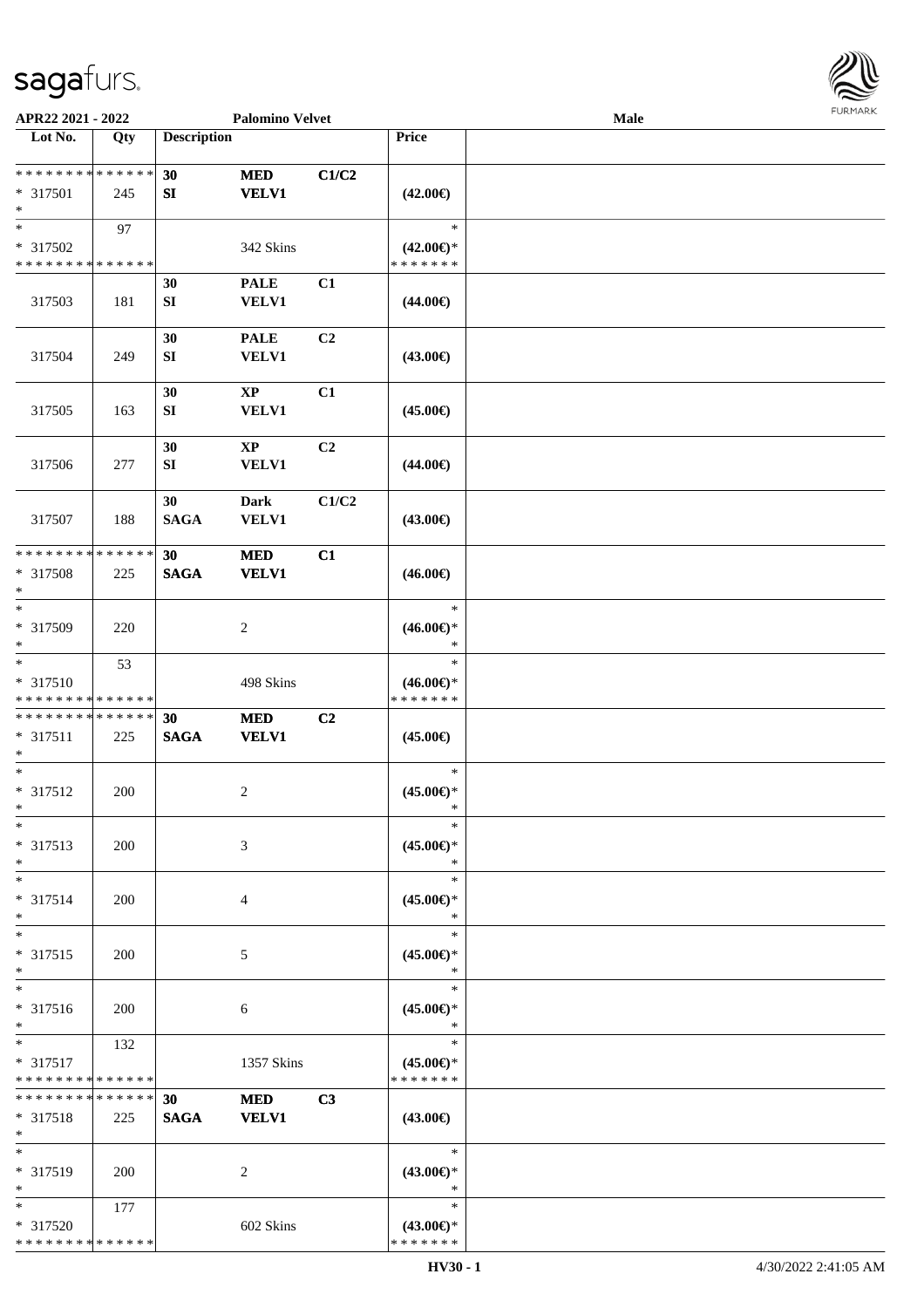

| APR22 2021 - 2022                |     |                    | <b>Palomino Velvet</b> |    |                               | Male | 1.91111111 |
|----------------------------------|-----|--------------------|------------------------|----|-------------------------------|------|------------|
| $\overline{\phantom{1}}$ Lot No. | Qty | <b>Description</b> |                        |    | Price                         |      |            |
|                                  |     |                    |                        |    |                               |      |            |
| * * * * * * * * * * * * * *      |     | 30 <sup>°</sup>    | <b>PALE</b>            | C1 |                               |      |            |
| * 317521                         | 225 | <b>SAGA</b>        | <b>VELV1</b>           |    | $(47.00\epsilon)$             |      |            |
| $\ast$                           |     |                    |                        |    |                               |      |            |
| $\ast$                           |     |                    |                        |    | $\ast$                        |      |            |
| * 317522                         | 200 |                    | 2                      |    | $(47.00\epsilon)$ *           |      |            |
| $\ast$                           |     |                    |                        |    | $\ast$                        |      |            |
| $*$                              |     |                    |                        |    | $\ast$                        |      |            |
| * 317523                         | 180 |                    | $\mathfrak{Z}$         |    | $(47.00\epsilon)$ *           |      |            |
| $\ast$                           |     |                    |                        |    | $\ast$                        |      |            |
| $\overline{\phantom{0}}$         |     |                    |                        |    | $\ast$                        |      |            |
|                                  | 55  |                    |                        |    |                               |      |            |
| * 317524                         |     |                    | 660 Skins              |    | $(47.00\epsilon)$ *           |      |            |
| * * * * * * * * * * * * * *      |     |                    |                        |    | * * * * * * *                 |      |            |
| * * * * * * * * * * * * * *      |     | 30                 | <b>PALE</b>            | C2 |                               |      |            |
| * 317525                         | 225 | <b>SAGA</b>        | <b>VELV1</b>           |    | $(46.00\epsilon)$             |      |            |
| $*$                              |     |                    |                        |    |                               |      |            |
| $*$                              |     |                    |                        |    | $\ast$                        |      |            |
| $* 317526$                       | 200 |                    | $\sqrt{2}$             |    | $(46.00\epsilon)$ *           |      |            |
| $\ast$                           |     |                    |                        |    | $\ast$                        |      |            |
| $\ast$                           |     |                    |                        |    | $\ast$                        |      |            |
| $* 317527$                       | 200 |                    | $\mathfrak{Z}$         |    | $(46.00\epsilon)$ *           |      |            |
| $\ast$                           |     |                    |                        |    | $\ast$                        |      |            |
| $\ast$                           |     |                    |                        |    | $\ast$                        |      |            |
| * 317528                         | 200 |                    | $\overline{4}$         |    | $(46.00\epsilon)$ *           |      |            |
| $\ast$                           |     |                    |                        |    | $\ast$                        |      |            |
| $*$                              |     |                    |                        |    | $\ast$                        |      |            |
|                                  |     |                    |                        |    |                               |      |            |
| * 317529                         | 200 |                    | 5                      |    | $(46.00\epsilon)$ *           |      |            |
| $\ast$                           |     |                    |                        |    | $\ast$                        |      |            |
| $\ast$                           |     |                    |                        |    | $\ast$                        |      |            |
| * 317530                         | 200 |                    | 6                      |    | $(46.00\epsilon)$ *           |      |            |
| $\ast$                           |     |                    |                        |    | $\ast$                        |      |            |
| $\ast$                           |     |                    |                        |    | $\ast$                        |      |            |
| * 317531                         | 200 |                    | 7                      |    | $(46.00\epsilon)$ *           |      |            |
| $*$                              |     |                    |                        |    | $\ast$                        |      |            |
| $*$                              |     |                    |                        |    | $\ast$                        |      |            |
| $* 317532$                       | 200 |                    | $\,8\,$                |    | $(46.00\epsilon)$ *           |      |            |
| $*$                              |     |                    |                        |    | *                             |      |            |
| $*$                              | 175 |                    |                        |    | $\ast$                        |      |            |
| * 317533                         |     |                    | 1800 Skins             |    | $(46.00\epsilon)$ *           |      |            |
| * * * * * * * * * * * * * *      |     |                    |                        |    | * * * * * * *                 |      |            |
| * * * * * * * * * * * * * *      |     | 30 <sup>°</sup>    | <b>PALE</b>            | C3 |                               |      |            |
| $* 317534$                       | 225 | <b>SAGA</b>        | <b>VELV1</b>           |    | $(44.00\epsilon)$             |      |            |
| $*$                              |     |                    |                        |    |                               |      |            |
| $*$                              |     |                    |                        |    | $\ast$                        |      |            |
|                                  |     |                    |                        |    |                               |      |            |
| * 317535                         | 200 |                    | 2                      |    | $(44.00\epsilon)$ *<br>$\ast$ |      |            |
| $*$                              |     |                    |                        |    |                               |      |            |
| $\ast$                           |     |                    |                        |    | $\ast$                        |      |            |
| * 317536                         | 220 |                    | 3                      |    | $(44.00\epsilon)$ *           |      |            |
| $\ast$                           |     |                    |                        |    | $\ast$                        |      |            |
| $*$                              | 218 |                    |                        |    | $\ast$                        |      |            |
| $* 317537$                       |     |                    | 863 Skins              |    | $(44.00\epsilon)$ *           |      |            |
| * * * * * * * * * * * * * *      |     |                    |                        |    | * * * * * * *                 |      |            |
| **************                   |     | 30                 | $\mathbf{XP}$          | C1 |                               |      |            |
| * 317538                         | 225 | <b>SAGA</b>        | <b>VELV1</b>           |    | $(48.00\epsilon)$             |      |            |
| $*$                              |     |                    |                        |    |                               |      |            |
| $*$                              |     |                    |                        |    | $\ast$                        |      |            |
| * 317539                         | 200 |                    | 2                      |    | $(48.00\epsilon)$ *           |      |            |
| $*$                              |     |                    |                        |    | $\ast$                        |      |            |
| $*$                              | 173 |                    |                        |    | $\ast$                        |      |            |
| * 317540                         |     |                    | 598 Skins              |    | $(48.00\epsilon)$ *           |      |            |
| * * * * * * * * * * * * * *      |     |                    |                        |    | * * * * * * *                 |      |            |
|                                  |     |                    |                        |    |                               |      |            |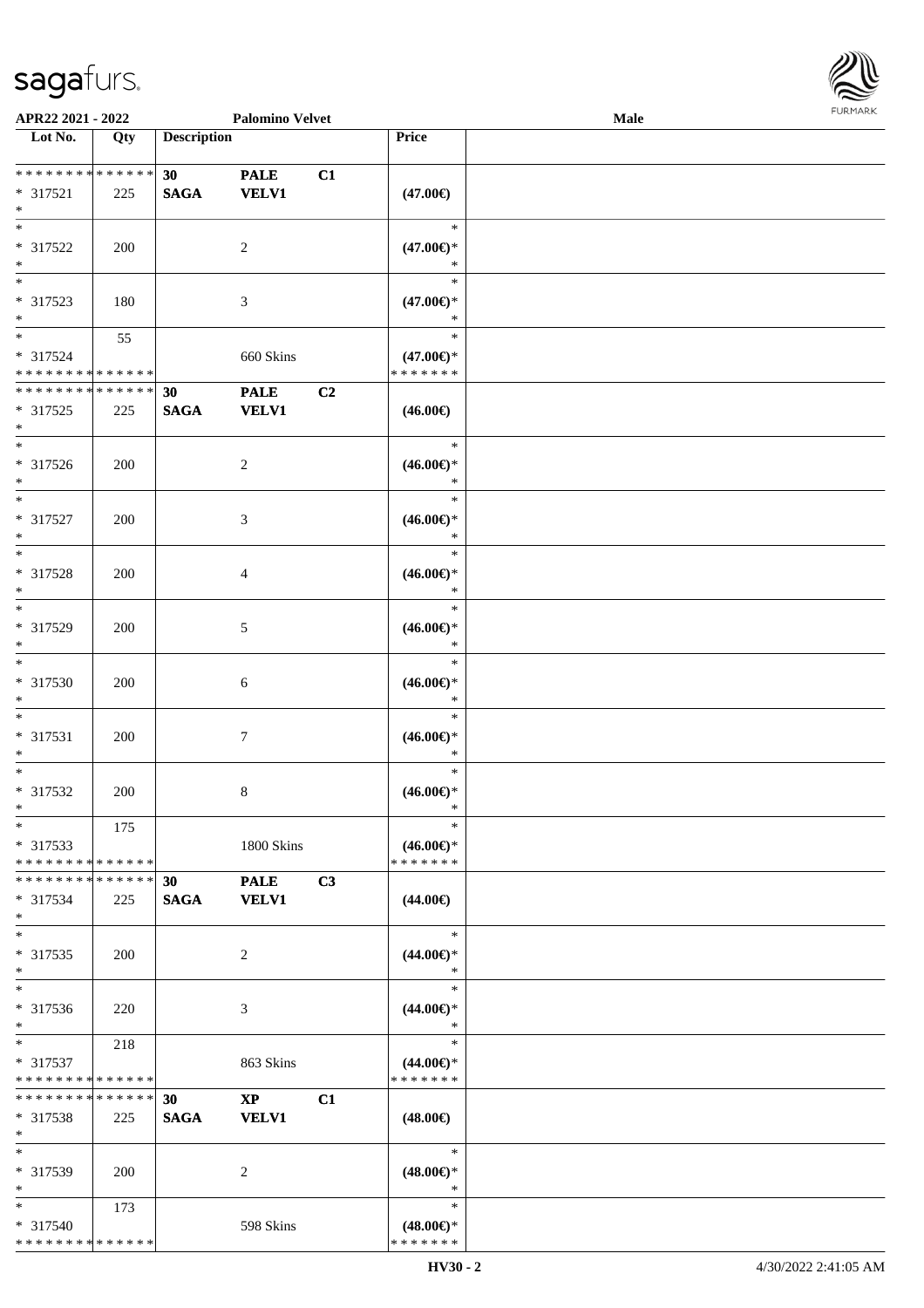\*



| APR22 2021 - 2022                                    |     |                                | <b>Palomino Velvet</b>                 |                |                                                | Male |  |
|------------------------------------------------------|-----|--------------------------------|----------------------------------------|----------------|------------------------------------------------|------|--|
| Lot No.                                              | Qty | <b>Description</b>             |                                        |                | Price                                          |      |  |
| ******** <mark>******</mark><br>$* 317541$<br>$\ast$ | 225 | 30 <sup>°</sup><br><b>SAGA</b> | $\mathbf{X}\mathbf{P}$<br><b>VELV1</b> | C2             | $(47.00\epsilon)$                              |      |  |
| $\overline{\ast}$<br>* 317542<br>$\ast$              | 200 |                                | $\overline{2}$                         |                | $\ast$<br>$(47.00\epsilon)$ *                  |      |  |
| $\overline{\phantom{1}}$<br>* 317543<br>$\ast$       | 200 |                                | 3                                      |                | $\ast$<br>$(47.00\epsilon)$ *<br>*             |      |  |
| $\overline{\ast}$<br>* 317544<br>$\ast$              | 200 |                                | $\overline{4}$                         |                | $\ast$<br>$(47.00\epsilon)$ *<br>$\ast$        |      |  |
| $\overline{\ast}$<br>* 317545<br>$\ast$              | 200 |                                | $\sqrt{5}$                             |                | $\ast$<br>$(47.00\epsilon)$ *<br>$\ast$        |      |  |
| $\overline{\phantom{a}^*}$<br>$* 317546$<br>$\ast$   | 200 |                                | $\sqrt{6}$                             |                | $\ast$<br>$(47.00\epsilon)$ *<br>$\ast$        |      |  |
| $\ast$<br>* 317547<br>$\ast$                         | 200 |                                | $\tau$                                 |                | $\ast$<br>$(47.00\epsilon)$ *<br>$\ast$        |      |  |
| $\ast$<br>* 317548<br>$\ast$                         | 200 |                                | $\,8\,$                                |                | $\ast$<br>$(47.00\epsilon)$ *<br>$\ast$        |      |  |
| $\ast$<br>* 317549<br>* * * * * * * * * * * * * *    | 205 |                                | 1830 Skins                             |                | $\ast$<br>$(47.00\epsilon)$ *<br>* * * * * * * |      |  |
| **************<br>* 317550<br>$\ast$                 | 225 | 30<br>$\mathbf{SAGA}$          | $\bold{XP}$<br><b>VELV1</b>            | C3             | $(45.00\epsilon)$                              |      |  |
| $\ast$<br>$* 317551$<br>$\ast$                       | 200 |                                | $\sqrt{2}$                             |                | $\ast$<br>$(45.00\epsilon)$ *<br>$\ast$        |      |  |
| $\ast$<br>$* 317552$<br>$*$                          | 200 |                                | 3                                      |                | $\ast$<br>$(45.00\epsilon)$ *<br>$\ast$        |      |  |
| $\ast$<br>$* 317553$<br>* * * * * * * * * * * * * *  | 106 |                                | 731 Skins                              |                | $\ast$<br>$(45.00\epsilon)$ *<br>* * * * * * * |      |  |
| 317554                                               | 194 | 30<br><b>SAGA</b>              | 2XP<br><b>VELV1</b>                    | C1/C2          | $(48.00\epsilon)$                              |      |  |
| 317555                                               | 199 | 30 <sup>1</sup><br><b>SAGA</b> | <b>MED</b><br>VELV2                    | C1             | $(46.00\epsilon)$                              |      |  |
| * * * * * * * * * * * * * *<br>* 317556<br>$*$       | 225 | 30 <sup>1</sup><br><b>SAGA</b> | <b>MED</b><br><b>VELV2</b>             | C2             | $(45.00\epsilon)$                              |      |  |
| $\ast$<br>* 317557<br>$\ast$                         | 200 |                                | $\sqrt{2}$                             |                | $\ast$<br>$(45.00\epsilon)$ *<br>$\ast$        |      |  |
| $\ast$<br>* 317558<br>* * * * * * * * * * * * * *    | 102 |                                | 527 Skins                              |                | $\ast$<br>$(45.00\epsilon)$ *<br>* * * * * * * |      |  |
| 317559                                               | 190 | 30<br><b>SAGA</b>              | <b>MED</b><br>${\bf VELV2}$            | C <sub>3</sub> | $(43.00\epsilon)$                              |      |  |
| * * * * * * * * * * * * * *<br>* 317560              | 235 | 30 <sup>°</sup><br><b>SAGA</b> | <b>PALE</b><br><b>VELV2</b>            | C1             | $(47.00\epsilon)$                              |      |  |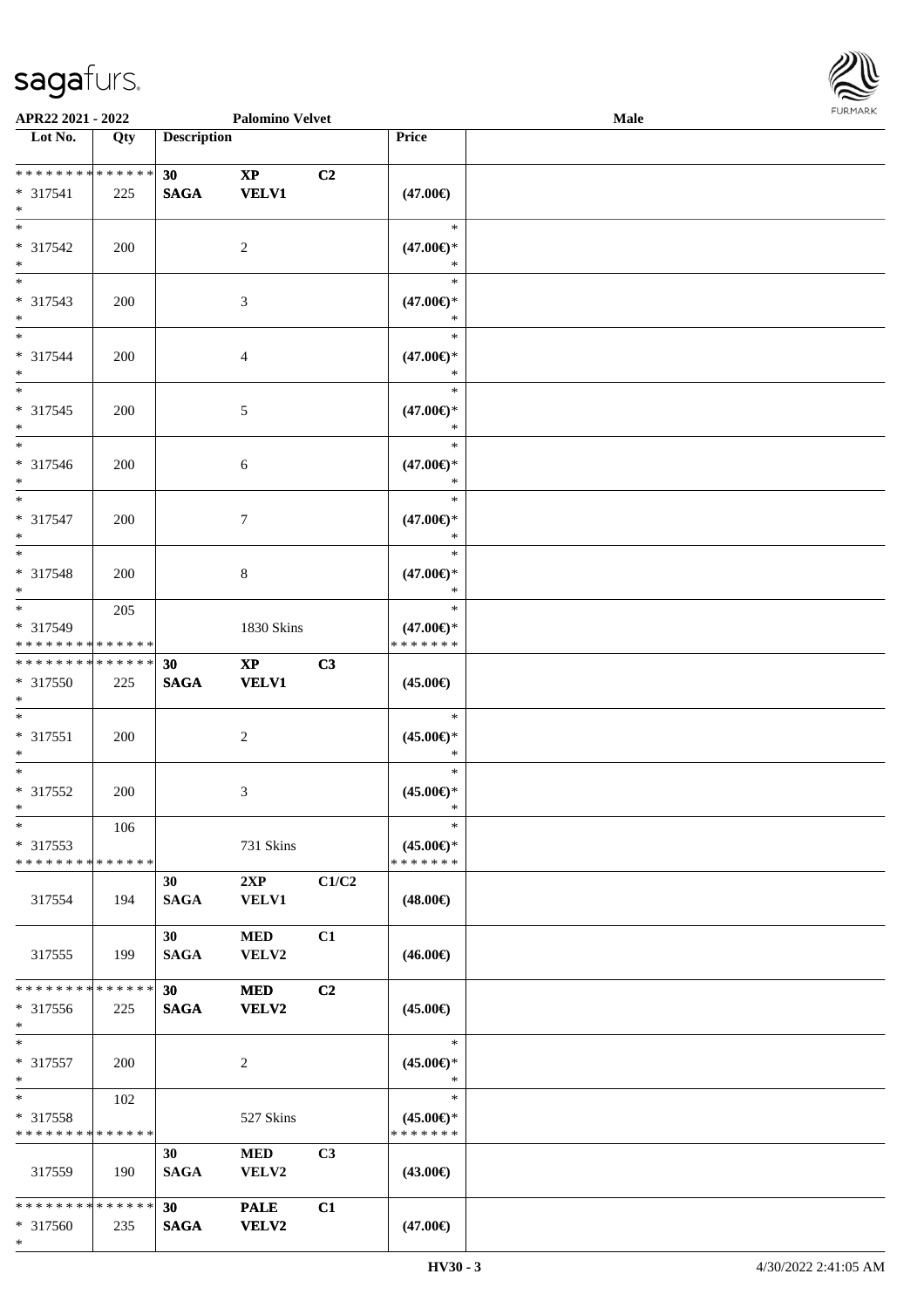

| APR22 2021 - 2022           |     |                    | <b>Palomino Velvet</b> |                |                     | Male |  |
|-----------------------------|-----|--------------------|------------------------|----------------|---------------------|------|--|
| Lot No.                     | Qty | <b>Description</b> |                        |                | Price               |      |  |
|                             |     |                    |                        |                |                     |      |  |
| $\ast$                      | 54  | 30                 | <b>PALE</b>            | C1             | $\ast$              |      |  |
| * 317561                    |     | <b>SAGA</b>        | VELV2                  |                | $(47.00\epsilon)$ * |      |  |
| * * * * * * * * * * * * * * |     |                    |                        |                | * * * * * * *       |      |  |
| * * * * * * * * * * * * * * |     | 30                 | <b>PALE</b>            | C2             |                     |      |  |
|                             |     |                    |                        |                |                     |      |  |
| $* 317562$                  | 225 | <b>SAGA</b>        | <b>VELV2</b>           |                | $(46.00\epsilon)$   |      |  |
| $\ast$<br>$\overline{\ast}$ |     |                    |                        |                |                     |      |  |
|                             |     |                    |                        |                | $\ast$              |      |  |
| * 317563                    | 200 |                    | 2                      |                | $(46.00\epsilon)$ * |      |  |
| $\ast$                      |     |                    |                        |                |                     |      |  |
| $\ast$                      | 99  |                    |                        |                | $\ast$              |      |  |
| * 317564                    |     |                    | 524 Skins              |                | $(46.00\epsilon)$ * |      |  |
| * * * * * * * * * * * * * * |     |                    |                        |                | * * * * * * *       |      |  |
|                             |     | 30                 | <b>PALE</b>            | C3             |                     |      |  |
| 317565                      | 233 | <b>SAGA</b>        | <b>VELV2</b>           |                | $(44.00\epsilon)$   |      |  |
|                             |     |                    |                        |                |                     |      |  |
|                             |     | 30                 | $\mathbf{X}\mathbf{P}$ | C1             |                     |      |  |
|                             |     |                    |                        |                |                     |      |  |
| 317566                      | 236 | <b>SAGA</b>        | VELV2                  |                | $(48.00\epsilon)$   |      |  |
|                             |     |                    |                        |                |                     |      |  |
| **************              |     | 30                 | $\mathbf{XP}$          | C2             |                     |      |  |
| * 317567                    | 225 | <b>SAGA</b>        | <b>VELV2</b>           |                | $(47.00\epsilon)$   |      |  |
| $\ast$                      |     |                    |                        |                |                     |      |  |
| $\ast$                      |     |                    |                        |                | $\ast$              |      |  |
| * 317568                    | 200 |                    | $\overline{c}$         |                | $(47.00\epsilon)$ * |      |  |
| $\ast$                      |     |                    |                        |                | ∗                   |      |  |
| $\ast$                      |     |                    |                        |                | $\ast$              |      |  |
| * 317569                    | 200 |                    | 3                      |                | $(47.00\epsilon)$ * |      |  |
| $\ast$                      |     |                    |                        |                |                     |      |  |
| $\ast$                      |     |                    |                        |                | $\ast$              |      |  |
|                             | 165 |                    |                        |                |                     |      |  |
| * 317570                    |     |                    | 790 Skins              |                | $(47.00\epsilon)$ * |      |  |
| * * * * * * * * * * * * * * |     |                    |                        |                | * * * * * * *       |      |  |
| **************              |     | 30                 | $\mathbf{X}\mathbf{P}$ | C3             |                     |      |  |
| * 317571                    | 205 | <b>SAGA</b>        | <b>VELV2</b>           |                | $(45.00\epsilon)$   |      |  |
| $\ast$                      |     |                    |                        |                |                     |      |  |
| $\ast$                      | 53  |                    |                        |                | $\ast$              |      |  |
| * 317572                    |     |                    | 258 Skins              |                | $(45.00\epsilon)$ * |      |  |
| **************              |     |                    |                        |                | * * * * * * *       |      |  |
|                             |     | 30                 | Dark                   | C1/C2          |                     |      |  |
| 317573                      | 145 | <b>SROY</b>        | <b>VELV1</b>           |                | $(45.00\epsilon)$   |      |  |
|                             |     |                    |                        |                |                     |      |  |
|                             |     |                    |                        |                |                     |      |  |
| * * * * * * * * * * * * * * |     | 30                 | <b>MED</b>             | C1             |                     |      |  |
| * 317574                    | 205 | <b>SROY</b>        | <b>VELV1</b>           |                | $(48.00\epsilon)$   |      |  |
| $\ast$                      |     |                    |                        |                |                     |      |  |
| $\ast$                      | 121 |                    |                        |                | $\ast$              |      |  |
| * 317575                    |     |                    | 326 Skins              |                | $(48.00\epsilon)$ * |      |  |
| * * * * * * * * * * * * * * |     |                    |                        |                | * * * * * * *       |      |  |
| * * * * * * * * * * * * * * |     | 30                 | <b>MED</b>             | C <sub>2</sub> |                     |      |  |
| $* 317576$                  | 205 | <b>SROY</b>        | <b>VELV1</b>           |                | $(47.00\epsilon)$   |      |  |
| $*$                         |     |                    |                        |                |                     |      |  |
| $*$                         |     |                    |                        |                | $\ast$              |      |  |
|                             |     |                    |                        |                |                     |      |  |
| * 317577                    | 180 |                    | $\overline{c}$         |                | $(47.00\epsilon)$ * |      |  |
| $\ast$                      |     |                    |                        |                | $\ast$              |      |  |
| $\ast$                      |     |                    |                        |                | $\ast$              |      |  |
| * 317578                    | 180 |                    | 3                      |                | $(47.00\epsilon)$ * |      |  |
| $\ast$                      |     |                    |                        |                | $\ast$              |      |  |
| $\ast$                      |     |                    |                        |                | $\ast$              |      |  |
| * 317579                    | 180 |                    | 4                      |                | $(47.00\epsilon)$ * |      |  |
| $\ast$                      |     |                    |                        |                | $\ast$              |      |  |
| $*$                         | 207 |                    |                        |                | $\ast$              |      |  |
|                             |     |                    |                        |                |                     |      |  |
| * 317580                    |     |                    | 952 Skins              |                | $(47.00\epsilon)$ * |      |  |
| * * * * * * * * * * * * * * |     |                    |                        |                | * * * * * * *       |      |  |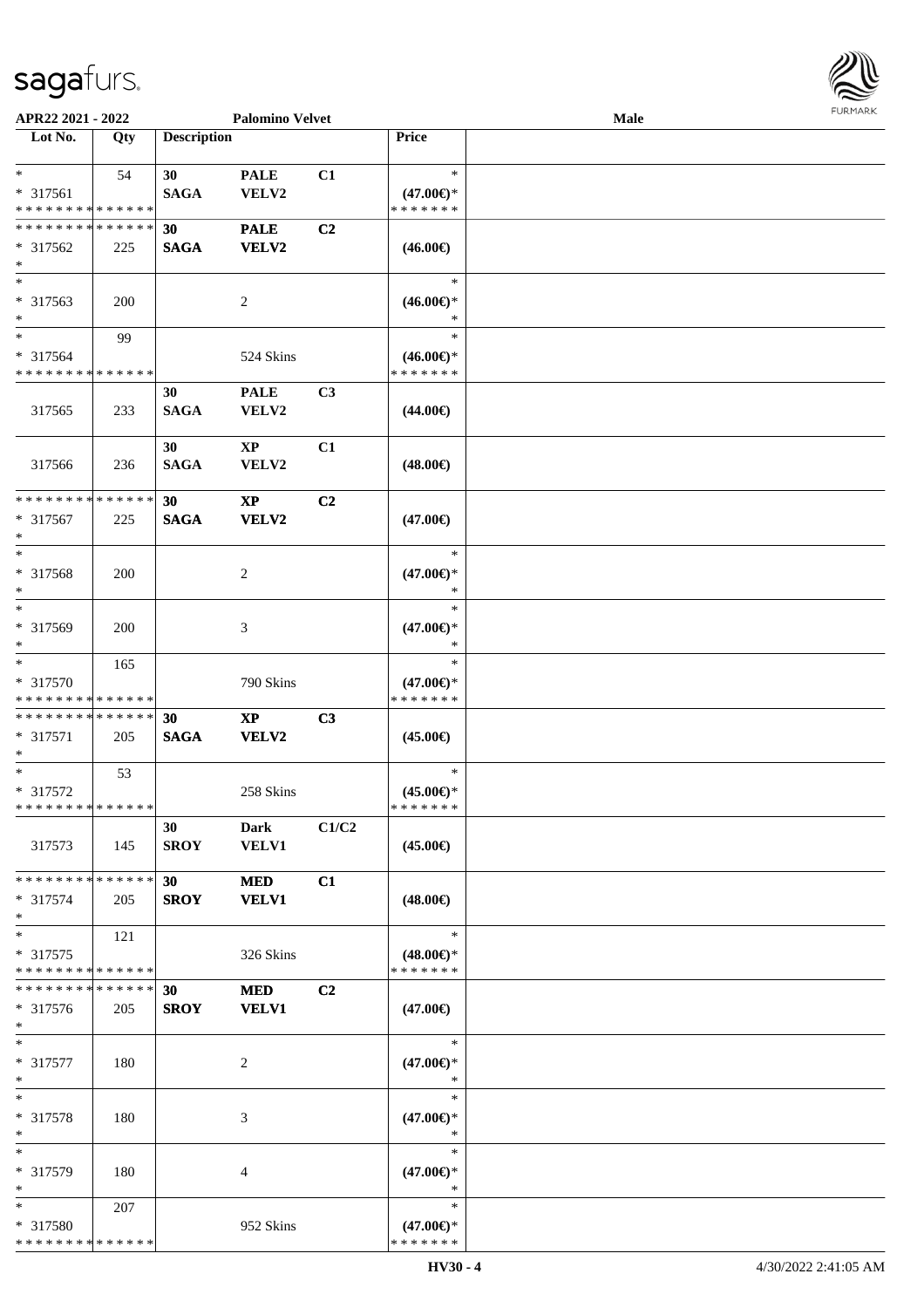

| APR22 2021 - 2022                       |     |                    | <b>Palomino Velvet</b> |    |                                      | Male |  |
|-----------------------------------------|-----|--------------------|------------------------|----|--------------------------------------|------|--|
| Lot No.                                 | Qty | <b>Description</b> |                        |    | Price                                |      |  |
|                                         |     |                    |                        |    |                                      |      |  |
| **************                          |     | 30                 | <b>MED</b>             | C3 |                                      |      |  |
| * 317581                                | 205 | <b>SROY</b>        | <b>VELV1</b>           |    | $(45.00\epsilon)$                    |      |  |
| $\ast$                                  |     |                    |                        |    |                                      |      |  |
| $*$                                     | 126 |                    |                        |    | $\ast$                               |      |  |
| * 317582                                |     |                    | 331 Skins              |    | $(45.00\epsilon)$ *                  |      |  |
| * * * * * * * * * * * * * *             |     |                    |                        |    | * * * * * * *                        |      |  |
| * * * * * * * * * * * * * *             |     | 30                 | <b>PALE</b>            | C1 |                                      |      |  |
| * 317583                                | 205 | <b>SROY</b>        | <b>VELV1</b>           |    | $(49.00\epsilon)$                    |      |  |
| $*$                                     |     |                    |                        |    |                                      |      |  |
| $*$                                     |     |                    |                        |    | $\ast$                               |      |  |
| * 317584                                | 180 |                    | $\overline{c}$         |    | $(49.00\epsilon)$ *                  |      |  |
| $*$                                     |     |                    |                        |    | $\ast$                               |      |  |
| $*$                                     | 106 |                    |                        |    | $\ast$                               |      |  |
| * 317585                                |     |                    | 491 Skins              |    | $(49.00\epsilon)$ *                  |      |  |
| * * * * * * * * * * * * * *             |     |                    |                        |    | * * * * * * *                        |      |  |
| * * * * * * * * * * * * * *             |     | 30                 | <b>PALE</b>            | C2 |                                      |      |  |
| $*317586$                               | 205 | <b>SROY</b>        | <b>VELV1</b>           |    | $(48.00\epsilon)$                    |      |  |
| $\ast$                                  |     |                    |                        |    |                                      |      |  |
| $*$                                     |     |                    |                        |    | $\ast$                               |      |  |
| * 317587                                | 180 |                    | 2                      |    | $(48.00\epsilon)$ *                  |      |  |
| $\ast$                                  |     |                    |                        |    | $\ast$                               |      |  |
| $\ast$                                  |     |                    |                        |    | $\ast$                               |      |  |
| * 317588                                |     |                    |                        |    | $(48.00\epsilon)$ *                  |      |  |
| $\ast$                                  | 180 |                    | 3                      |    | $\ast$                               |      |  |
| $\ast$                                  |     |                    |                        |    | $\ast$                               |      |  |
| * 317589                                |     |                    |                        |    |                                      |      |  |
| $\ast$                                  | 180 |                    | 4                      |    | $(48.00\epsilon)$ *<br>$\ast$        |      |  |
| $\ast$                                  |     |                    |                        |    | $\ast$                               |      |  |
|                                         |     |                    |                        |    |                                      |      |  |
| * 317590                                | 180 |                    | 5                      |    | $(48.00\in)^\ast$                    |      |  |
| $*$<br>$*$                              |     |                    |                        |    | $\ast$<br>$\ast$                     |      |  |
|                                         |     |                    |                        |    |                                      |      |  |
| $* 317591$                              | 180 |                    | 6                      |    | $(48.00\epsilon)$ *<br>$\ast$        |      |  |
| $\ast$<br>$\ast$                        |     |                    |                        |    | $\ast$                               |      |  |
|                                         | 146 |                    |                        |    |                                      |      |  |
| * 317592<br>* * * * * * * * * * * * * * |     |                    | 1251 Skins             |    | $(48.00\epsilon)$ *<br>* * * * * * * |      |  |
| * * * * * * * * * * * * * *             |     |                    |                        |    |                                      |      |  |
|                                         |     | 30                 | <b>PALE</b>            | C3 |                                      |      |  |
| * 317593                                | 205 | <b>SROY</b>        | <b>VELV1</b>           |    | $(46.00\epsilon)$                    |      |  |
| $*$<br>$*$                              |     |                    |                        |    | $\ast$                               |      |  |
|                                         |     |                    |                        |    |                                      |      |  |
| * 317594                                | 180 |                    | 2                      |    | $(46.00\epsilon)$ *                  |      |  |
| $*$                                     |     |                    |                        |    | $\ast$                               |      |  |
| $*$                                     | 85  |                    |                        |    | $\ast$                               |      |  |
| * 317595                                |     |                    | 470 Skins              |    | $(46.00\epsilon)$ *                  |      |  |
| * * * * * * * * * * * * * *             |     |                    |                        |    | * * * * * * *                        |      |  |
| * * * * * * * * * * * * * *             |     | 30                 | $\mathbf{X}\mathbf{P}$ | C1 |                                      |      |  |
| * 317596                                | 205 | <b>SROY</b>        | <b>VELV1</b>           |    | $(50.00\epsilon)$                    |      |  |
| $*$                                     |     |                    |                        |    |                                      |      |  |
| $*$                                     | 98  |                    |                        |    | $\ast$                               |      |  |
| * 317597                                |     |                    | 303 Skins              |    | $(50.00 \in )$ *                     |      |  |
| * * * * * * * * * * * * * *             |     |                    |                        |    | * * * * * * *                        |      |  |
| * * * * * * * * * * * * * *             |     | 30                 | $\mathbf{XP}$          | C2 |                                      |      |  |
| $*317598$                               | 205 | <b>SROY</b>        | <b>VELV1</b>           |    | $(49.00\epsilon)$                    |      |  |
| $\ast$                                  |     |                    |                        |    |                                      |      |  |
| $*$                                     |     |                    |                        |    | $\ast$                               |      |  |
| * 317599                                | 180 |                    | 2                      |    | $(49.00\epsilon)$ *                  |      |  |
| $*$                                     |     |                    |                        |    | $\ast$                               |      |  |
| $*$                                     |     |                    |                        |    | $\ast$                               |      |  |
| * 317600                                | 180 |                    | 3                      |    | $(49.00\epsilon)$ *                  |      |  |
| $*$                                     |     |                    |                        |    | $\ast$                               |      |  |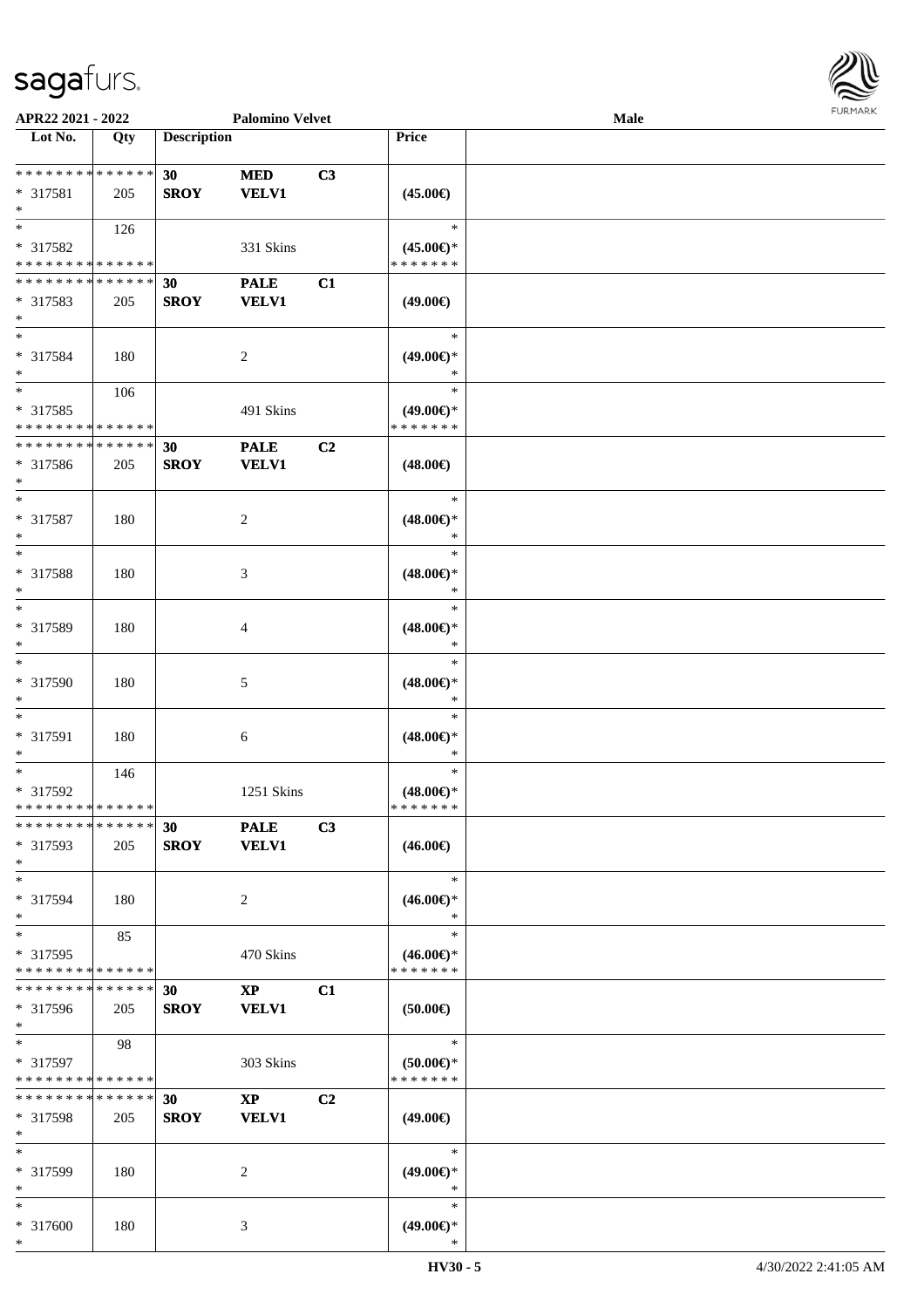

| APR22 2021 - 2022                                 |     |                    | <b>Palomino Velvet</b>          |       |                                                | Male | <b>LOKITAKV</b> |
|---------------------------------------------------|-----|--------------------|---------------------------------|-------|------------------------------------------------|------|-----------------|
| Lot No.                                           | Qty | <b>Description</b> |                                 |       | Price                                          |      |                 |
| $*$<br>* 317601<br>$\ast$                         | 180 | 30<br><b>SROY</b>  | $\bold{XP}$<br><b>VELV1</b>     | C2    | $\ast$<br>$(49.00\epsilon)$ *<br>$\ast$        |      |                 |
| $\ast$<br>* 317602<br>$*$                         | 180 |                    | 5                               |       | $\ast$<br>$(49.00\epsilon)$ *<br>$\ast$        |      |                 |
| $*$<br>* 317603<br>* * * * * * * * * * * * * *    | 142 |                    | 1067 Skins                      |       | $\ast$<br>$(49.00€)$ *<br>* * * * * * *        |      |                 |
| * * * * * * * * * * * * * *<br>* 317604<br>$\ast$ | 205 | 30<br><b>SROY</b>  | $\mathbf{XP}$<br><b>VELV1</b>   | C3    | $(47.00\epsilon)$                              |      |                 |
| $\overline{\phantom{0}}$<br>* 317605<br>$*$       | 180 |                    | 2                               |       | $\ast$<br>$(47.00\epsilon)$ *<br>*             |      |                 |
| $\ast$<br>* 317606<br>* * * * * * * * * * * * * * | 55  |                    | 440 Skins                       |       | $\ast$<br>$(47.00\epsilon)$ *<br>* * * * * * * |      |                 |
| 317607                                            | 128 | 30<br><b>SROY</b>  | <b>MED</b><br>VELV2             | C1    | $(48.00\epsilon)$                              |      |                 |
| * * * * * * * * * * * * * *<br>* 317608<br>$*$    | 205 | 30<br><b>SROY</b>  | <b>MED</b><br>VELV2             | C2    | $(47.00\epsilon)$                              |      |                 |
| $\ast$<br>* 317609<br>* * * * * * * * * * * * * * | 101 |                    | 306 Skins                       |       | $\ast$<br>$(47.00\epsilon)$ *<br>* * * * * * * |      |                 |
| 317610                                            | 160 | 30<br><b>SROY</b>  | <b>MED</b><br>VELV2             | C3    | $(45.00\epsilon)$                              |      |                 |
| 317611                                            | 145 | 30<br><b>SROY</b>  | <b>PALE</b><br>VELV2            | C1    | $(49.00\epsilon)$                              |      |                 |
| * * * * * * * * * * * * * *<br>* 317612<br>$x =$  | 205 | 30<br><b>SROY</b>  | <b>PALE</b><br>VELV2            | C2    | $(48.00\in)$                                   |      |                 |
| $*$<br>* 317613<br>* * * * * * * * * * * * * *    | 94  |                    | 299 Skins                       |       | $\ast$<br>$(48.00\epsilon)$ *<br>* * * * * * * |      |                 |
| * * * * * * * * * * * * * *<br>$* 317614$<br>$*$  | 205 | 30<br><b>SROY</b>  | $\mathbf{XP}$<br>VELV2          | C1/C2 | $(49.00\epsilon)$                              |      |                 |
| $*$<br>* 317615<br>$*$                            | 180 |                    | 2                               |       | $\ast$<br>$(49.00\epsilon)$ *<br>$\ast$        |      |                 |
| $*$<br>* 317616<br>* * * * * * * * * * * * * *    | 44  |                    | 429 Skins                       |       | $\ast$<br>$(49.00\epsilon)$ *<br>* * * * * * * |      |                 |
| 317617                                            | 140 | 30<br><b>SROY</b>  | $\mathbf{X}\mathbf{P}$<br>VELV2 | C3    | $(46.00\epsilon)$                              |      |                 |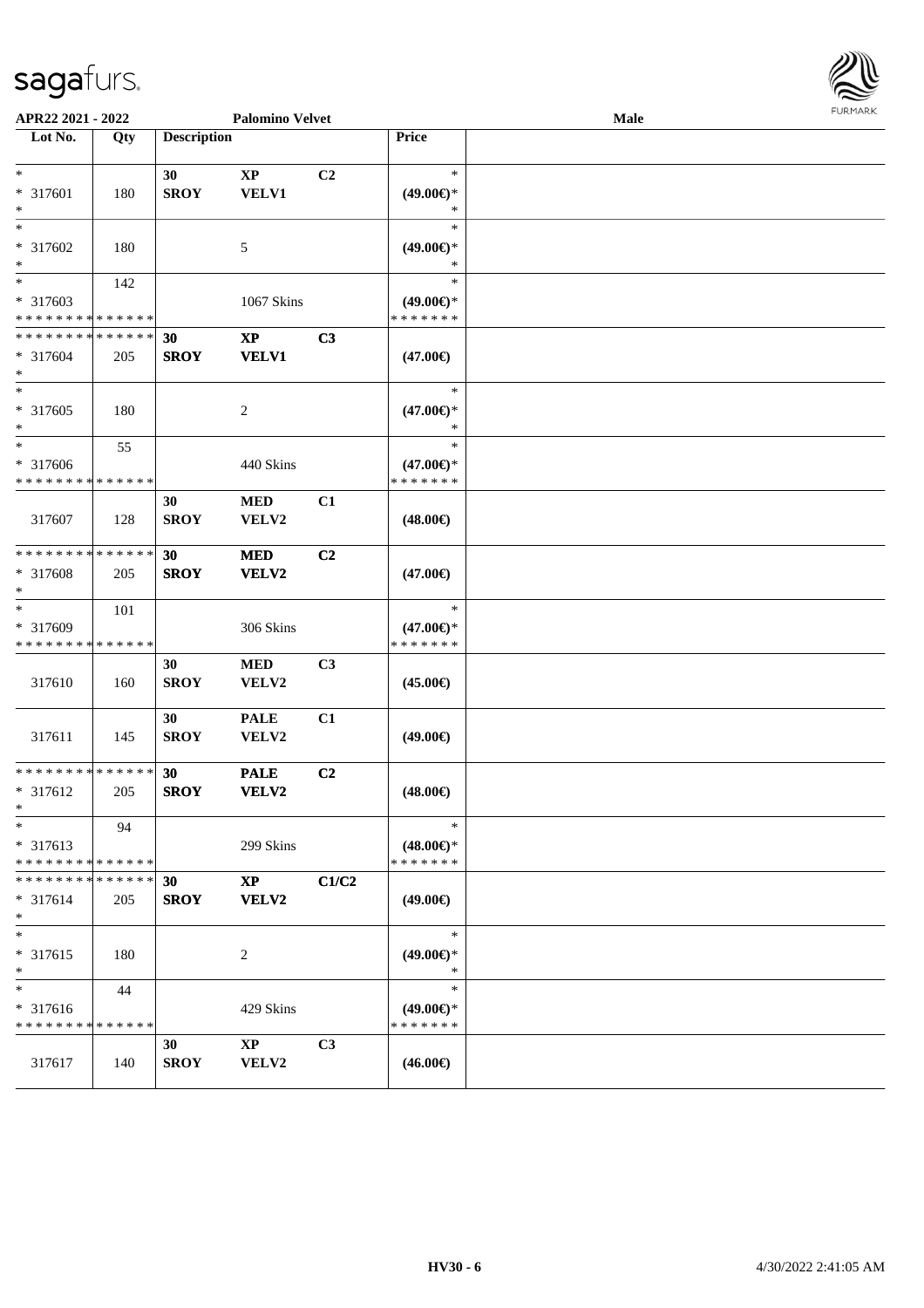

| APR22 2021 - 2022                                            |     |                          | <b>Palomino Velvet</b>                 |                |                                                | Male |  |
|--------------------------------------------------------------|-----|--------------------------|----------------------------------------|----------------|------------------------------------------------|------|--|
| Lot No.                                                      | Qty | <b>Description</b>       |                                        |                | Price                                          |      |  |
| **************<br>$* 317661$<br>$\ast$                       | 285 | 20<br>SI                 | <b>MED</b><br><b>VELV1</b>             | C1/C2          | $(37.00\epsilon)$                              |      |  |
| $\overline{\ast}$<br>* 317662<br>* * * * * * * * * * * * * * | 102 |                          | 387 Skins                              |                | $\ast$<br>$(37.00€)$ *<br>* * * * * * *        |      |  |
| 317663                                                       | 205 | <b>20</b><br>SI          | <b>PALE</b><br><b>VELV1</b>            | C1             | (39.00)                                        |      |  |
| 317664                                                       | 283 | 20<br>${\bf S}{\bf I}$   | <b>PALE</b><br><b>VELV1</b>            | C2             | $(38.00\epsilon)$                              |      |  |
| 317665                                                       | 157 | 20<br>${\bf SI}$         | $\bold{XP}$<br><b>VELV1</b>            | C1             | $(40.00\epsilon)$                              |      |  |
| 317666                                                       | 238 | <b>20</b><br>SI          | $\mathbf{X}\mathbf{P}$<br><b>VELV1</b> | C2             | (39.00)                                        |      |  |
| * * * * * * * * * * * * * *<br>$* 317667$<br>$\ast$          | 265 | 20<br><b>SAGA</b>        | <b>MED</b><br><b>VELV1</b>             | C1             | $(41.00\epsilon)$                              |      |  |
| $\ast$<br>* 317668<br>* * * * * * * * * * * * * *            | 163 |                          | 428 Skins                              |                | $\ast$<br>$(41.00\epsilon)$ *<br>* * * * * * * |      |  |
| * * * * * * * * * * * * * *<br>* 317669<br>$\ast$            | 265 | <b>20</b><br><b>SAGA</b> | <b>MED</b><br><b>VELV1</b>             | C <sub>2</sub> | $(40.00\epsilon)$                              |      |  |
| $\ast$<br>* 317670<br>∗                                      | 240 |                          | $\overline{c}$                         |                | $\ast$<br>$(40.00\epsilon)$ *<br>$\ast$        |      |  |
| $\ast$<br>* 317671<br>* * * * * * * * * * * * * *            | 232 |                          | 737 Skins                              |                | $\ast$<br>$(40.00\epsilon)$ *<br>* * * * * * * |      |  |
| 317672                                                       | 227 | 20<br><b>SAGA</b>        | $\bf MED$<br><b>VELV1</b>              | C3             | $(38.00\epsilon)$                              |      |  |
| * * * * * * * * * * * * * *<br>$* 317673$<br>$\ast$          | 265 | 20<br><b>SAGA</b>        | <b>PALE</b><br><b>VELV1</b>            | C1             | $(42.00\epsilon)$                              |      |  |
| $\ast$<br>* 317674<br>$\ast$                                 | 240 |                          | 2                                      |                | $\ast$<br>$(42.00\epsilon)$ *<br>$\ast$        |      |  |
| $\ast$<br>* 317675<br>* * * * * * * * * * * * * *            | 43  |                          | 548 Skins                              |                | $\ast$<br>$(42.00\epsilon)$ *<br>* * * * * * * |      |  |
| * * * * * * * * * * * * * *<br>$* 317676$<br>$*$             | 265 | 20<br><b>SAGA</b>        | <b>PALE</b><br><b>VELV1</b>            | C <sub>2</sub> | $(41.00\epsilon)$                              |      |  |
| $\ast$<br>$* 317677$<br>$*$                                  | 240 |                          | 2                                      |                | $\ast$<br>$(41.00\epsilon)$ *<br>$\ast$        |      |  |
| $\ast$<br>* 317678<br>$\ast$                                 | 240 |                          | 3                                      |                | $\ast$<br>$(41.00\epsilon)$ *<br>$\ast$        |      |  |
| $*$<br>* 317679<br>* * * * * * * * * * * * * *               | 101 |                          | 846 Skins                              |                | $\ast$<br>$(41.00\epsilon)$ *<br>* * * * * * * |      |  |
| 317680                                                       | 228 | 20<br><b>SAGA</b>        | <b>PALE</b><br><b>VELV1</b>            | C3             | (39.00)                                        |      |  |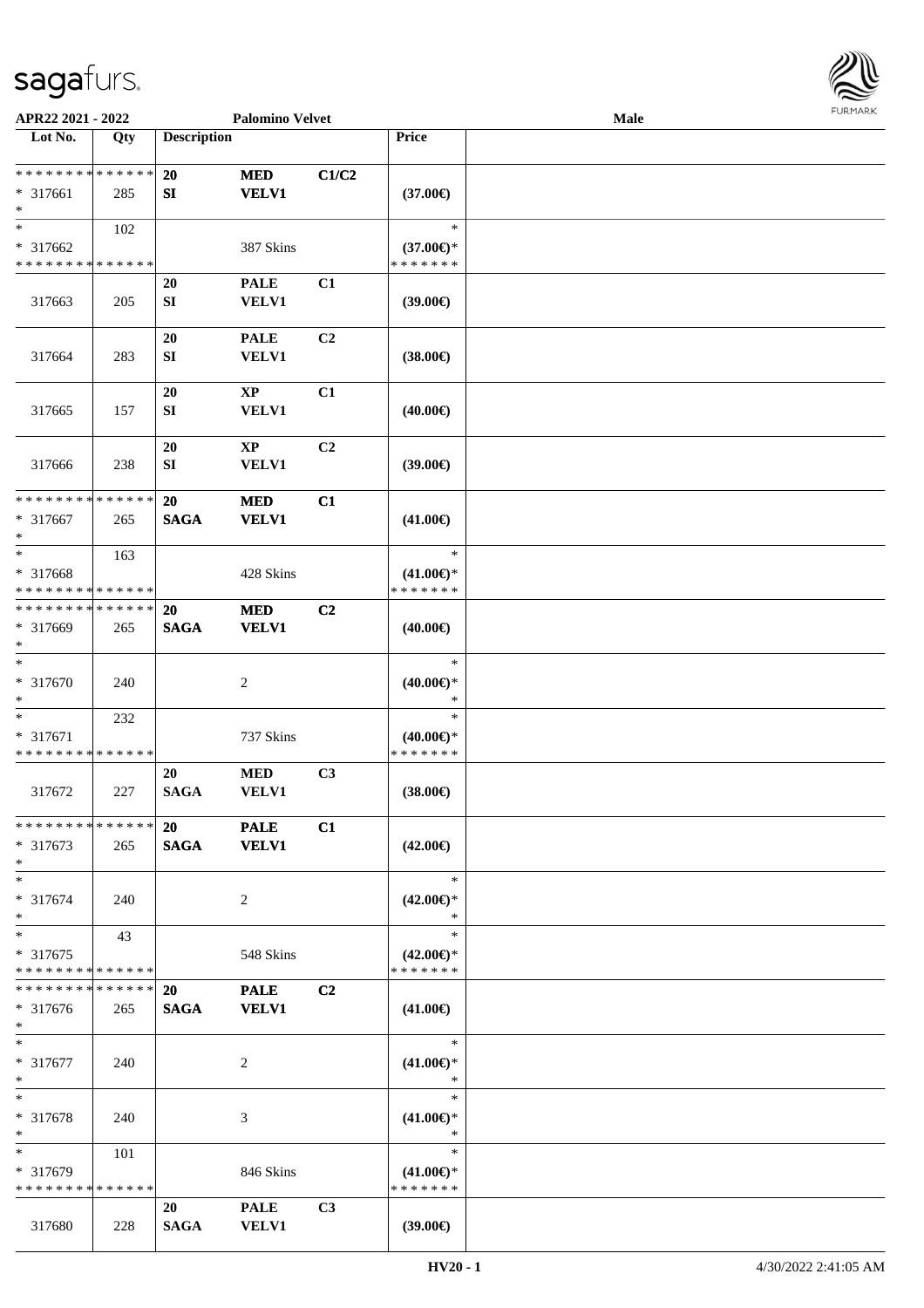

| APR22 2021 - 2022                                   |     |                          | <b>Palomino Velvet</b>                 |                |                                                | Male |  |
|-----------------------------------------------------|-----|--------------------------|----------------------------------------|----------------|------------------------------------------------|------|--|
| Lot No.                                             | Qty | <b>Description</b>       |                                        |                | Price                                          |      |  |
| **************<br>* 317681<br>$\ast$                | 265 | 20<br><b>SAGA</b>        | $\bold{XP}$<br><b>VELV1</b>            | C1             | $(43.00\epsilon)$                              |      |  |
| $\ast$<br>* 317682<br>* * * * * * * * * * * * * *   | 138 |                          | 403 Skins                              |                | $\ast$<br>$(43.00€)$ *<br>* * * * * * *        |      |  |
| * * * * * * * * * * * * * *<br>* 317683<br>$\ast$   | 265 | <b>20</b><br><b>SAGA</b> | $\mathbf{X}\mathbf{P}$<br><b>VELV1</b> | C <sub>2</sub> | $(42.00\epsilon)$                              |      |  |
| $\ast$<br>* 317684<br>$\ast$                        | 240 |                          | $\sqrt{2}$                             |                | $\ast$<br>$(42.00\epsilon)$ *<br>$\ast$        |      |  |
| $\ast$<br>* 317685<br>* * * * * * * * * * * * * *   | 250 |                          | 755 Skins                              |                | $\ast$<br>$(42.00\epsilon)$ *<br>* * * * * * * |      |  |
| 317686                                              | 189 | 20<br><b>SAGA</b>        | $\bold{XP}$<br><b>VELV1</b>            | C3             | $(40.00\epsilon)$                              |      |  |
| 317687                                              | 242 | 20<br><b>SAGA</b>        | <b>MED</b><br>VELV2                    | C1/C2          | $(40.00\epsilon)$                              |      |  |
| 317688                                              | 134 | 20<br><b>SAGA</b>        | <b>PALE</b><br>VELV2                   | C1             | $(42.00\epsilon)$                              |      |  |
| 317689                                              | 175 | 20<br><b>SAGA</b>        | <b>PALE</b><br>VELV2                   | C <sub>2</sub> | $(41.00\epsilon)$                              |      |  |
| 317690                                              | 247 | 20<br><b>SAGA</b>        | $\bold{XP}$<br>VELV2                   | C1/C2          | $(42.00\epsilon)$                              |      |  |
| * * * * * * * * * * * * * *<br>* 317691<br>$\ast$   | 245 | 20<br><b>SROY</b>        | <b>MED</b><br><b>VELV1</b>             | C1             | $(43.00\epsilon)$                              |      |  |
| $\ast$<br>* 317692<br>**************                | 109 |                          | 354 Skins                              |                | $\ast$<br>$(43.00\epsilon)$ *<br>* * * * * * * |      |  |
| * * * * * * * * * * * * * *<br>$* 317693$<br>$\ast$ | 245 | <b>20</b><br><b>SROY</b> | <b>MED</b><br><b>VELV1</b>             | C <sub>2</sub> | $(42.00\epsilon)$                              |      |  |
| $\ast$<br>* 317694<br>$\ast$                        | 220 |                          | 2                                      |                | $\ast$<br>$(42.00\epsilon)$ *<br>$\ast$        |      |  |
| $\ast$<br>* 317695<br>* * * * * * * * * * * * * *   | 42  |                          | 507 Skins                              |                | $\ast$<br>$(42.00\epsilon)$ *<br>* * * * * * * |      |  |
| 317696                                              | 141 | 20<br><b>SROY</b>        | <b>MED</b><br><b>VELV1</b>             | C3             | $(40.00\epsilon)$                              |      |  |
| * * * * * * * * * * * * * *<br>* 317697<br>$\ast$   | 245 | 20<br><b>SROY</b>        | <b>PALE</b><br><b>VELV1</b>            | C1             | $(44.00\epsilon)$                              |      |  |
| $\ast$<br>* 317698<br>* * * * * * * * * * * * * *   | 135 |                          | 380 Skins                              |                | $\ast$<br>$(44.00\epsilon)$ *<br>* * * * * * * |      |  |
| * * * * * * * * * * * * * *<br>* 317699<br>$\ast$   | 245 | 20<br><b>SROY</b>        | <b>PALE</b><br><b>VELV1</b>            | C <sub>2</sub> | $(43.00\epsilon)$                              |      |  |
| $*$<br>* 317700<br>$*$                              | 220 |                          | 2                                      |                | $\ast$<br>$(43.00\epsilon)$ *<br>$\ast$        |      |  |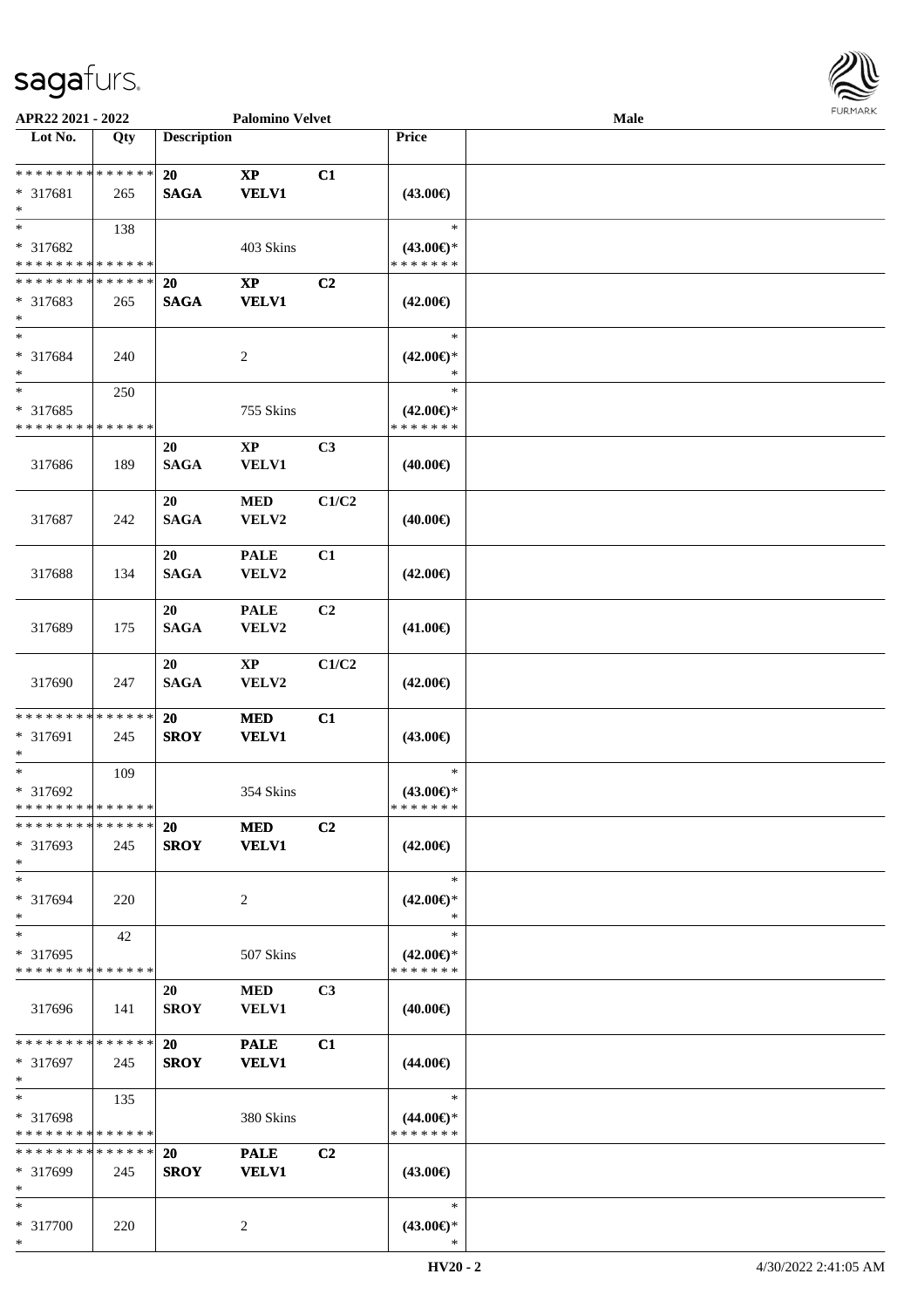

|                             | APR22 2021 - 2022 |                    | <b>Palomino Velvet</b> |                |                     | Male | <b>FURMARK</b> |
|-----------------------------|-------------------|--------------------|------------------------|----------------|---------------------|------|----------------|
| Lot No.                     | Qty               | <b>Description</b> |                        |                | <b>Price</b>        |      |                |
| $*$                         | 119               | 20                 | <b>PALE</b>            | C2             | $\ast$              |      |                |
| * 317701                    |                   | <b>SROY</b>        | VELV1                  |                | $(43.00\epsilon)$ * |      |                |
| **************              |                   |                    |                        |                | *******             |      |                |
|                             |                   | 20                 | <b>PALE</b>            | C3             |                     |      |                |
| 317702                      | 130               | <b>SROY</b>        | <b>VELV1</b>           |                | $(41.00\epsilon)$   |      |                |
|                             |                   |                    |                        |                |                     |      |                |
|                             |                   | 20                 | $\bold{XP}$            | C1             |                     |      |                |
| 317703                      | 222               | <b>SROY</b>        | VELV1                  |                | $(45.00\epsilon)$   |      |                |
| **************              |                   | <b>20</b>          | $\mathbf{X}\mathbf{P}$ | C <sub>2</sub> |                     |      |                |
| $* 317704$<br>$\ast$        | 245               | <b>SROY</b>        | <b>VELV1</b>           |                | $(44.00\epsilon)$   |      |                |
| $*$                         | 159               |                    |                        |                | $\ast$              |      |                |
| $*317705$                   |                   |                    | 404 Skins              |                | $(44.00\epsilon)$ * |      |                |
| * * * * * * * * * * * * * * |                   |                    |                        |                | *******             |      |                |
|                             |                   | <b>20</b>          | <b>MED</b>             | C1/C2          |                     |      |                |
| 317706                      | 171               | <b>SROY</b>        | VELV2                  |                | $(42.00\epsilon)$   |      |                |
|                             |                   | 20                 | <b>PALE</b>            | C1/C2          |                     |      |                |
| 317707                      | 166               | <b>SROY</b>        | VELV2                  |                | $(43.00\epsilon)$   |      |                |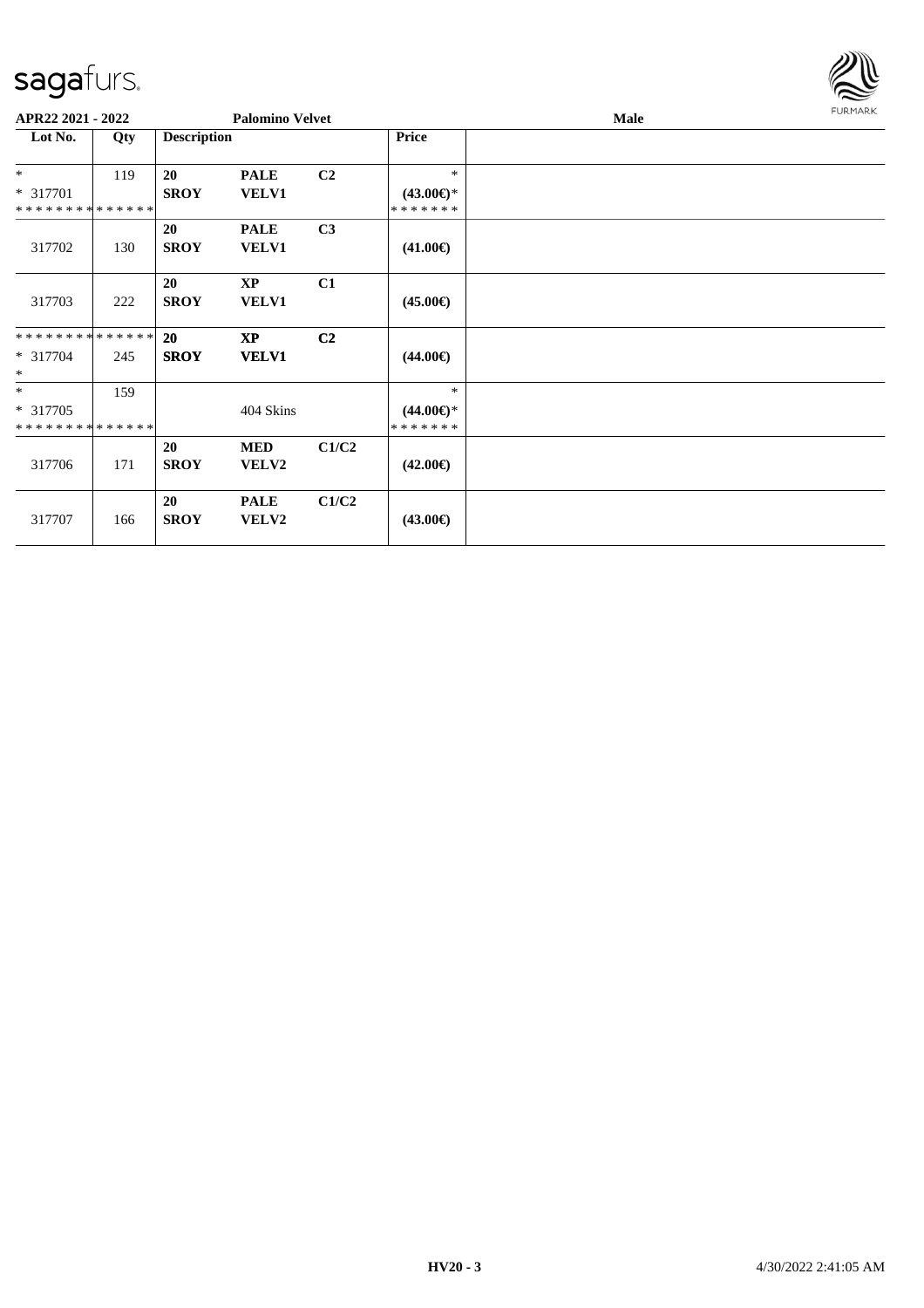#### sagafu

317764 88

**20/0 ALL C2**

| sagaturs.         |     |                    |             |                |              |      |           | $\mathbf{w}$<br>$\approx$ |
|-------------------|-----|--------------------|-------------|----------------|--------------|------|-----------|---------------------------|
| APR22 2021 - 2022 |     |                    | Palomino    |                |              | Male | Lowgrades | <b>FURMARK</b>            |
| Lot No.           | Qty | <b>Description</b> |             |                | <b>Price</b> |      |           |                           |
| 317761            | 92  | 40/30<br>Ш         | ALL<br>DAM2 | C <sub>2</sub> | 22.00€       |      |           |                           |
| 317762            | 151 | 30/20<br>Ш         | ALL<br>DAM4 | C <sub>2</sub> | $9.50 \in$   |      |           |                           |
| 317763            | 89  | <b>20/0</b><br>Ш   | ALL         | C <sub>2</sub> | 21.00€       |      |           |                           |

 $(17.00 \in)$ 

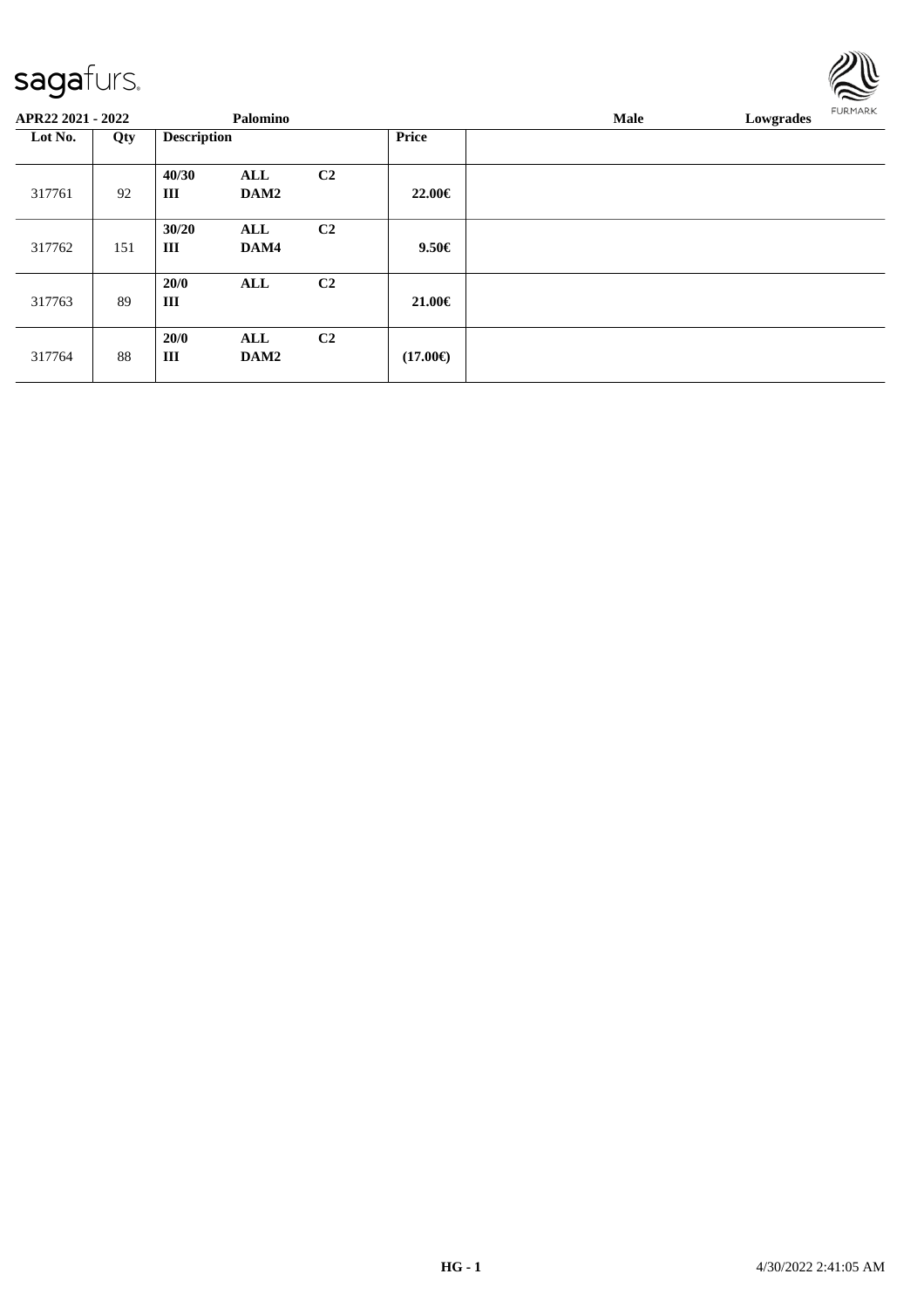

| APR22 2021 - 2022                                                   |     |                                 | Palomino                   |       |                                                | Female |  |
|---------------------------------------------------------------------|-----|---------------------------------|----------------------------|-------|------------------------------------------------|--------|--|
| Lot No.                                                             | Qty | <b>Description</b>              |                            |       | Price                                          |        |  |
| 417001                                                              | 141 | $\bf{0}$<br>SI                  | $\bf MED$                  | C1/C2 | $(31.00\epsilon)$                              |        |  |
| 417002                                                              | 149 | $\bf{0}$<br>SI                  | <b>PALE</b>                | C1/C2 | $(33.00\epsilon)$                              |        |  |
| 417003                                                              | 143 | $\boldsymbol{0}$<br>SI          | $\bold{XP}$                | C1/C2 | $(35.00\epsilon)$                              |        |  |
| 417004                                                              | 92  | $\bf{0}$<br>SI                  | $\bold{XP}$                | C1/C2 | $(35.00\epsilon)$                              |        |  |
| 417005                                                              | 191 | $\bf{0}$<br>SI                  | <b>ALL</b>                 | C3    | (30.00)                                        |        |  |
| 417006                                                              | 145 | $\bf{0}$<br>SI                  | $\bf MED$<br><b>LNAP</b>   | C2    | $(27.00\in)$                                   |        |  |
| 417007                                                              | 143 | $\bf{0}$<br>${\bf SI}$          | <b>PALE</b><br><b>LNAP</b> | C1/C2 | $(29.50\epsilon)$                              |        |  |
| 417008                                                              | 157 | $\bf{0}$<br><b>SAGA</b>         | <b>Dark</b>                | C1/C2 | (30.00)                                        |        |  |
| 417009                                                              | 291 | $\bf{0}$<br><b>SAGA</b>         | $\bf MED$                  | C1    | $(35.00\in)$                                   |        |  |
| * * * * * * * * * * * * * *<br>* 417010<br>$*$                      | 445 | $\mathbf{0}$<br>$\mathbf{SAGA}$ | $\bf MED$                  | C2    | $(34.00\epsilon)$                              |        |  |
| $\overline{\phantom{0}}$<br>* 417011<br>* * * * * * * * * * * * * * | 370 |                                 | 815 Skins                  |       | $\ast$<br>$(34.00\epsilon)$ *<br>* * * * * * * |        |  |
| 417012                                                              | 338 | $\bf{0}$<br><b>SAGA</b>         | $\bf MED$                  | C3    | $(32.00\epsilon)$                              |        |  |
| 417013                                                              | 283 | $\bf{0}$<br><b>SAGA</b>         | <b>PALE</b>                | C1    | $(37.00\epsilon)$                              |        |  |
| * * * * * * * * <mark>* * * * * * *</mark><br>$* 417014$<br>$*$     | 445 | $\mathbf{0}$<br><b>SAGA</b>     | <b>PALE</b>                | C2    | $(36.00\epsilon)$                              |        |  |
| $*$<br>$* 417015$<br>* * * * * * * * * * * * * *                    | 433 |                                 | 878 Skins                  |       | $\ast$<br>$(36.00\epsilon)$ *<br>* * * * * * * |        |  |
| 417016                                                              | 371 | $\bf{0}$<br><b>SAGA</b>         | <b>PALE</b>                | C3    | $(34.00\epsilon)$                              |        |  |
| 417017                                                              | 217 | $\mathbf{0}$<br><b>SAGA</b>     | <b>XP</b>                  | C1    | $(39.00\epsilon)$                              |        |  |
| * * * * * * * * * * * * * * *<br>* 417018<br>$*$                    | 445 | $\mathbf{0}$<br><b>SAGA</b>     | $\mathbf{X}\mathbf{P}$     | C2    | $(38.00\epsilon)$                              |        |  |
| $*$ $*$<br>* 417019<br>* * * * * * * * * * * * * *                  | 117 |                                 | 562 Skins                  |       | $\ast$<br>$(38.00€)$ *<br>* * * * * * *        |        |  |
| 417020                                                              | 247 | $\bf{0}$<br><b>SAGA</b>         | $\mathbf{XP}$              | C3    | $(36.00\epsilon)$                              |        |  |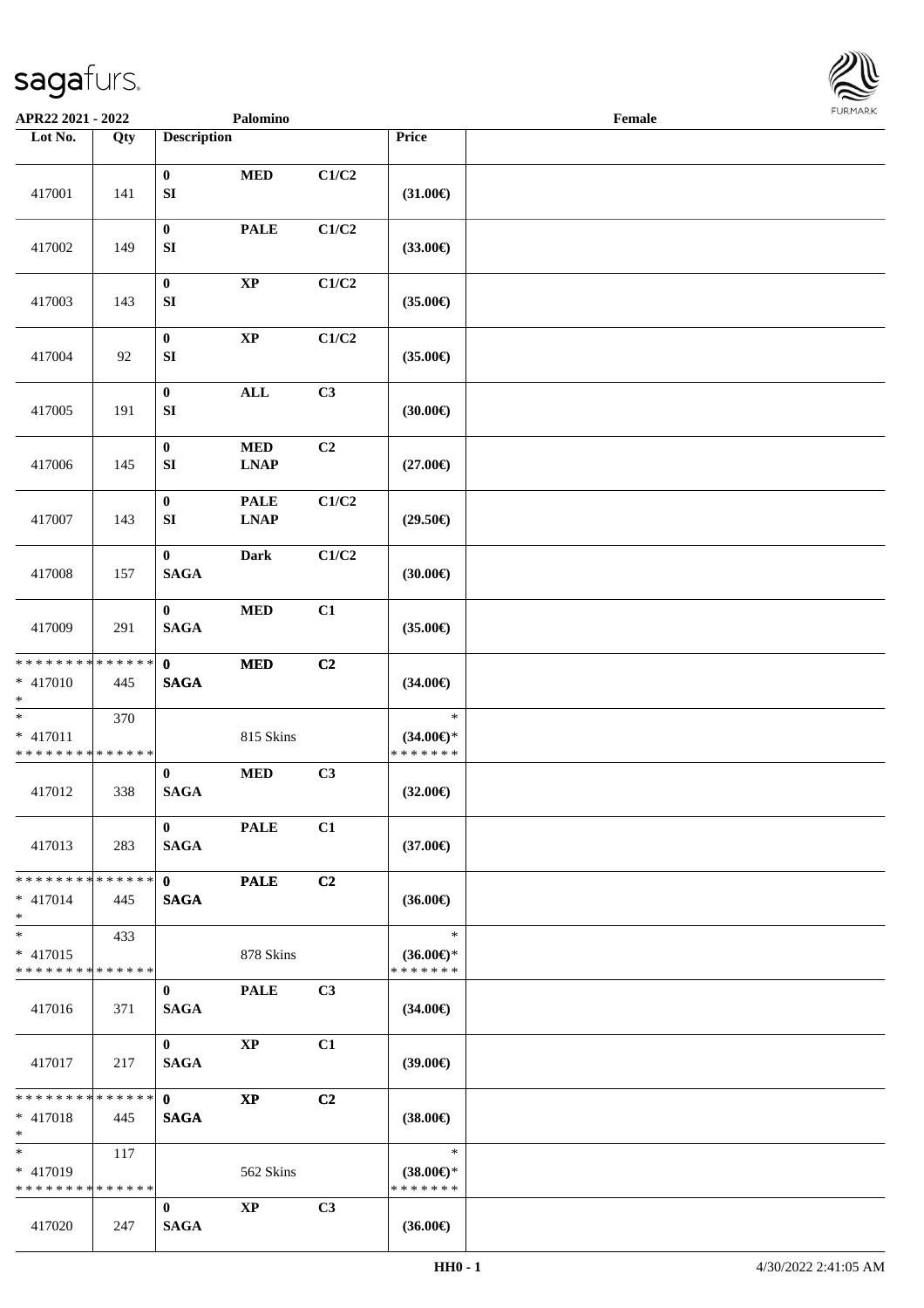

| APR22 2021 - 2022                                   |     |                             | Palomino                              |                   |                                                           | Female |  |
|-----------------------------------------------------|-----|-----------------------------|---------------------------------------|-------------------|-----------------------------------------------------------|--------|--|
| Lot No.                                             | Qty | <b>Description</b>          |                                       |                   | Price                                                     |        |  |
| 417021                                              | 304 | $\mathbf{0}$<br><b>SAGA</b> | <b>MED</b><br><b>LNAP</b>             | C1/C2             | (30.00)                                                   |        |  |
| 417022                                              | 311 | $\mathbf{0}$<br><b>SAGA</b> | <b>PALE</b><br><b>LNAP</b>            | C1/C2             | $(32.00\epsilon)$                                         |        |  |
| 417023                                              | 226 | $\bf{0}$<br><b>SAGA</b>     | $\mathbf{X}\mathbf{P}$<br><b>LNAP</b> | C1/C2             | $(34.00\epsilon)$                                         |        |  |
| * * * * * * * * * * * * * *<br>* 417024<br>$*$      | 445 | $\mathbf{0}$<br>IA          | <b>DK/MED</b><br><b>CHIP</b>          | C2                | $(27.50\epsilon)$                                         |        |  |
| $*$<br>$* 417025$<br>$\ast$                         | 400 |                             | $\sqrt{2}$                            |                   | $\ast$<br>$(27.50\epsilon)$ *<br>$\ast$                   |        |  |
| $\ast$<br>$* 417026$<br>* * * * * * * * * * * * * * | 83  |                             | 928 Skins                             |                   | $\ast$<br>$(27.50\mathnormal{\infty})^*$<br>* * * * * * * |        |  |
| * * * * * * * * * * * * * *<br>* 417027<br>$*$      | 445 | $\mathbf{0}$<br>IA          | <b>PAL/XP</b><br>CHIP                 | C2                | $(31.00\epsilon)$                                         |        |  |
| $*$<br>* 417028<br>$*$                              | 420 |                             | $\overline{c}$                        |                   | $\ast$<br>$(31.00\epsilon)$ *<br>∗                        |        |  |
| $\ast$<br>$* 417029$<br>$*$                         | 420 |                             | 3                                     |                   | $\ast$<br>$(31.00\epsilon)$ *<br>$\ast$                   |        |  |
| $\ast$<br>* 417030<br>* * * * * * * * * * * * * *   | 204 |                             | 1489 Skins                            |                   | $\ast$<br>$(31.00\epsilon)$ *<br>* * * * * * *            |        |  |
| 417031                                              | 196 | $\bf{0}$<br>IA              | $\mathbf{ALL}$<br><b>CHIP</b>         | C2<br><b>LNAP</b> | $(25.50\epsilon)$                                         |        |  |
| 417032                                              | 210 | $\bf{0}$<br><b>SROY</b>     | $\bf MED$                             | C1                | $(37.00\epsilon)$                                         |        |  |
| **************<br>$* 417033$<br>$*$                 | 425 | $\mathbf{0}$<br><b>SROY</b> | <b>MED</b>                            | C2                | $(36.00\epsilon)$                                         |        |  |
| $*$<br>* 417034<br>* * * * * * * * * * * * * *      | 84  |                             | 509 Skins                             |                   | $\ast$<br>$(36.00\epsilon)$ *<br>* * * * * * *            |        |  |
| 417035                                              | 170 | $\bf{0}$<br><b>SROY</b>     | <b>MED</b>                            | C3                | $(34.00\epsilon)$                                         |        |  |
| 417036                                              | 228 | $\mathbf{0}$<br><b>SROY</b> | <b>PALE</b>                           | C1                | $(39.00\epsilon)$                                         |        |  |
| * * * * * * * * * * * * * * *<br>$* 417037$<br>$*$  | 425 | $\mathbf{0}$<br><b>SROY</b> | <b>PALE</b>                           | C2                | $(38.00\epsilon)$                                         |        |  |
| $*$<br>* 417038<br>* * * * * * * * * * * * * *      | 84  |                             | 509 Skins                             |                   | $\ast$<br>$(38.00\epsilon)$ *<br>* * * * * * *            |        |  |
| 417039                                              | 166 | $\bf{0}$<br><b>SROY</b>     | <b>PALE</b>                           | C3                | $(36.00\epsilon)$                                         |        |  |
| 417040                                              | 393 | $\bf{0}$<br><b>SROY</b>     | $\mathbf{X}\mathbf{P}$                | C1/C2             | $(40.00\epsilon)$                                         |        |  |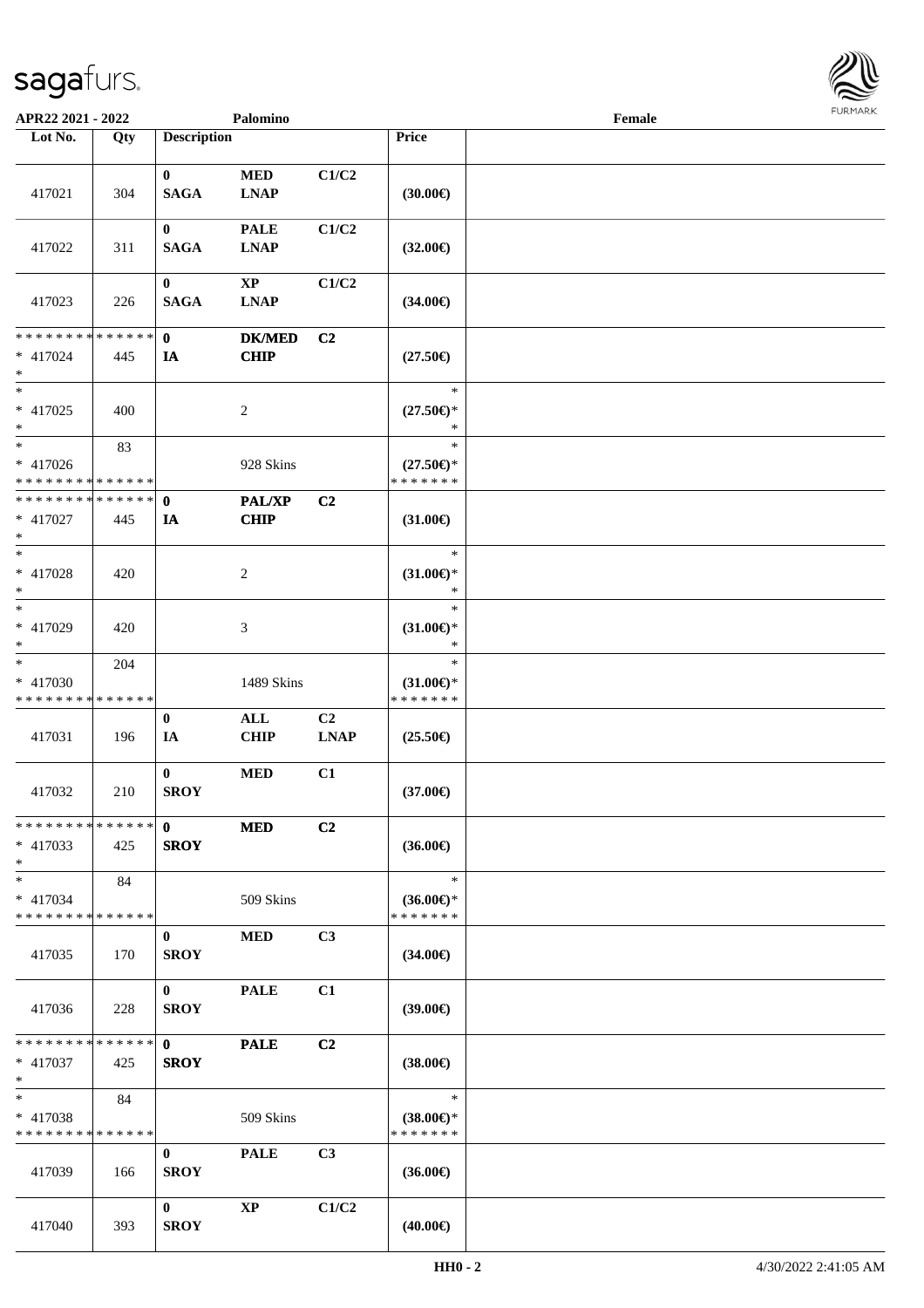

| APR22 2021 - 2022                                 |        |                                       | Palomino                                                  |                               |                                                | Female |  |
|---------------------------------------------------|--------|---------------------------------------|-----------------------------------------------------------|-------------------------------|------------------------------------------------|--------|--|
| Lot No.                                           | Qty    | <b>Description</b>                    |                                                           |                               | Price                                          |        |  |
| 417081                                            | 448    | $\mathbf{1}$<br>${\bf S}{\bf I}$      | $\bf MED$                                                 | C1/C2                         | $(25.50\epsilon)$                              |        |  |
| 417082                                            | 254    | $\mathbf{1}$<br>${\bf S}{\bf I}$      | <b>MED</b>                                                | C3                            | $(24.00\epsilon)$                              |        |  |
| 417083                                            | 315    | $\mathbf{1}$<br>${\bf S}{\bf I}$      | <b>PALE</b>                                               | C1/C2                         | $(27.50\epsilon)$                              |        |  |
| 417084                                            | 219    | $\mathbf{1}$<br>${\bf S}{\bf I}$      | $\bold{XP}$                                               | C1/C2                         | $(29.50\epsilon)$                              |        |  |
| 417085                                            | 529    | $\mathbf{1}$<br>${\bf SI}$            | $\bf MED$<br><b>LNAP</b>                                  | C1/C2                         | 22.00€                                         |        |  |
| 417086                                            | 146    | $\mathbf{1}$<br>${\bf SI}$            | $\bf MED$<br><b>LNAP</b>                                  | C3                            | $20.00 \in$                                    |        |  |
| * * * * * * * * * * * * * *<br>* 417087<br>$*$    | 485    | 1<br>${\bf S}{\bf I}$                 | <b>PALE</b><br><b>LNAP</b>                                | C1/C2                         | $(24.00\epsilon)$                              |        |  |
| $\ast$<br>* 417088<br>* * * * * * * * * * * * * * | $87\,$ |                                       | 572 Skins                                                 |                               | $\ast$<br>$(24.00\epsilon)$ *<br>* * * * * * * |        |  |
| 417089                                            | 224    | 1<br>${\bf S}{\bf I}$                 | <b>PALE</b><br><b>LNAP</b>                                | C <sub>2</sub>                | $(24.00\epsilon)$                              |        |  |
| 417090                                            | 217    | $\mathbf{1}$<br>${\bf S}{\bf I}$      | <b>PALE</b><br><b>LNAP</b>                                | C3                            | $(22.00\epsilon)$                              |        |  |
| 417091                                            | 273    | $\mathbf{1}$<br>${\bf S}{\bf I}$      | $\bold{XP}$<br>$\mathbf{L}\mathbf{N}\mathbf{A}\mathbf{P}$ | C1/C2                         | $(25.50\epsilon)$                              |        |  |
| 417092                                            | 223    | $\mathbf{1}$<br>$\bf IB$              | $\mathbf{ALL}$<br><b>CHIP</b>                             | C <sub>2</sub><br><b>LNAP</b> | $(20.00\epsilon)$                              |        |  |
| 417093                                            | 338    | $\mathbf{1}$<br><b>SAGA</b>           | <b>Dark</b>                                               | C1/C2                         | $(24.50\epsilon)$                              |        |  |
| 417094                                            | 137    | $1 \quad \blacksquare$<br><b>SAGA</b> | Dark                                                      | C <sub>3</sub>                | $(23.00\epsilon)$                              |        |  |
| 417095                                            | 357    | $\mathbf{1}$<br><b>SAGA</b>           | <b>MED</b>                                                | C1                            | $(29.50\epsilon)$                              |        |  |
| * * * * * * * * * * * * * * *<br>* 417096<br>$*$  | 485    | $\mathbf 1$<br><b>SAGA</b>            | <b>MED</b>                                                | C2                            | $(28.50\epsilon)$                              |        |  |
| $*$<br>* 417097<br>$*$                            | 460    |                                       | 2                                                         |                               | $\ast$<br>$(28.50\epsilon)$ *<br>$\ast$        |        |  |
| $*$<br>* 417098<br>* * * * * * * * * * * * * *    | 411    |                                       | 1356 Skins                                                |                               | $\ast$<br>$(28.50\epsilon)$ *<br>* * * * * * * |        |  |
| * * * * * * * * * * * * * * *<br>* 417099<br>$*$  | 485    | $\mathbf{1}$<br><b>SAGA</b>           | <b>MED</b>                                                | C3                            | $(26.50\epsilon)$                              |        |  |
| $*$<br>* 417100<br>* * * * * * * * * * * * * *    | 167    |                                       | 652 Skins                                                 |                               | $\ast$<br>$(26.50\epsilon)$ *<br>* * * * * * * |        |  |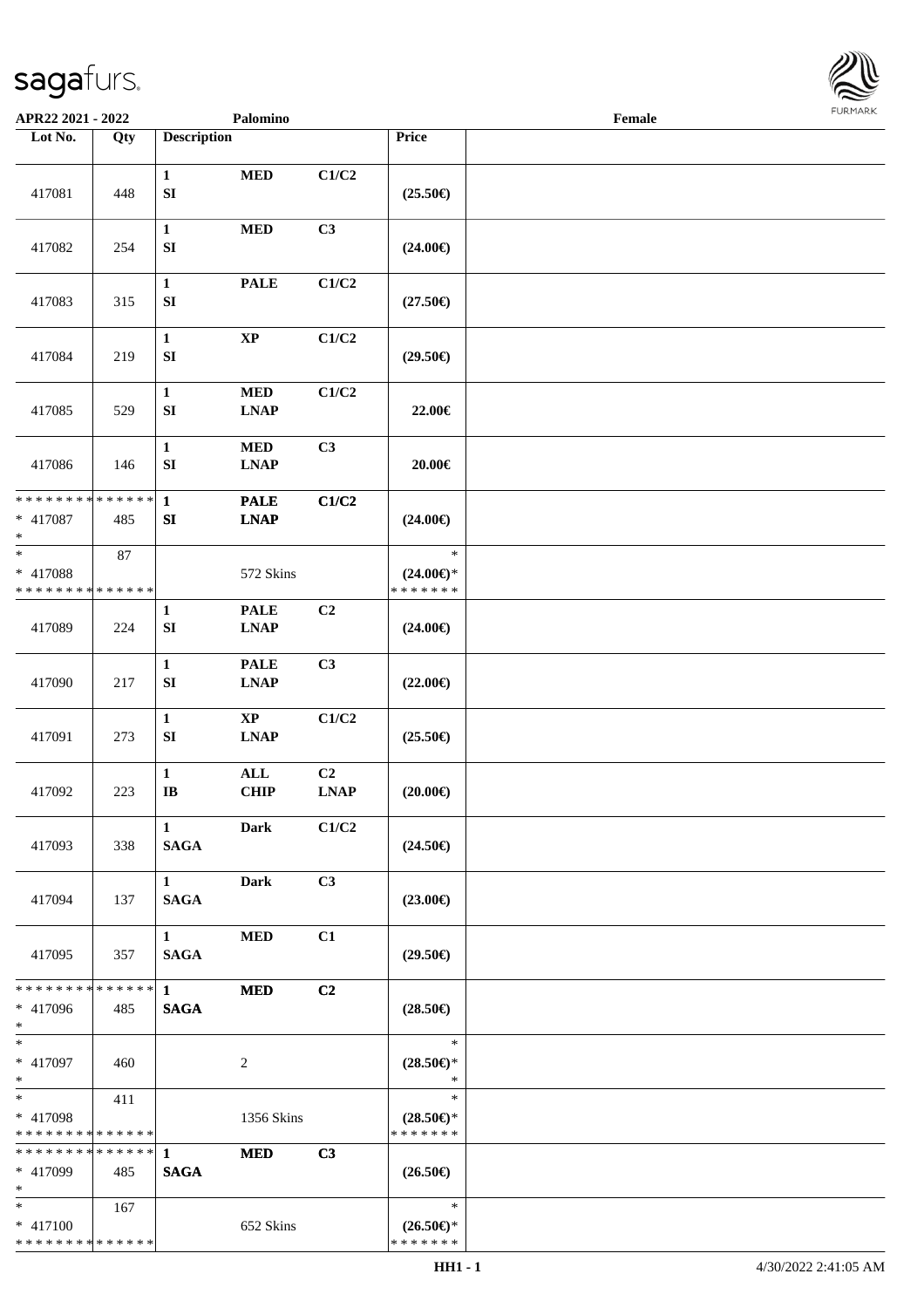

| APR22 2021 - 2022                                                  |     |                                       | Palomino                              |                |                                                | Female |  |
|--------------------------------------------------------------------|-----|---------------------------------------|---------------------------------------|----------------|------------------------------------------------|--------|--|
| Lot No.                                                            | Qty | <b>Description</b>                    |                                       |                | Price                                          |        |  |
| 417101                                                             | 365 | $\mathbf{1}$<br><b>SAGA</b>           | <b>PALE</b>                           | C1             | $(31.00\epsilon)$                              |        |  |
| * * * * * * * * * * * * * * <mark>*</mark><br>$* 417102$<br>$*$    | 485 | $\mathbf{1}$<br><b>SAGA</b>           | <b>PALE</b>                           | C <sub>2</sub> | (30.00)                                        |        |  |
| $\overline{\phantom{0}}$<br>* 417103<br>$*$                        | 460 |                                       | 2                                     |                | $\ast$<br>$(30.00\epsilon)$ *<br>*             |        |  |
| $*$<br>* 417104<br>* * * * * * * * * * * * * *                     | 210 |                                       | 1155 Skins                            |                | $\ast$<br>$(30.00\epsilon)$ *<br>* * * * * * * |        |  |
| 417105                                                             | 499 | $\mathbf{1}$<br><b>SAGA</b>           | <b>PALE</b>                           | C3             | $(28.00\epsilon)$                              |        |  |
| 417106                                                             | 245 | $\mathbf{1}$<br><b>SAGA</b>           | $\bold{XP}$                           | C1             | $(33.00\epsilon)$                              |        |  |
| * * * * * * * * <mark>* * * * * *</mark><br>* 417107<br>$\ast$     | 484 | $\mathbf{1}$<br><b>SAGA</b>           | $\mathbf{X}\mathbf{P}$                | C2             | $(32.00\epsilon)$                              |        |  |
| $*$<br>* 417108<br>* * * * * * * * * * * * * *                     | 243 |                                       | 727 Skins                             |                | $\ast$<br>$(32.00\epsilon)$ *<br>* * * * * * * |        |  |
| 417109                                                             | 289 | 1<br><b>SAGA</b>                      | <b>XP</b>                             | C <sub>3</sub> | (30.00)                                        |        |  |
| 417110                                                             | 125 | $\mathbf{1}$<br><b>SAGA</b>           | <b>Dark</b><br><b>LNAP</b>            | C1/C2          | $(21.00\epsilon)$                              |        |  |
| * * * * * * * * <mark>* * * * * *</mark><br>$* 417111$<br>$*$      | 485 | $\mathbf{1}$<br><b>SAGA</b>           | <b>MED</b><br><b>LNAP</b>             | C1/C2          | $(24.50\epsilon)$                              |        |  |
| $*$<br>* 417112<br>$*$ $-$                                         | 440 |                                       | 2                                     |                | $\ast$<br>$(24.50\epsilon)$ *<br>$\ast$        |        |  |
| $\ast$<br>$* 417113$<br>* * * * * * * * <mark>* * * * * * *</mark> | 158 |                                       | 1083 Skins                            |                | $\ast$<br>$(24.50\epsilon)$ *<br>* * * * * * * |        |  |
| 417114                                                             | 442 | 1<br><b>SAGA</b>                      | <b>MED</b><br><b>LNAP</b>             | C1/C2          | $(24.50\epsilon)$                              |        |  |
| 417115                                                             | 344 | $\mathbf{1}$<br><b>SAGA</b>           | <b>MED</b><br><b>LNAP</b>             | C3             | $(23.00\epsilon)$                              |        |  |
| * * * * * * * * <mark>* * * * * *</mark> *<br>$* 417116$<br>$*$    | 485 | $1 \quad \blacksquare$<br><b>SAGA</b> | <b>PALE</b><br><b>LNAP</b>            | C1/C2          | $(26.50\epsilon)$                              |        |  |
| $*$<br>* 417117<br>$*$                                             | 460 |                                       | 2                                     |                | $\ast$<br>$(26.50\epsilon)$ *<br>$\ast$        |        |  |
| $*$ $-$<br>$* 417118$<br>* * * * * * * * * * * * * *               | 60  |                                       | 1005 Skins                            |                | $\ast$<br>$(26.50\epsilon)$ *<br>* * * * * * * |        |  |
| 417119                                                             | 390 | $\mathbf{1}$<br><b>SAGA</b>           | <b>PALE</b><br><b>LNAP</b>            | C3             | $(24.50\epsilon)$                              |        |  |
| * * * * * * * * * * * * * * <mark>*</mark><br>* 417120<br>$\ast$   | 485 | $\mathbf{1}$<br><b>SAGA</b>           | $\mathbf{X}\mathbf{P}$<br><b>LNAP</b> | C1/C2          | $(28.50\epsilon)$                              |        |  |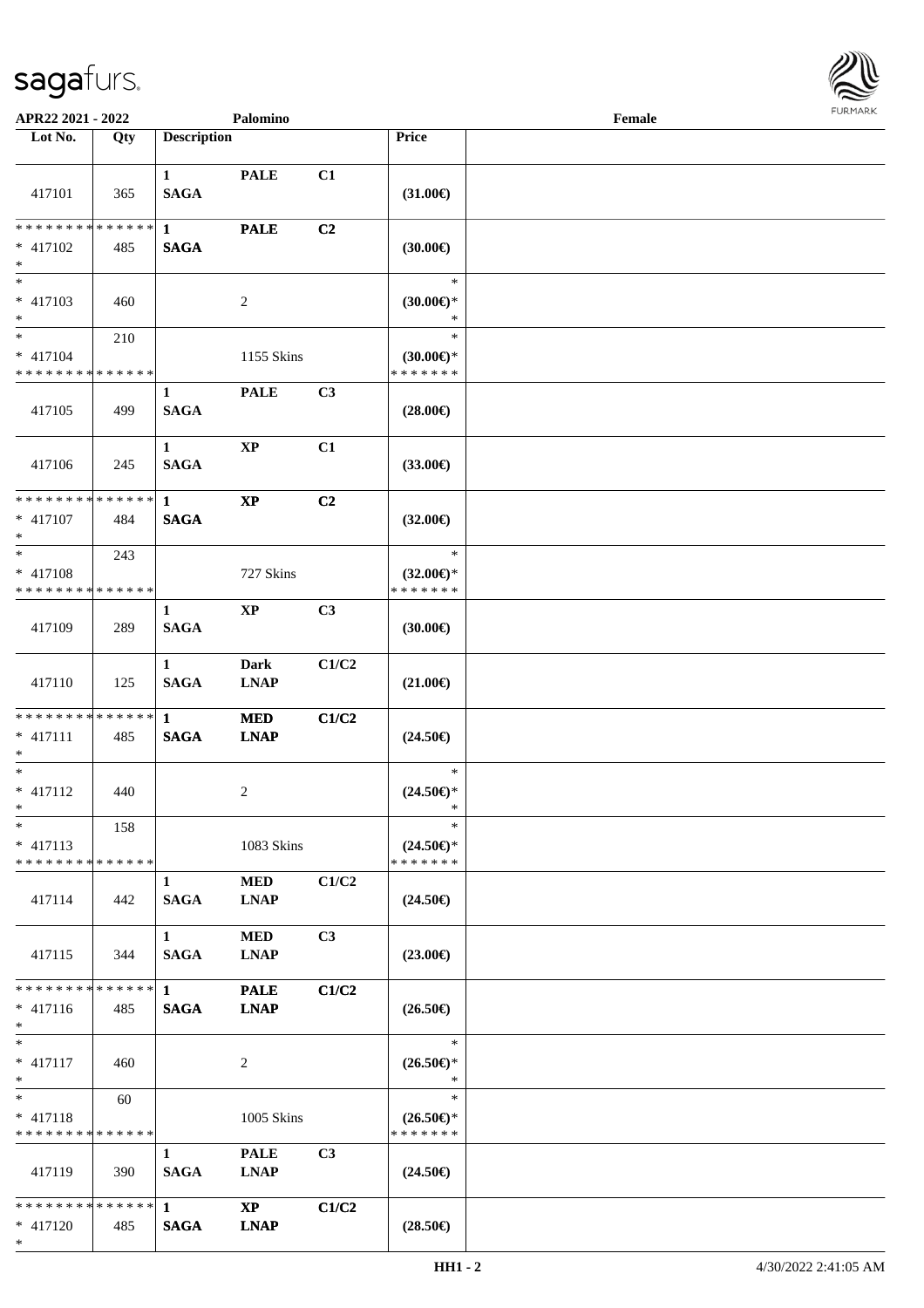

| APR22 2021 - 2022                             |     |                    | Palomino               |                |                                      | Female |  |
|-----------------------------------------------|-----|--------------------|------------------------|----------------|--------------------------------------|--------|--|
| Lot No.                                       | Qty | <b>Description</b> |                        |                | Price                                |        |  |
|                                               |     |                    |                        |                |                                      |        |  |
| $\ast$<br>$* 417121$                          | 93  | $\mathbf{1}$       | $\mathbf{XP}$          | C1/C2          | $\ast$                               |        |  |
| * * * * * * * * * * * * * *                   |     | <b>SAGA</b>        | <b>LNAP</b>            |                | $(28.50\epsilon)$ *<br>* * * * * * * |        |  |
|                                               |     | 1                  | $\mathbf{X}\mathbf{P}$ | C <sub>3</sub> |                                      |        |  |
| 417122                                        | 216 | <b>SAGA</b>        | <b>LNAP</b>            |                | $(26.50\epsilon)$                    |        |  |
| * * * * * * * * * * * * * *                   |     | $\mathbf{1}$       | <b>DK/MED</b>          | C <sub>2</sub> |                                      |        |  |
| $* 417123$                                    | 485 | IA                 | <b>CHIP</b>            |                | $(22.00\epsilon)$                    |        |  |
| $\ast$                                        |     |                    |                        |                |                                      |        |  |
| $\overline{\ }$                               |     |                    |                        |                | $\ast$                               |        |  |
| $* 417124$<br>$\ast$                          | 460 |                    | $\sqrt{2}$             |                | $(22.00\epsilon)$ *<br>$\ast$        |        |  |
| $\ast$                                        |     |                    |                        |                | $\ast$                               |        |  |
| $* 417125$                                    | 460 |                    | $\mathfrak{Z}$         |                | $(22.00\epsilon)$ *                  |        |  |
| $\ast$                                        |     |                    |                        |                | $\ast$                               |        |  |
| $\ast$                                        | 304 |                    |                        |                | $\ast$                               |        |  |
| $* 417126$                                    |     |                    | 1709 Skins             |                | $(22.00\epsilon)$ *                  |        |  |
| * * * * * * * * * * * * * *<br>************** |     |                    | <b>PAL/XP</b>          |                | * * * * * * *                        |        |  |
| $* 417127$                                    | 485 | 1<br>IA            | <b>CHIP</b>            | C <sub>2</sub> | $(28.00\epsilon)$                    |        |  |
| $\ast$                                        |     |                    |                        |                |                                      |        |  |
| $*$                                           |     |                    |                        |                | $\ast$                               |        |  |
| * 417128                                      | 460 |                    | $\overline{c}$         |                | $(28.00\epsilon)$ *                  |        |  |
| $\ast$                                        |     |                    |                        |                | $\ast$                               |        |  |
| $\ast$<br>$* 417129$                          |     |                    |                        |                | $\ast$                               |        |  |
| $\ast$                                        | 460 |                    | 3                      |                | $(28.00\epsilon)$ *<br>$\ast$        |        |  |
| $\ast$                                        |     |                    |                        |                | $\ast$                               |        |  |
| $* 417130$                                    | 400 |                    | 4                      |                | $(28.00\epsilon)$ *                  |        |  |
| $\ast$                                        |     |                    |                        |                | $\ast$                               |        |  |
| $*$                                           | 94  |                    |                        |                | $\ast$                               |        |  |
| $* 417131$<br>* * * * * * * * * * * * * *     |     |                    | 1899 Skins             |                | $(28.00\epsilon)$ *<br>* * * * * * * |        |  |
|                                               |     | 1                  | Dark                   | C1/C2          |                                      |        |  |
| 417132                                        | 124 | <b>SROY</b>        |                        |                | $(26.50\epsilon)$                    |        |  |
|                                               |     |                    |                        |                |                                      |        |  |
|                                               |     | $\mathbf{1}$       | <b>MED</b>             | C1             |                                      |        |  |
| 417133                                        | 375 | <b>SROY</b>        |                        |                | $(31.00\in)$                         |        |  |
| * * * * * * * * * * * * * * *                 |     | $\mathbf{1}$       | <b>MED</b>             | C <sub>2</sub> |                                      |        |  |
| $* 417134$                                    | 465 | <b>SROY</b>        |                        |                | $(30.00\epsilon)$                    |        |  |
| $*$                                           |     |                    |                        |                |                                      |        |  |
| $\ast$                                        | 385 |                    |                        |                | $\ast$                               |        |  |
| $* 417135$                                    |     |                    | 850 Skins              |                | $(30.00\epsilon)$ *                  |        |  |
| * * * * * * * * * * * * * *                   |     |                    |                        |                | * * * * * * *                        |        |  |
| 417136                                        | 227 | 1<br><b>SROY</b>   | <b>MED</b>             | C <sub>3</sub> | $(28.00\epsilon)$                    |        |  |
|                                               |     |                    |                        |                |                                      |        |  |
|                                               |     | $1 \quad$          | <b>PALE</b>            | C1             |                                      |        |  |
| 417137                                        | 371 | <b>SROY</b>        |                        |                | $(33.00\epsilon)$                    |        |  |
|                                               |     |                    |                        |                |                                      |        |  |
| * * * * * * * * * * * * * * *                 |     | $\mathbf{1}$       | <b>PALE</b>            | C <sub>2</sub> |                                      |        |  |
| $* 417138$<br>$*$                             | 465 | <b>SROY</b>        |                        |                | $(32.00\epsilon)$                    |        |  |
| $\ast$                                        | 389 |                    |                        |                | $\ast$                               |        |  |
| $* 417139$                                    |     |                    | 854 Skins              |                | $(32.00\epsilon)$ *                  |        |  |
| * * * * * * * * * * * * * *                   |     |                    |                        |                | * * * * * * *                        |        |  |
|                                               |     | $\mathbf{1}$       | <b>PALE</b>            | C3             |                                      |        |  |
| 417140                                        | 267 | <b>SROY</b>        |                        |                | (30.00)                              |        |  |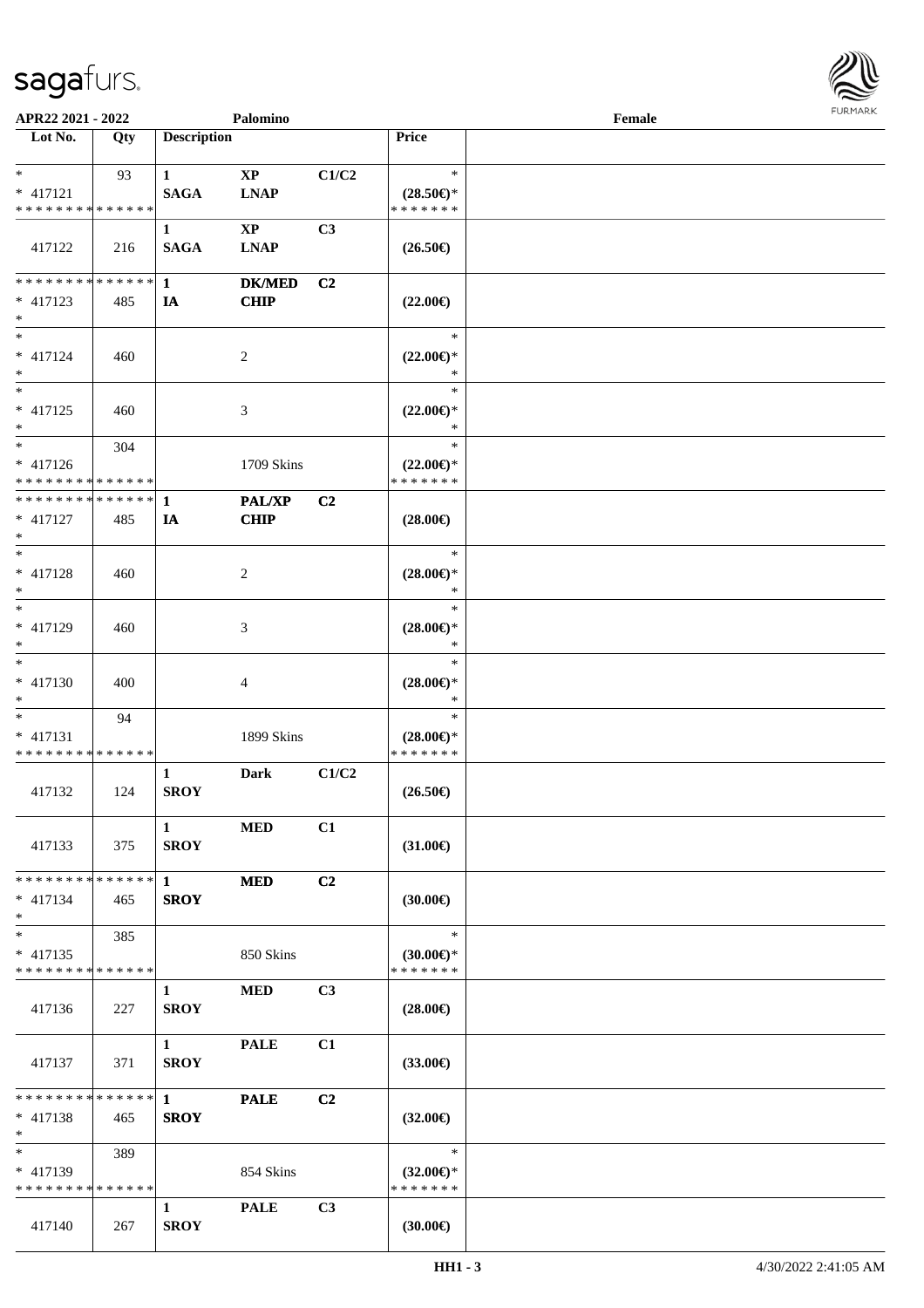

| APR22 2021 - 2022                      |     |                    | Palomino  |                |                                          | Female | <b>FURMARK</b> |
|----------------------------------------|-----|--------------------|-----------|----------------|------------------------------------------|--------|----------------|
| Lot No.                                | Qty | <b>Description</b> |           |                | <b>Price</b>                             |        |                |
| 417141                                 | 208 | <b>SROY</b>        | <b>XP</b> | C1             | $(35.00\epsilon)$                        |        |                |
| $* 417142$<br>$\ast$                   | 485 | <b>SROY</b>        | <b>XP</b> | C <sub>2</sub> | $(34.00\epsilon)$                        |        |                |
| $\ast$<br>$* 417143$<br>************** | 101 |                    | 586 Skins |                | $\ast$<br>$(34.00\epsilon)$ *<br>******* |        |                |
| 417144                                 | 177 | <b>SROY</b>        | XP        | C <sub>3</sub> | $(32.00\epsilon)$                        |        |                |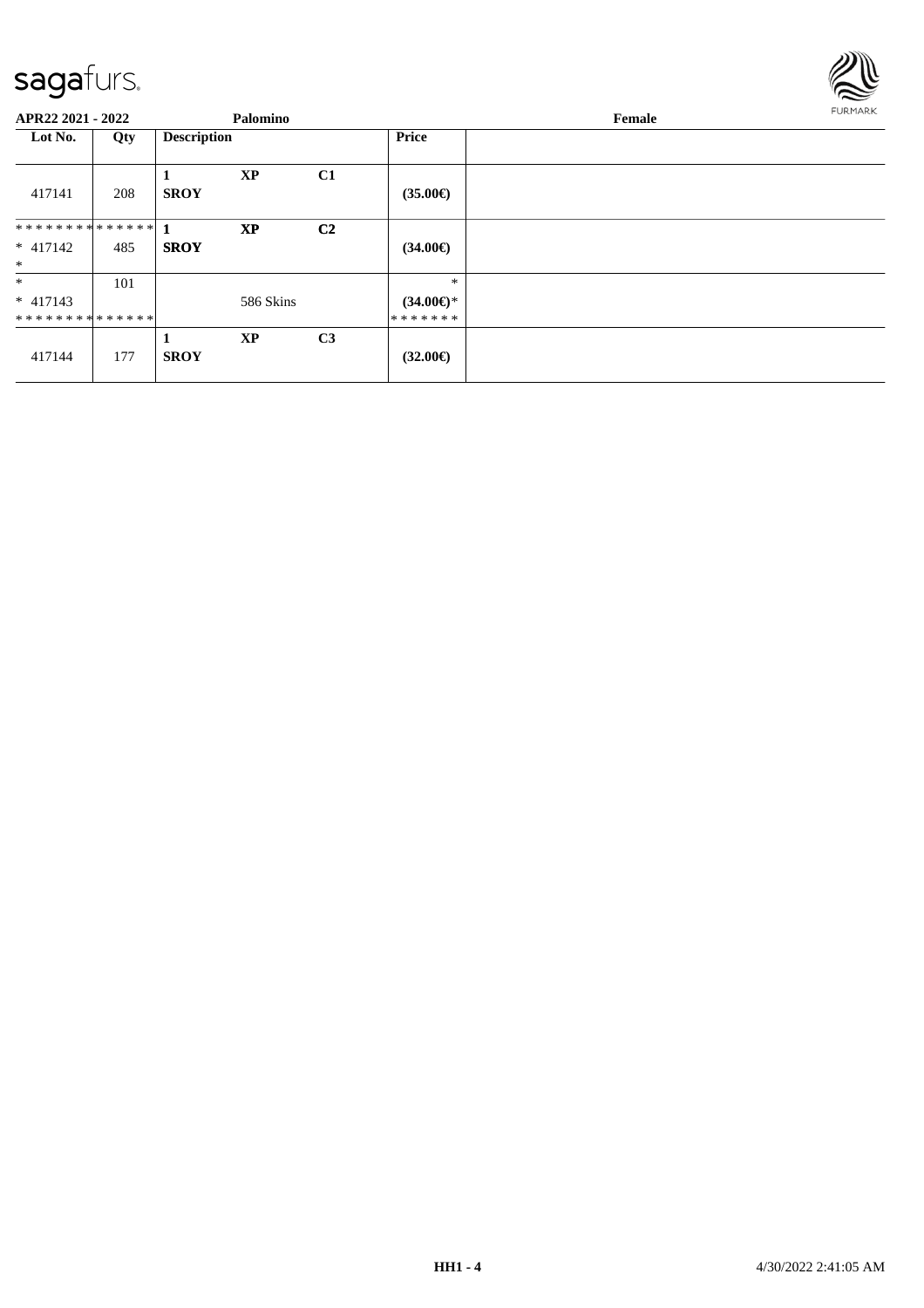

| APR22 2021 - 2022 |     |                               | Palomino                              |                               |                   | Female | FURMARK |
|-------------------|-----|-------------------------------|---------------------------------------|-------------------------------|-------------------|--------|---------|
| Lot No.           | Qty | <b>Description</b>            |                                       |                               | <b>Price</b>      |        |         |
| 417201            | 245 | $\mathbf 2$<br><b>SI</b>      | XP/2XP                                | C1/C2                         | $(24.50\epsilon)$ |        |         |
| 417202            | 215 | $\boldsymbol{2}$<br><b>SI</b> | <b>ALL</b><br><b>LNAP</b>             | C3                            | $(15.00\epsilon)$ |        |         |
| 417203            | 399 | $\overline{2}$<br>IB          | ALL<br><b>CHIP</b>                    | C <sub>2</sub>                | $(18.50\epsilon)$ |        |         |
| 417204            | 264 | $\boldsymbol{2}$<br>$\bf IB$  | ALL<br><b>CHIP</b>                    | C <sub>2</sub><br><b>LNAP</b> | $(14.50\epsilon)$ |        |         |
| 417205            | 485 | $\overline{2}$<br><b>SAGA</b> | <b>MED</b>                            | C <sub>2</sub>                | $(23.50\epsilon)$ |        |         |
| 417206            | 252 | $\overline{2}$<br><b>SAGA</b> | $\mathbf{X}\mathbf{P}$<br><b>LNAP</b> | C1/C2                         | $(24.00\epsilon)$ |        |         |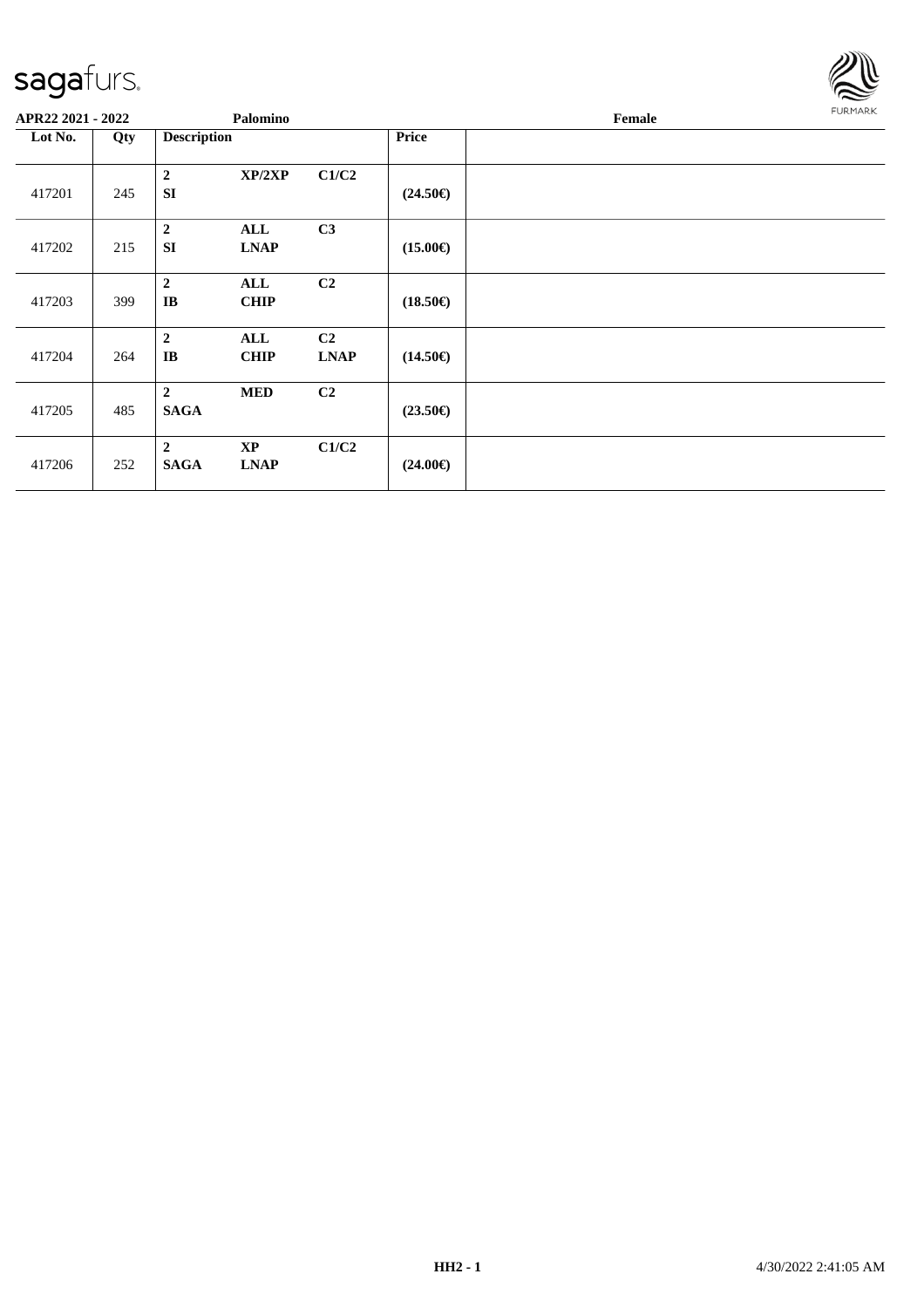

| APR22 2021 - 2022                                  |     |                              | <b>Palomino Velvet</b>                 |                |                                                | $\ensuremath{\textnormal{\textbf{Female}}}$ | 1.911171777 |
|----------------------------------------------------|-----|------------------------------|----------------------------------------|----------------|------------------------------------------------|---------------------------------------------|-------------|
| Lot No.                                            | Qty | <b>Description</b>           |                                        |                | Price                                          |                                             |             |
| 417261                                             | 264 | $\boldsymbol{0}$<br>SI       | $\bf MED$<br><b>VELV1</b>              | C1/C2          | $(31.00\epsilon)$                              |                                             |             |
| 417262                                             | 265 | $\bf{0}$<br>${\bf S}{\bf I}$ | <b>PALE</b><br><b>VELV1</b>            | C1/C2          | $(33.00\epsilon)$                              |                                             |             |
| 417263                                             | 172 | $\boldsymbol{0}$<br>SI       | $\mathbf{XP}$<br><b>VELV1</b>          | C1/C2          | $(35.00\epsilon)$                              |                                             |             |
| 417264                                             | 139 | $\boldsymbol{0}$<br>SI       | <b>PALE</b><br>VELV2                   | C1/C2          | $(33.00\epsilon)$                              |                                             |             |
| 417265                                             | 262 | $\bf{0}$<br><b>SAGA</b>      | <b>Dark</b><br><b>VELV1</b>            | C1/C2          | (30.00)                                        |                                             |             |
| 417266                                             | 358 | $\bf{0}$<br><b>SAGA</b>      | $\bf MED$<br><b>VELV1</b>              | C1             | $(35.00\epsilon)$                              |                                             |             |
| * * * * * * * * * * * * * *<br>$* 417267$<br>$*$   | 445 | $\mathbf 0$<br><b>SAGA</b>   | $\bf MED$<br><b>VELV1</b>              | C2             | $(34.00\epsilon)$                              |                                             |             |
| $\overline{\ast}$<br>* 417268<br>$*$               | 420 |                              | 2                                      |                | $\ast$<br>$(34.00\epsilon)$ *<br>$\ast$        |                                             |             |
| $*$<br>* 417269<br>* * * * * * * * * * * * * *     | 243 |                              | 1108 Skins                             |                | $\ast$<br>34.00€*<br>* * * * * * *             |                                             |             |
| 417270                                             | 458 | $\bf{0}$<br><b>SAGA</b>      | $\bf MED$<br>VELV1                     | C3             | $(32.00\epsilon)$                              |                                             |             |
| 417271                                             | 326 | $\bf{0}$<br><b>SAGA</b>      | <b>PALE</b><br><b>VELV1</b>            | C1             | 37.00€                                         |                                             |             |
| * * * * * * * * * * * * * *<br>* 417272<br>$*$     | 445 | $\mathbf{0}$<br><b>SAGA</b>  | <b>PALE</b><br><b>VELV1</b>            | C <sub>2</sub> | $(36.00\epsilon)$                              |                                             |             |
| $*$<br>$* 417273$<br>$\ast$                        | 420 |                              | 2                                      |                | $\ast$<br>$(36.00\epsilon)$ *<br>$\ast$        |                                             |             |
| $*$<br>$* 417274$<br>* * * * * * * * * * * * * * * | 270 |                              | 1135 Skins                             |                | $\ast$<br>$(36.00\epsilon)$ *<br>* * * * * * * |                                             |             |
| * * * * * * * * * * * * * * *<br>$* 417275$<br>$*$ | 425 | $\mathbf{0}$<br><b>SAGA</b>  | <b>PALE</b><br><b>VELV1</b>            | C3             | $(34.00\epsilon)$                              |                                             |             |
| $*$<br>$* 417276$<br>* * * * * * * * * * * * * *   | 191 |                              | 616 Skins                              |                | $\ast$<br>$(34.00€)$ *<br>* * * * * * *        |                                             |             |
| 417277                                             | 192 | $\bf{0}$<br><b>SAGA</b>      | $\mathbf{X}\mathbf{P}$<br><b>VELV1</b> | C1             | $(39.00\epsilon)$                              |                                             |             |
| * * * * * * * * * * * * * * *<br>* 417278<br>$*$   | 445 | $\mathbf{0}$<br><b>SAGA</b>  | $\mathbf{X}\mathbf{P}$<br><b>VELV1</b> | C <sub>2</sub> | $(38.00\epsilon)$                              |                                             |             |
| $*$ $-$<br>* 417279<br>* * * * * * * * * * * * * * | 322 |                              | 767 Skins                              |                | $\ast$<br>$(38.00\epsilon)$ *<br>* * * * * * * |                                             |             |
| 417280                                             | 412 | $\bf{0}$<br><b>SAGA</b>      | $\mathbf{X}\mathbf{P}$<br><b>VELV1</b> | C3             | $(36.00\epsilon)$                              |                                             |             |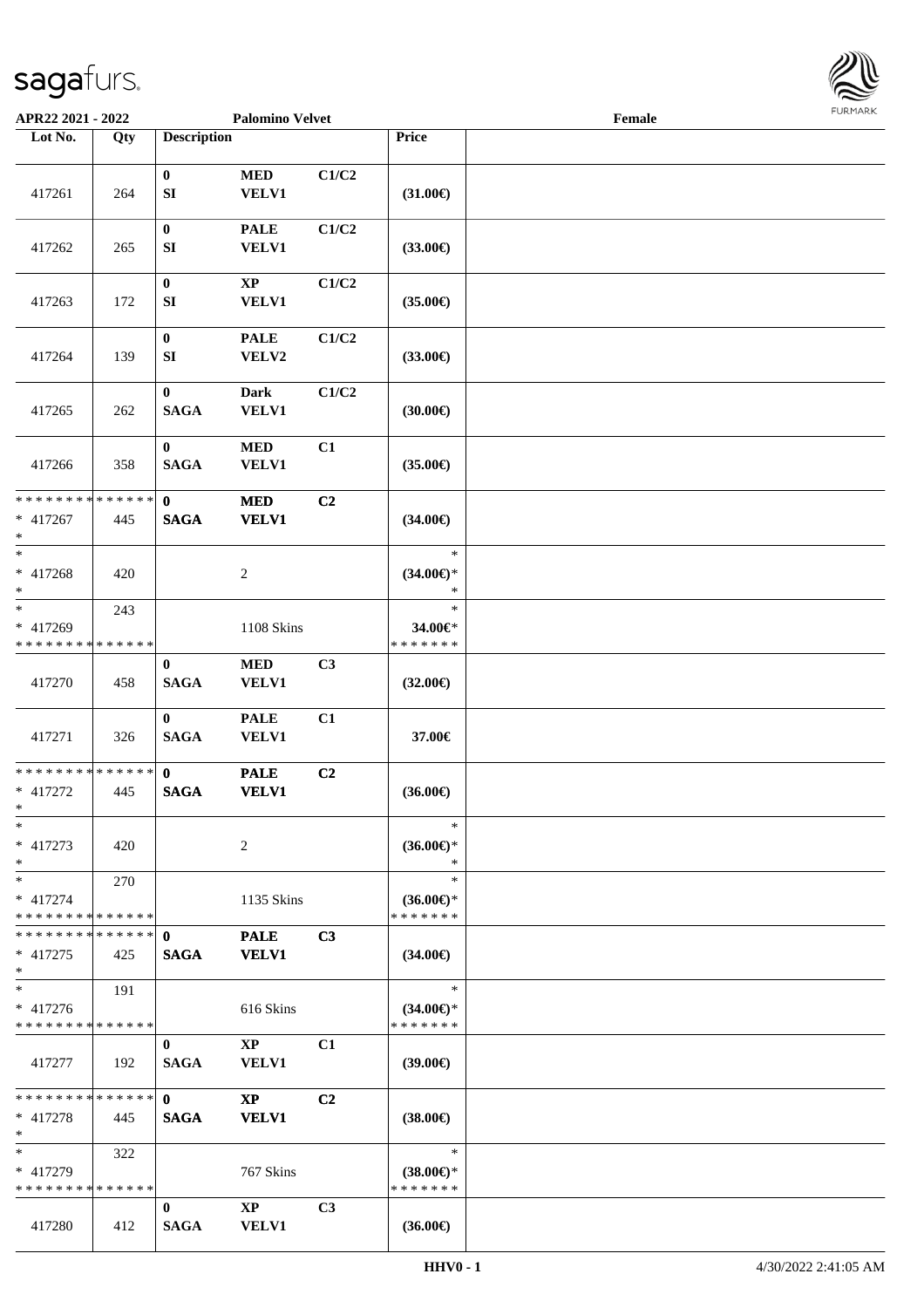

| APR22 2021 - 2022                                                  |     |                             | <b>Palomino Velvet</b>        |                        |                                                | Female |  |
|--------------------------------------------------------------------|-----|-----------------------------|-------------------------------|------------------------|------------------------------------------------|--------|--|
| Lot No.                                                            | Qty | <b>Description</b>          |                               |                        | Price                                          |        |  |
| 417281                                                             | 247 | $\mathbf{0}$<br><b>SAGA</b> | <b>MED</b><br>VELV2           | C1                     | $(35.00\epsilon)$                              |        |  |
| 417282                                                             | 380 | $\bf{0}$<br><b>SAGA</b>     | $\bf MED$<br>VELV2            | C2                     | $(34.00\epsilon)$                              |        |  |
| 417283                                                             | 269 | $\bf{0}$<br><b>SAGA</b>     | <b>PALE</b><br>VELV2          | C1                     | $(37.00\epsilon)$                              |        |  |
| * * * * * * * * * * * * * * *<br>* 417284<br>$\ast$                | 425 | $\mathbf{0}$<br><b>SAGA</b> | <b>PALE</b><br>VELV2          | C <sub>2</sub>         | $(36.00\epsilon)$                              |        |  |
| $\ast$<br>$* 417285$<br>* * * * * * * * <mark>* * * * * * *</mark> | 72  |                             | 497 Skins                     |                        | $\ast$<br>$(36.00\epsilon)$ *<br>* * * * * * * |        |  |
| 417286                                                             | 158 | $\bf{0}$<br><b>SAGA</b>     | $\mathbf{XP}$<br>VELV2        | C1                     | (39.00)                                        |        |  |
| 417287                                                             | 421 | $\bf{0}$<br><b>SAGA</b>     | $\mathbf{XP}$<br>VELV2        | C <sub>2</sub>         | $(38.00\epsilon)$                              |        |  |
| * * * * * * * * * * * * * * *<br>$* 417288$<br>$\ast$              | 445 | $\mathbf{0}$<br>IA          | <b>DK/MED</b><br><b>VELV1</b> | C <sub>2</sub><br>CHIP | $(29.00\epsilon)$                              |        |  |
| $\ast$<br>* 417289<br>$\ast$                                       | 420 |                             | 2                             |                        | $\ast$<br>$(29.00\epsilon)$ *<br>$\ast$        |        |  |
| $\ast$<br>* 417290<br>* * * * * * * * * * * * * *                  | 85  |                             | 950 Skins                     |                        | $\ast$<br>$(29.00\epsilon)$ *<br>* * * * * * * |        |  |
| * * * * * * * * * * * * * * *<br>* 417291<br>$\ast$                | 445 | $\mathbf{0}$<br>IA          | <b>PAL/XP</b><br><b>VELV1</b> | C <sub>2</sub><br>CHIP | $(32.00\epsilon)$                              |        |  |
| $*$<br>$* 417292$<br>$*$ $-$                                       | 420 |                             | 2                             |                        | $\ast$<br>$(32.00 \in )^*$<br>$\ast$           |        |  |
| $*$<br>* 417293<br>$*$                                             | 420 |                             | 3                             |                        | $\ast$<br>$(32.00\epsilon)$ *<br>$\ast$        |        |  |
| $\ast$<br>* 417294<br>* * * * * * * * * * * * * *                  | 98  |                             | 1383 Skins                    |                        | $\ast$<br>$(32.00\epsilon)$ *<br>* * * * * * * |        |  |
| 417295                                                             | 155 | $\bf{0}$<br><b>SROY</b>     | Dark<br><b>VELV1</b>          | C1/C2                  | $(32.00\epsilon)$                              |        |  |
| 417296                                                             | 184 | $\bf{0}$<br><b>SROY</b>     | <b>MED</b><br>VELV1           | C1                     | $(37.00\epsilon)$                              |        |  |
| * * * * * * * * * * * * * * *<br>* 417297<br>$*$                   | 425 | $\mathbf{0}$<br><b>SROY</b> | <b>MED</b><br><b>VELV1</b>    | C <sub>2</sub>         | $(36.00\epsilon)$                              |        |  |
| $*$<br>* 417298<br>* * * * * * * * * * * * * *                     | 78  |                             | 503 Skins                     |                        | $\ast$<br>$(36.00€)$ *<br>* * * * * * *        |        |  |
| 417299                                                             | 147 | $\bf{0}$<br><b>SROY</b>     | <b>MED</b><br>VELV1           | C <sub>3</sub>         | $(34.00\epsilon)$                              |        |  |
| 417300                                                             | 205 | $\bf{0}$<br><b>SROY</b>     | <b>PALE</b><br><b>VELV1</b>   | C1                     | (39.00)                                        |        |  |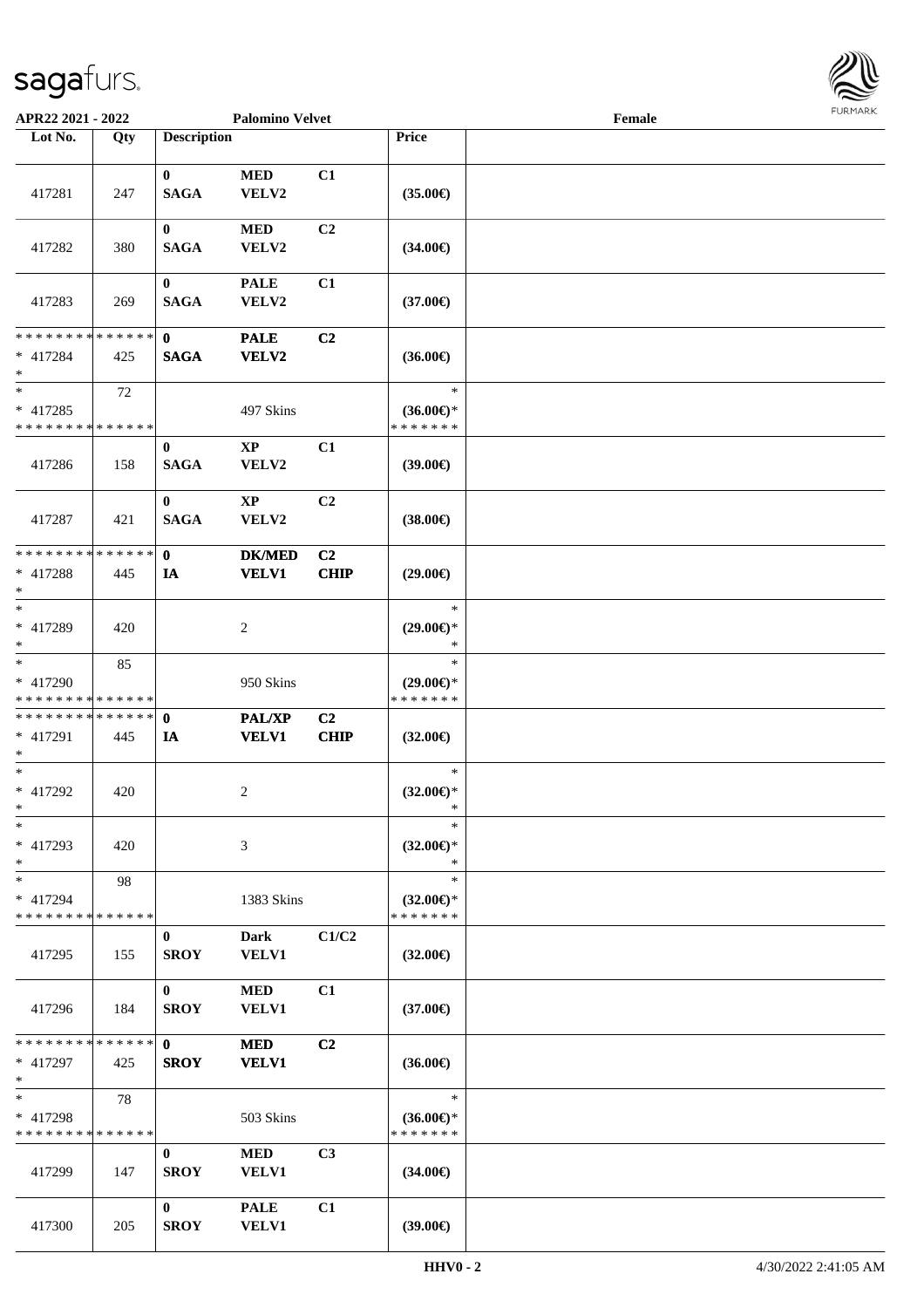

| APR22 2021 - 2022                                |     |                             | <b>Palomino Velvet</b>      |                |                                                   | Female | FURMARK |
|--------------------------------------------------|-----|-----------------------------|-----------------------------|----------------|---------------------------------------------------|--------|---------|
| Lot No.                                          | Qty | <b>Description</b>          |                             |                | Price                                             |        |         |
| * * * * * * * * * * * * * * *<br>* 417301<br>$*$ | 425 | $\mathbf{0}$<br><b>SROY</b> | <b>PALE</b><br><b>VELV1</b> | C2             | $(38.00\epsilon)$                                 |        |         |
| $*$<br>* 417302<br>* * * * * * * * * * * * * *   | 135 |                             | 560 Skins                   |                | $\ast$<br>$(38.00\epsilon)$ *<br>* * * * * * *    |        |         |
| 417303                                           | 221 | $\bf{0}$<br><b>SROY</b>     | <b>PALE</b><br>VELV1        | C3             | $(36.00\epsilon)$                                 |        |         |
| * * * * * * * * * * * * * * *<br>* 417304<br>$*$ | 425 | $\mathbf{0}$<br><b>SROY</b> | $\bold{XP}$<br><b>VELV1</b> | C1/C2          | $(40.00\epsilon)$                                 |        |         |
| $*$<br>$* 417305$<br>* * * * * * * * * * * * * * | 78  |                             | 503 Skins                   |                | $\ast$<br>$(40.00\varepsilon)$ *<br>* * * * * * * |        |         |
| 417306                                           | 138 | $\mathbf{0}$<br><b>SROY</b> | $\bold{XP}$<br><b>VELV1</b> | C3             | $(38.00\epsilon)$                                 |        |         |
| 417307                                           | 213 | $\mathbf{0}$<br><b>SROY</b> | $\bf MED$<br>VELV2          | C1             | $(37.00\epsilon)$                                 |        |         |
| 417308                                           | 346 | $\bf{0}$<br><b>SROY</b>     | <b>MED</b><br>VELV2         | C2             | $(36.00\epsilon)$                                 |        |         |
| 417309                                           | 196 | $\bf{0}$<br><b>SROY</b>     | <b>PALE</b><br>VELV2        | C1             | $(39.00\epsilon)$                                 |        |         |
| 417310                                           | 275 | $\bf{0}$<br><b>SROY</b>     | <b>PALE</b><br>VELV2        | C <sub>2</sub> | $(38.00\epsilon)$                                 |        |         |
| 417311                                           | 306 | $\bf{0}$<br><b>SROY</b>     | $\bold{XP}$<br>VELV2        | C1/C2          | $(40.00\epsilon)$                                 |        |         |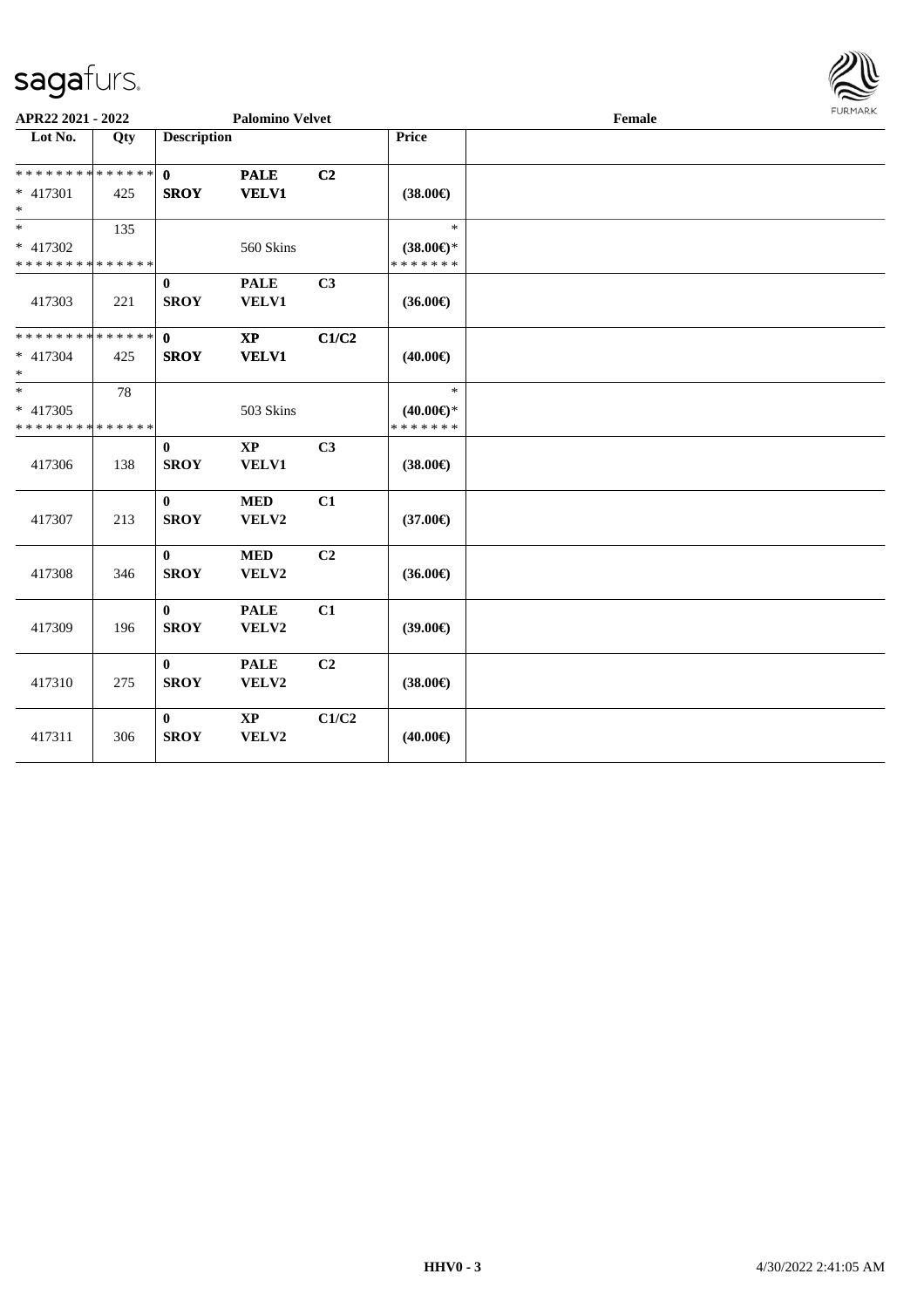

| APR22 2021 - 2022                                  |     |                             | <b>Palomino Velvet</b>                 |                |                                                | Female |  |
|----------------------------------------------------|-----|-----------------------------|----------------------------------------|----------------|------------------------------------------------|--------|--|
| Lot No.                                            | Qty | <b>Description</b>          |                                        |                | Price                                          |        |  |
| 417361                                             | 157 | $\mathbf{1}$<br>${\bf SI}$  | $\bf MED$<br><b>VELV1</b>              | C1/C2          | $(27.00\epsilon)$                              |        |  |
| 417362                                             | 145 | $\mathbf{1}$<br>${\bf SI}$  | <b>PALE</b><br><b>VELV1</b>            | C1/C2          | $(29.00\epsilon)$                              |        |  |
| 417363                                             | 325 | $\mathbf{1}$<br><b>SAGA</b> | <b>Dark</b><br><b>VELV1</b>            | C1/C2          | $(26.00\in)$                                   |        |  |
| 417364                                             | 370 | $\mathbf{1}$<br><b>SAGA</b> | $\bf MED$<br>VELV1                     | C1             | $(30.00\epsilon)$                              |        |  |
| ******** <mark>******</mark><br>$* 417365$<br>$*$  | 485 | $\mathbf{1}$<br><b>SAGA</b> | <b>MED</b><br><b>VELV1</b>             | C2             | $(29.50\epsilon)$                              |        |  |
| $*$<br>* 417366<br>$*$                             | 460 |                             | $\sqrt{2}$                             |                | $\ast$<br>$(29.50\epsilon)$ *<br>$\ast$        |        |  |
| $\ast$<br>* 417367<br>* * * * * * * * * * * * * *  | 256 |                             | 1201 Skins                             |                | $\ast$<br>$(29.50\epsilon)$ *<br>* * * * * * * |        |  |
| 417368                                             | 507 | $\mathbf{1}$<br><b>SAGA</b> | <b>MED</b><br><b>VELV1</b>             | C3             | $(27.50\epsilon)$                              |        |  |
| 417369                                             | 348 | $\mathbf{1}$<br><b>SAGA</b> | <b>PALE</b><br>VELV1                   | C1             | $(32.00\epsilon)$                              |        |  |
| * * * * * * * * * * * * * * *<br>* 417370<br>$*$   | 485 | $\mathbf{1}$<br><b>SAGA</b> | <b>PALE</b><br><b>VELV1</b>            | C2             | $(31.00\epsilon)$                              |        |  |
| $\ast$<br>* 417371<br>$*$                          | 460 |                             | $\sqrt{2}$                             |                | $\ast$<br>$(31.00\epsilon)$ *<br>$\ast$        |        |  |
| $\ast$<br>* 417372<br>* * * * * * * * * * * * * *  | 72  |                             | 1017 Skins                             |                | $\ast$<br>$(31.00\epsilon)$ *<br>* * * * * * * |        |  |
| 417373                                             | 433 | $\mathbf{1}$<br>SAGA        | <b>PALE</b><br><b>VELV1</b>            | C3             | $(29.50\epsilon)$                              |        |  |
| 417374                                             | 245 | $\mathbf{1}$<br><b>SAGA</b> | $\mathbf{X}\mathbf{P}$<br><b>VELV1</b> | C1             | $(34.00\epsilon)$                              |        |  |
| * * * * * * * * * * * * * * *<br>$* 417375$<br>$*$ | 485 | $\mathbf{1}$<br><b>SAGA</b> | $\bold{X}\bold{P}$<br><b>VELV1</b>     | C <sub>2</sub> | (33.00)                                        |        |  |
| * 417376<br>* * * * * * * * * * * * * *            | 208 |                             | 693 Skins                              |                | $\ast$<br>$(33.00\epsilon)$ *<br>* * * * * * * |        |  |
| 417377                                             | 281 | $\mathbf{1}$<br><b>SAGA</b> | $\mathbf{XP}$<br><b>VELV1</b>          | C3             | $(31.00\epsilon)$                              |        |  |
| 417378                                             | 139 | $\mathbf{1}$<br><b>SAGA</b> | <b>Dark</b><br>VELV2                   | C1/C2          | $(26.00\epsilon)$                              |        |  |
| 417379                                             | 177 | 1<br><b>SAGA</b>            | <b>MED</b><br>VELV2                    | C1             | $(30.00\epsilon)$                              |        |  |
| 417380                                             | 358 | $\mathbf{1}$<br><b>SAGA</b> | <b>MED</b><br>VELV2                    | C <sub>2</sub> | $(29.50\epsilon)$                              |        |  |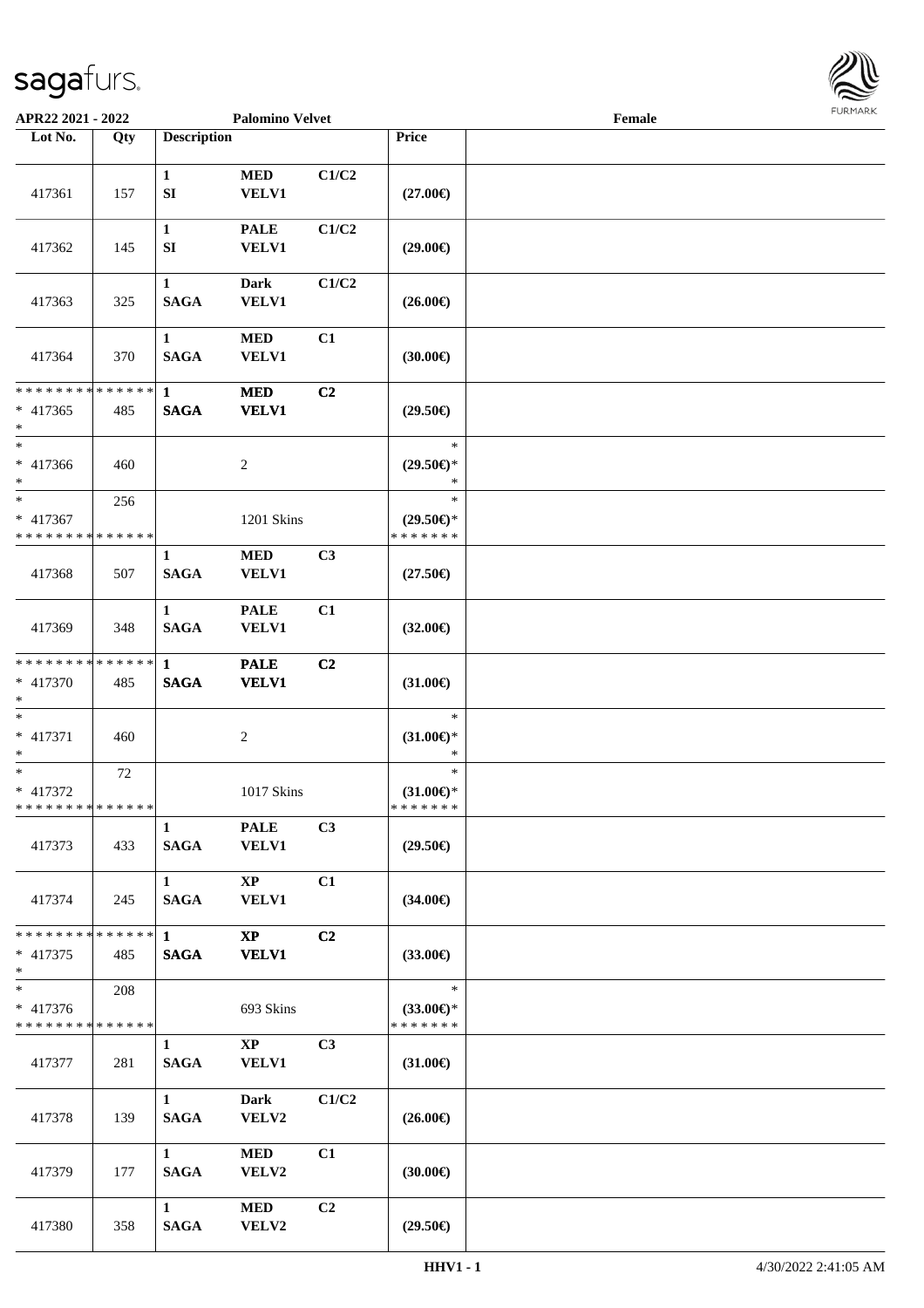

| APR22 2021 - 2022                                    |     |                                       | <b>Palomino Velvet</b>          |                               |                                                | Female |  |
|------------------------------------------------------|-----|---------------------------------------|---------------------------------|-------------------------------|------------------------------------------------|--------|--|
| Lot No.                                              | Qty | <b>Description</b>                    |                                 |                               | Price                                          |        |  |
| 417381                                               | 130 | $\mathbf{1}$<br><b>SAGA</b>           | $\bf MED$<br>VELV2              | C3                            | 27.50€                                         |        |  |
| 417382                                               | 140 | $\mathbf{1}$<br><b>SAGA</b>           | <b>PALE</b><br>VELV2            | C1                            | $(32.00\epsilon)$                              |        |  |
| 417383                                               | 327 | $\mathbf{1}$<br><b>SAGA</b>           | <b>PALE</b><br>VELV2            | C <sub>2</sub>                | $(31.00\epsilon)$                              |        |  |
| 417384                                               | 129 | $\mathbf{1}$<br><b>SAGA</b>           | <b>PALE</b><br>VELV2            | C3                            | $(29.50\epsilon)$                              |        |  |
| 417385                                               | 321 | $\mathbf{1}$<br><b>SAGA</b>           | $\mathbf{X}\mathbf{P}$<br>VELV2 | C1/C2                         | $(33.00\epsilon)$                              |        |  |
| * * * * * * * * * * * * * *<br>$* 417386$<br>$\ast$  | 485 | $\mathbf{1}$<br>IA                    | <b>DK/MED</b><br><b>VELV1</b>   | C2<br>CHIP                    | $(24.50\epsilon)$                              |        |  |
| $\ast$<br>* 417387<br>$\ast$                         | 460 |                                       | $\boldsymbol{2}$                |                               | $\ast$<br>$(24.50\epsilon)$ *<br>$\ast$        |        |  |
| $\ast$<br>* 417388<br>$\ast$                         | 480 |                                       | $\ensuremath{\mathfrak{Z}}$     |                               | $\ast$<br>$(24.50\epsilon)$ *<br>$\ast$        |        |  |
| $_{\ast}$<br>* 417389<br>* * * * * * * * * * * * * * | 101 |                                       | 1526 Skins                      |                               | $\ast$<br>$(24.50\epsilon)$ *<br>* * * * * * * |        |  |
| **************<br>* 417390<br>$\ast$                 | 485 | 1<br>IA                               | <b>PAL/XP</b><br><b>VELV1</b>   | C <sub>2</sub><br>CHIP        | $(29.00\epsilon)$                              |        |  |
| $\ast$<br>* 417391<br>$\ast$                         | 460 |                                       | $\overline{c}$                  |                               | $\ast$<br>$(29.00\epsilon)$ *<br>$\ast$        |        |  |
| $\ast$<br>$* 417392$<br>$*$                          | 460 |                                       | 3                               |                               | $\ast$<br>$(29.00\epsilon)$ *<br>$\ast$        |        |  |
| $*$<br>$* 417393$<br>* * * * * * * * * * * * * *     | 389 |                                       | 1794 Skins                      |                               | $\ast$<br>$(29.00\epsilon)$ *<br>* * * * * * * |        |  |
| 417394                                               | 203 | $\mathbf{1}$<br>IA                    | 2XP/3XP<br><b>VELV1</b>         | C <sub>2</sub><br><b>CHIP</b> | $(29.00\epsilon)$                              |        |  |
| 417395                                               | 193 | $\mathbf{1}$<br><b>SROY</b>           | Dark<br><b>VELV1</b>            | C1/C2                         | 28.00€                                         |        |  |
| 417396                                               | 332 | $1 \quad \blacksquare$<br><b>SROY</b> | <b>MED</b><br>VELV1             | C1                            | $(32.00\epsilon)$                              |        |  |
| * 417397<br>$\ast$                                   | 465 | <b>SROY</b>                           | <b>MED</b><br><b>VELV1</b>      | C2                            | $(31.00\epsilon)$                              |        |  |
| $\ast$<br>* 417398<br>* * * * * * * * * * * * * *    | 215 |                                       | 680 Skins                       |                               | $\ast$<br>31.00€*<br>* * * * * * *             |        |  |
| 417399                                               | 166 | $\mathbf{1}$<br><b>SROY</b>           | MED<br><b>VELV1</b>             | C <sub>3</sub>                | 29.50€                                         |        |  |
| 417400                                               | 300 | $\mathbf{1}$<br><b>SROY</b>           | <b>PALE</b><br><b>VELV1</b>     | C1                            | $(34.00\epsilon)$                              |        |  |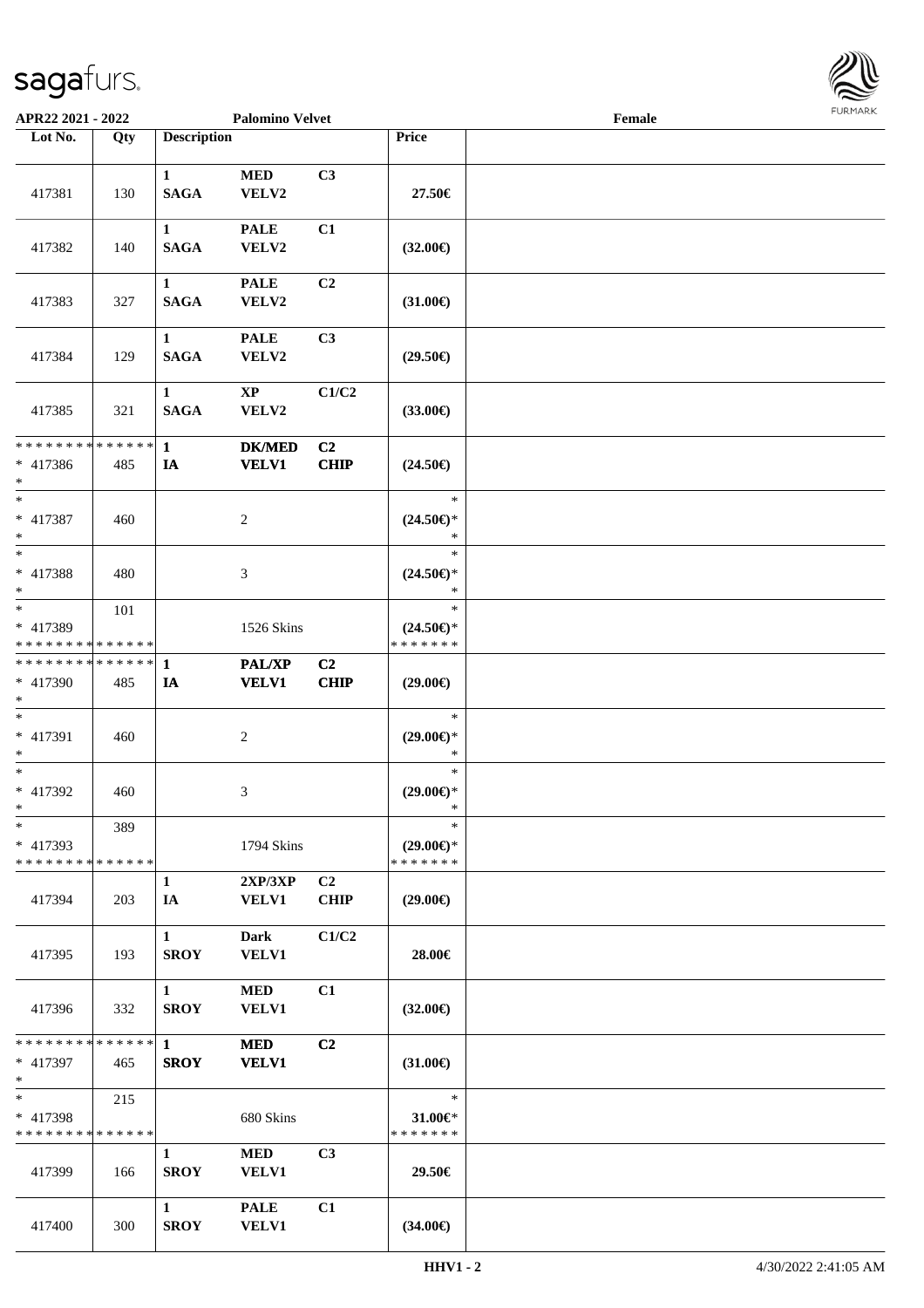

| APR22 2021 - 2022                                 |     |                             | <b>Palomino Velvet</b>          |                |                                                | Female | FURMARK |
|---------------------------------------------------|-----|-----------------------------|---------------------------------|----------------|------------------------------------------------|--------|---------|
| Lot No.                                           | Qty | <b>Description</b>          |                                 |                | Price                                          |        |         |
| ******** <mark>******</mark><br>$* 417401$<br>$*$ | 465 | $\mathbf{1}$<br><b>SROY</b> | <b>PALE</b><br><b>VELV1</b>     | C2             | $(33.00\epsilon)$                              |        |         |
| $*$<br>* 417402<br>* * * * * * * * * * * * * *    | 107 |                             | 572 Skins                       |                | $\ast$<br>$(33.00\epsilon)$ *<br>* * * * * * * |        |         |
| 417403                                            | 178 | $\mathbf{1}$<br><b>SROY</b> | <b>PALE</b><br>VELV1            | C3             | $(31.00\epsilon)$                              |        |         |
| 417404                                            | 122 | $\mathbf{1}$<br><b>SROY</b> | $\mathbf{X}\mathbf{P}$<br>VELV1 | C1             | 36.00€                                         |        |         |
| 417405                                            | 322 | $\mathbf{1}$<br><b>SROY</b> | $\mathbf{X}\mathbf{P}$<br>VELV1 | C <sub>2</sub> | $(35.00\epsilon)$                              |        |         |
| 417406                                            | 166 | $\mathbf{1}$<br><b>SROY</b> | <b>MED</b><br>VELV2             | C1             | $(32.00\epsilon)$                              |        |         |
| 417407                                            | 259 | $\mathbf{1}$<br><b>SROY</b> | <b>MED</b><br>VELV2             | C <sub>2</sub> | $(31.00\epsilon)$                              |        |         |
| 417408                                            | 122 | $\mathbf{1}$<br><b>SROY</b> | <b>PALE</b><br>VELV2            | C1             | $(34.00\epsilon)$                              |        |         |
| 417409                                            | 213 | $\mathbf{1}$<br><b>SROY</b> | <b>PALE</b><br>VELV2            | C2             | $(33.00\epsilon)$                              |        |         |
| 417410                                            | 205 | $\mathbf{1}$<br><b>SROY</b> | $\mathbf{XP}$<br>VELV2          | C1/C2          | $(35.00\epsilon)$                              |        |         |
|                                                   |     |                             |                                 |                |                                                |        |         |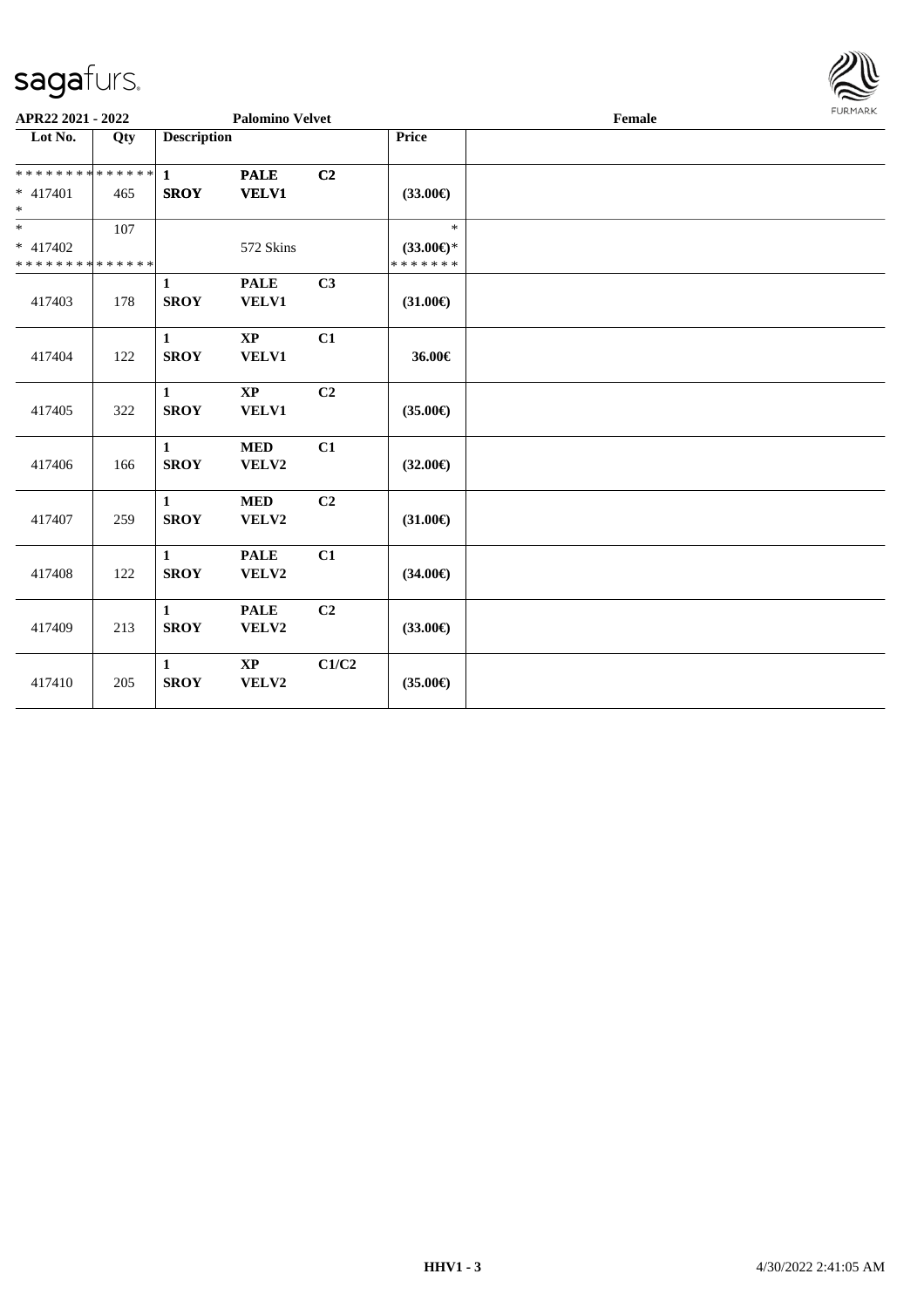\*

| APR22 2021 - 2022                                                           |                    |                     | Palomino               |                |                                                | Female | Lowgrades |  |
|-----------------------------------------------------------------------------|--------------------|---------------------|------------------------|----------------|------------------------------------------------|--------|-----------|--|
| Lot No.                                                                     | Qty                | <b>Description</b>  |                        |                | Price                                          |        |           |  |
|                                                                             |                    | 20/0                | <b>ALL</b>             | C2             |                                                |        |           |  |
| 417461                                                                      | 234                | III<br>20/0         | $\mathbf{ALL}$         | C2             | $(24.00\epsilon)$                              |        |           |  |
| 417462                                                                      | 454                | Ш                   | DAM2                   |                | $(19.00\epsilon)$                              |        |           |  |
| 417463                                                                      | 166                | 20/0<br>Ш           | $\mathbf{ALL}$<br>DAM4 | C2             | $(9.50\epsilon)$                               |        |           |  |
| * * * * * * * * * * * * * * <mark>*</mark><br>$* 417464$<br>$\ast$          | 505                | $\mathbf{1}$<br>Ш   | <b>ALL</b>             | C2             | $(16.00\epsilon)$                              |        |           |  |
| $\ddot{x}$<br>* 417465<br>* * * * * * * * <mark>* * * * * * *</mark>        | 52                 |                     | 557 Skins              |                | $\ast$<br>$(16.00\epsilon)$ *<br>* * * * * * * |        |           |  |
| * * * * * * * * <mark>* * * * * * *</mark><br>$* 417466$<br>$\ast$          | 505                | $\mathbf{1}$<br>Ш   | <b>ALL</b><br>DAM2     | C2             | $(12.50\epsilon)$                              |        |           |  |
| $\overline{\ast}$<br>$* 417467$<br>* * * * * * * * <mark>* * * * * *</mark> | 428                |                     | 933 Skins              |                | $\ast$<br>$(12.50\epsilon)$ *<br>* * * * * * * |        |           |  |
| 417468                                                                      | 535                | $\mathbf{1}$<br>Ш   | $\mathbf{ALL}$<br>DAM4 | C2             | $(5.00\epsilon)$                               |        |           |  |
| * * * * * * * * <mark>* * * * * * *</mark><br>* 417469<br>$\ast$            | 505                | $\overline{2}$<br>Ш | <b>ALL</b>             | C2             | $(13.50\epsilon)$                              |        |           |  |
| $\overline{\ast}$<br>* 417470<br>$*$                                        | 480                |                     | 2                      |                | $\ast$<br>$(13.50\epsilon)$ *<br>$\ast$        |        |           |  |
| $* 417471$<br>* * * * * * * * * * * * * *                                   | 87                 |                     | 1072 Skins             |                | $\ast$<br>$(13.50\epsilon)$ *<br>* * * * * * * |        |           |  |
| * * * * * * * * <mark>* * * * * *</mark><br>* 417472<br>$\ast$              | 505                | $\overline{2}$<br>Ш | ALL<br>DAM2            | C2             | $(10.50\epsilon)$                              |        |           |  |
| $\ast$<br>$* 417473$<br>$*$                                                 | 480                |                     | 2                      |                | $\ast$<br>$(10.50\epsilon)$ *<br>$\ast$        |        |           |  |
| $*$ $-$<br>* 417474<br>$*$                                                  | 480                |                     | 3                      |                | $\ast$<br>$(10.50\epsilon)$ *<br>$\ast$        |        |           |  |
| $*$<br>$* 417475$<br>$*$                                                    | 480                |                     | 4                      |                | $\ast$<br>$(10.50\epsilon)$ *<br>$\ast$        |        |           |  |
| $\overline{\ast}$<br>* 417476<br>$*$                                        | 480                |                     | 5                      |                | $\ast$<br>$(10.50\epsilon)$ *<br>$\ast$        |        |           |  |
| $*$<br>* 417477<br>$*$                                                      | 480                |                     | 6                      |                | $\ast$<br>$(10.50\epsilon)$ *<br>$\ast$        |        |           |  |
| $\ast$<br>* 417478<br>$\ast$                                                | 480                |                     | $7\phantom{.0}$        |                | $\ast$<br>$(10.50\epsilon)$ *<br>$\ast$        |        |           |  |
| $*$ and $*$<br>* 417479<br>* * * * * * * *                                  | 592<br>* * * * * * |                     | 3977 Skins             |                | $\ast$<br>$(10.50\epsilon)$ *<br>* * * * * * * |        |           |  |
| * * * * * * * * * * * * * * <mark>*</mark><br>$* 417480$                    | 505                | $\overline{2}$<br>Ш | <b>ALL</b><br>DAM4     | C <sub>2</sub> | $(4.00\epsilon)$                               |        |           |  |